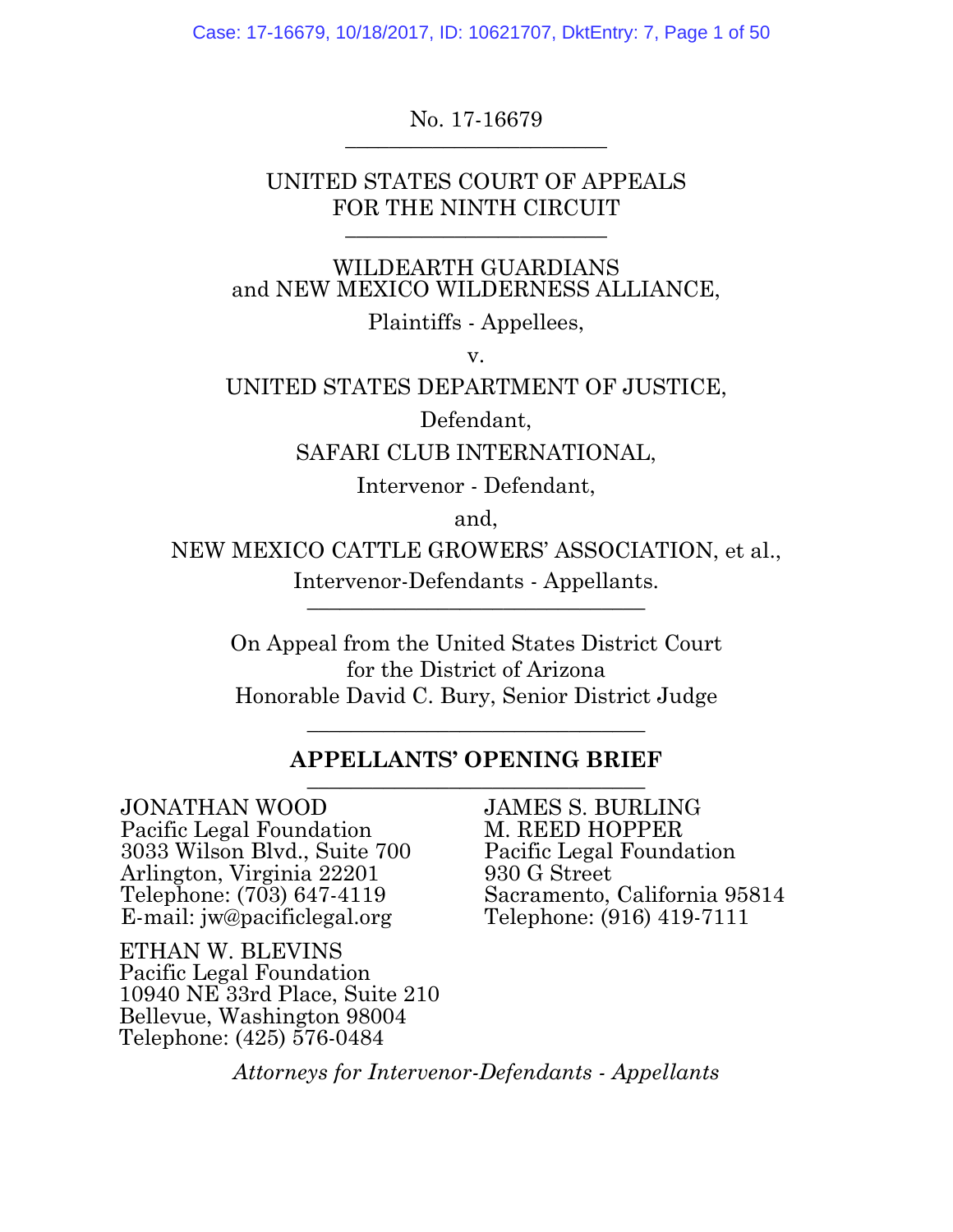## **CORPORATE DISCLOSURE STATEMENT**

Pursuant to Federal Rule of Appellate Procedure 26.1, Appellants, Defendant-Intervenors below, hereby state they have no parent companies, subsidiaries, or affiliates that have issued shares to the public.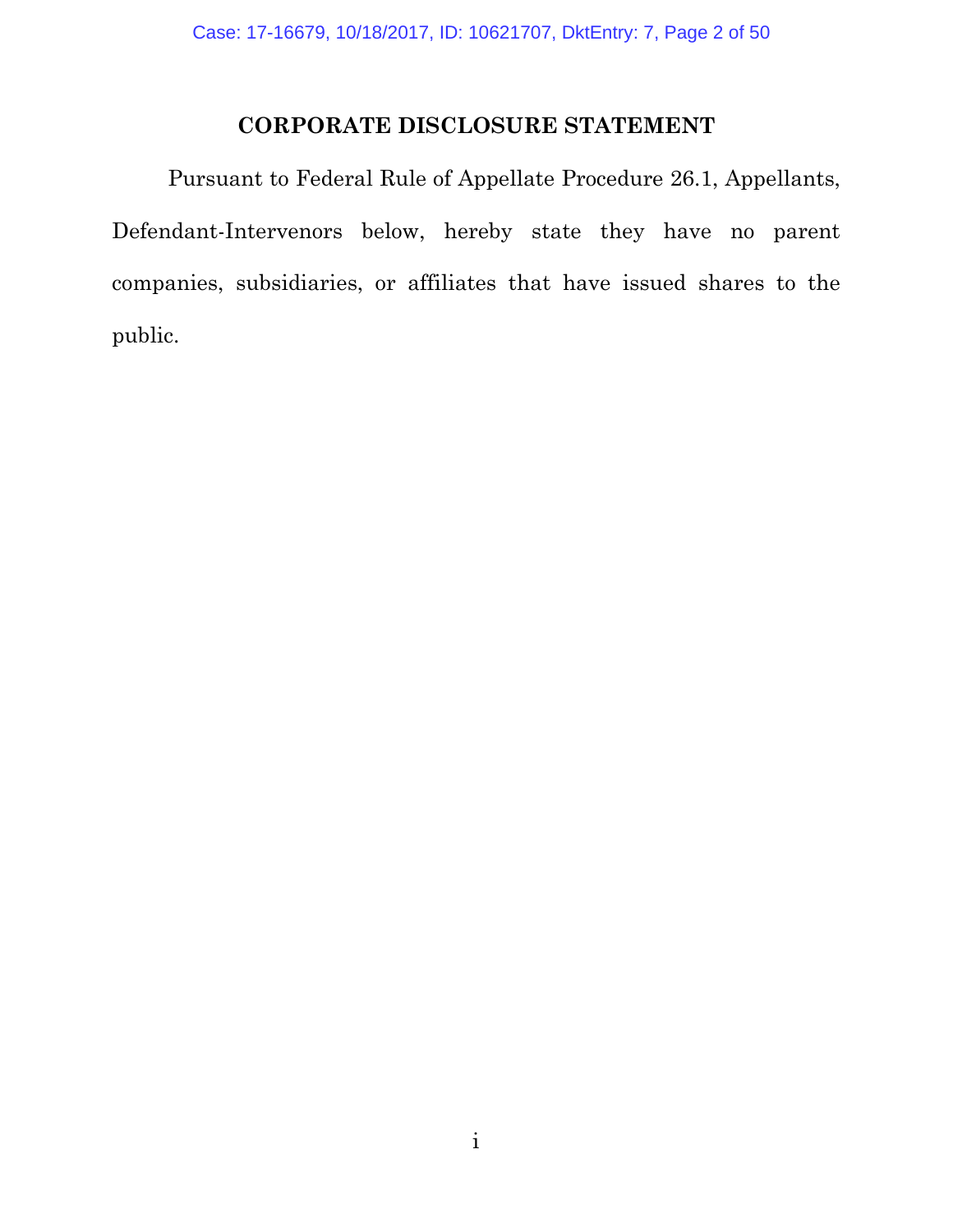# **TABLE OF CONTENTS**

| STATEMENT OF SUBJECT MATTER JURISDICTION  1                                                                                         |
|-------------------------------------------------------------------------------------------------------------------------------------|
|                                                                                                                                     |
|                                                                                                                                     |
|                                                                                                                                     |
| A.                                                                                                                                  |
| B.                                                                                                                                  |
| 1.                                                                                                                                  |
| 2.                                                                                                                                  |
| С.                                                                                                                                  |
|                                                                                                                                     |
|                                                                                                                                     |
| The Endangered Species Act requires knowledge of<br>Ι.<br>each fact constituting the offense before criminal                        |
| Criminal statutes must be interpreted to require<br>a.<br>knowledge of all the facts constituting the offense  16                   |
| b. The Endangered Species Act explicitly requires this<br>knowledge by limiting criminal punishment to<br>20                        |
| Congress addressed WildEarth Guardians' policy concerns<br>c.<br>through other provisions of the statute, which would be<br>24      |
| Under the rule of lenity, any ambiguity in the statute must<br>d.<br>be construed to benefit potential criminal defendants 27       |
| The public welfare offense exception does not apply because<br>П.<br>take is not limited to uniquely dangerous activity but forbids |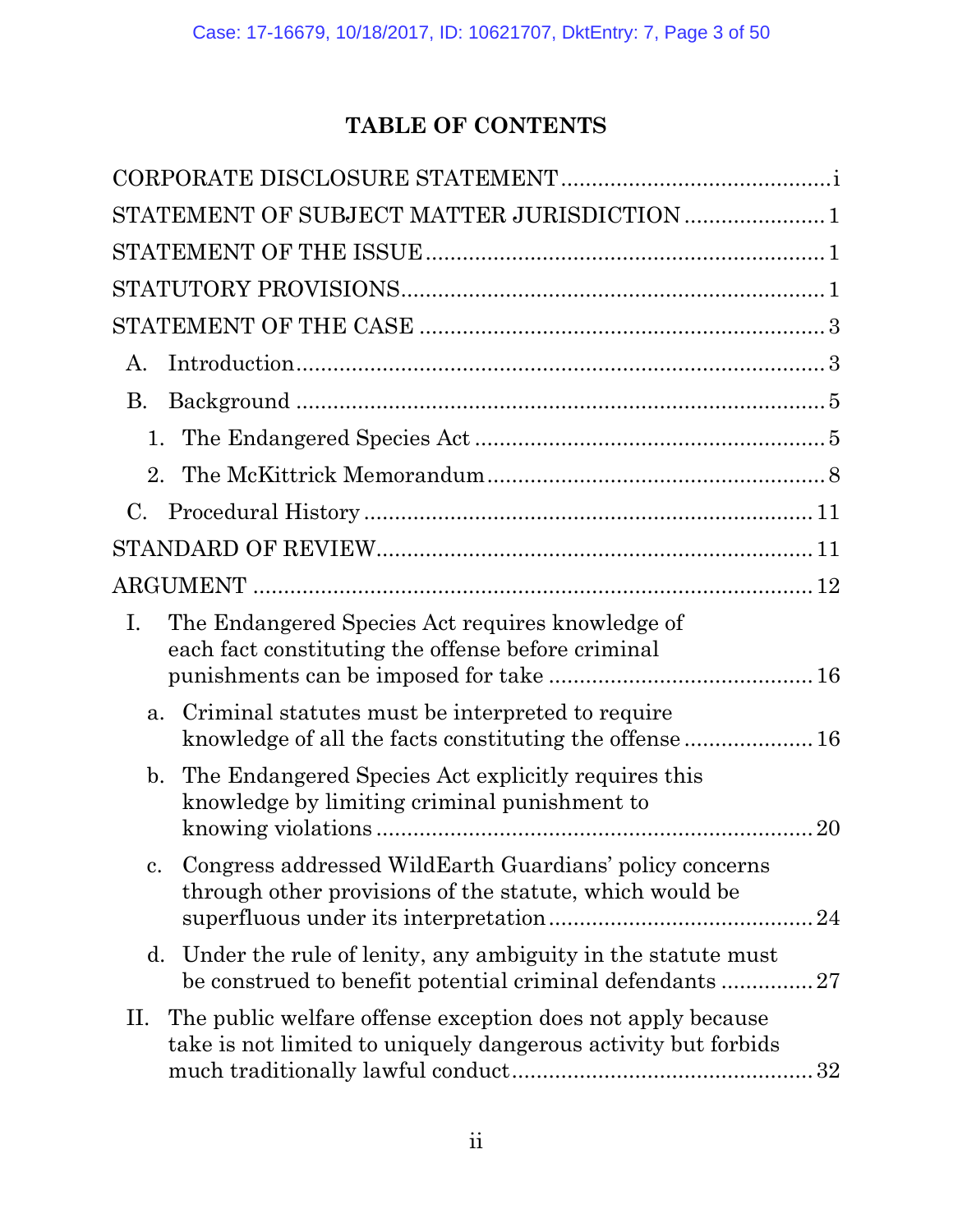| <i>McKittrick</i> is misplaced because, as the United States<br>has acknowledged for 20 years, that decision is<br>CERTIFICATE OF COMPLIANCE<br><b>CERTIFICATE OF SERVICE</b> | III. The district court's reliance on United States v. |  |
|-------------------------------------------------------------------------------------------------------------------------------------------------------------------------------|--------------------------------------------------------|--|
|                                                                                                                                                                               |                                                        |  |
|                                                                                                                                                                               |                                                        |  |
|                                                                                                                                                                               |                                                        |  |
|                                                                                                                                                                               |                                                        |  |
|                                                                                                                                                                               |                                                        |  |
|                                                                                                                                                                               |                                                        |  |
|                                                                                                                                                                               |                                                        |  |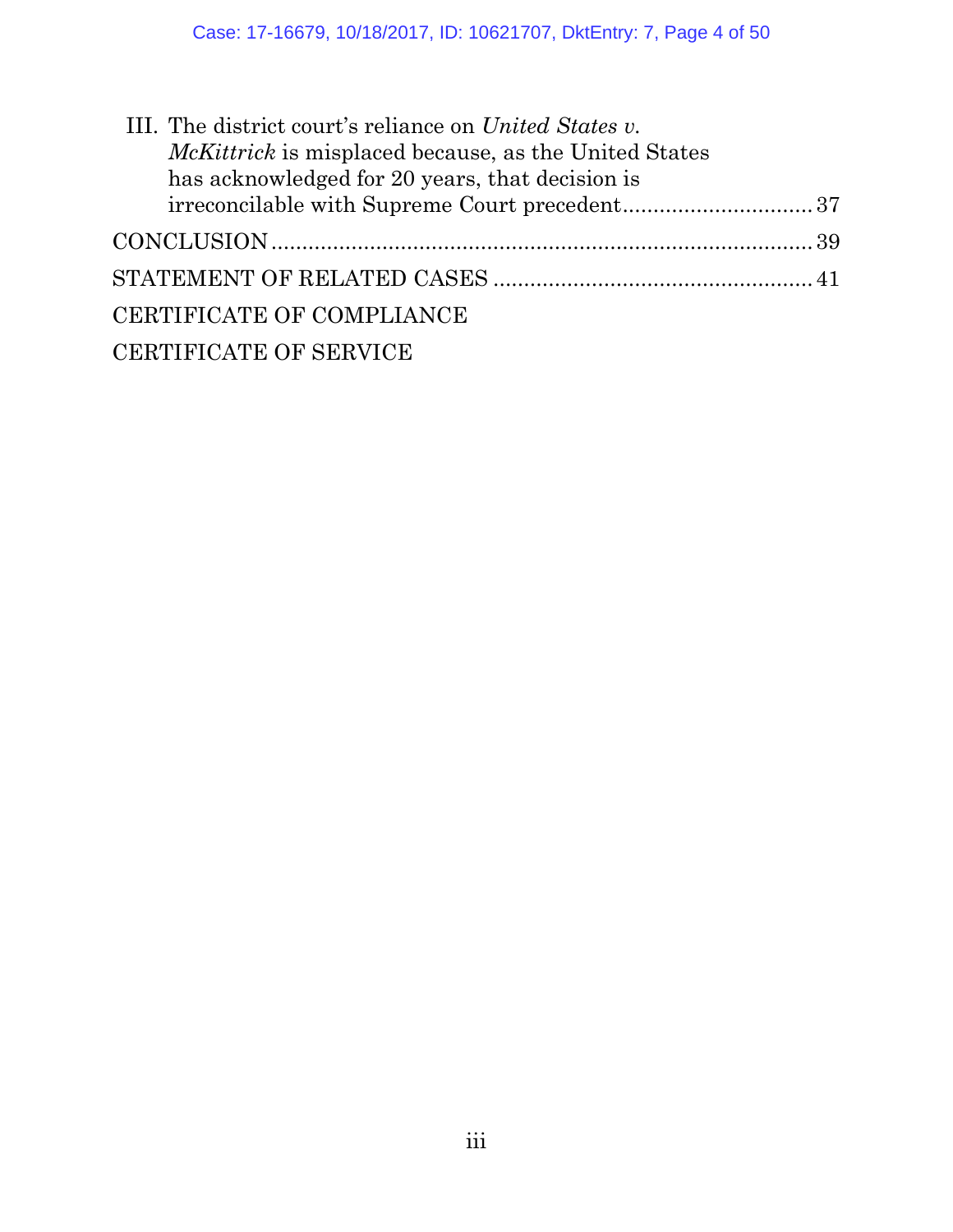# **TABLE OF AUTHORITIES**

### **Cases**

| Babbitt v. Sweet Home Chapter of Communities for a Great Or.,            |  |
|--------------------------------------------------------------------------|--|
| <i>Boise Cascade Corp. v. EPA, 942 F.2d 1427 (9th Cir. 1991) 24</i>      |  |
|                                                                          |  |
|                                                                          |  |
|                                                                          |  |
| <i>Elonis v. United States,</i> 135 S. Ct. 2001 (2015) 16-17, 28, 32, 38 |  |
| GDF Realty Investments, Ltd. v. Norton,                                  |  |
| Gifford Pinchot Task Force v. U.S. Fish & Wildlife Serv.,                |  |
|                                                                          |  |
| Illinois Commercial Fishing Ass'n v. Salazar,                            |  |
|                                                                          |  |
| Liparota v. United States, 471 U.S. 419 (1985)  14, 18-20                |  |
| $\it{McKittrick}\;v.\;United\;States,\,525\;U.S.\;1072\; (1999)10$       |  |
|                                                                          |  |
| Morissette v. United States, 342 U.S. 246 (1952) 16, 36                  |  |
| Staples v. United States,                                                |  |
|                                                                          |  |
|                                                                          |  |
|                                                                          |  |
|                                                                          |  |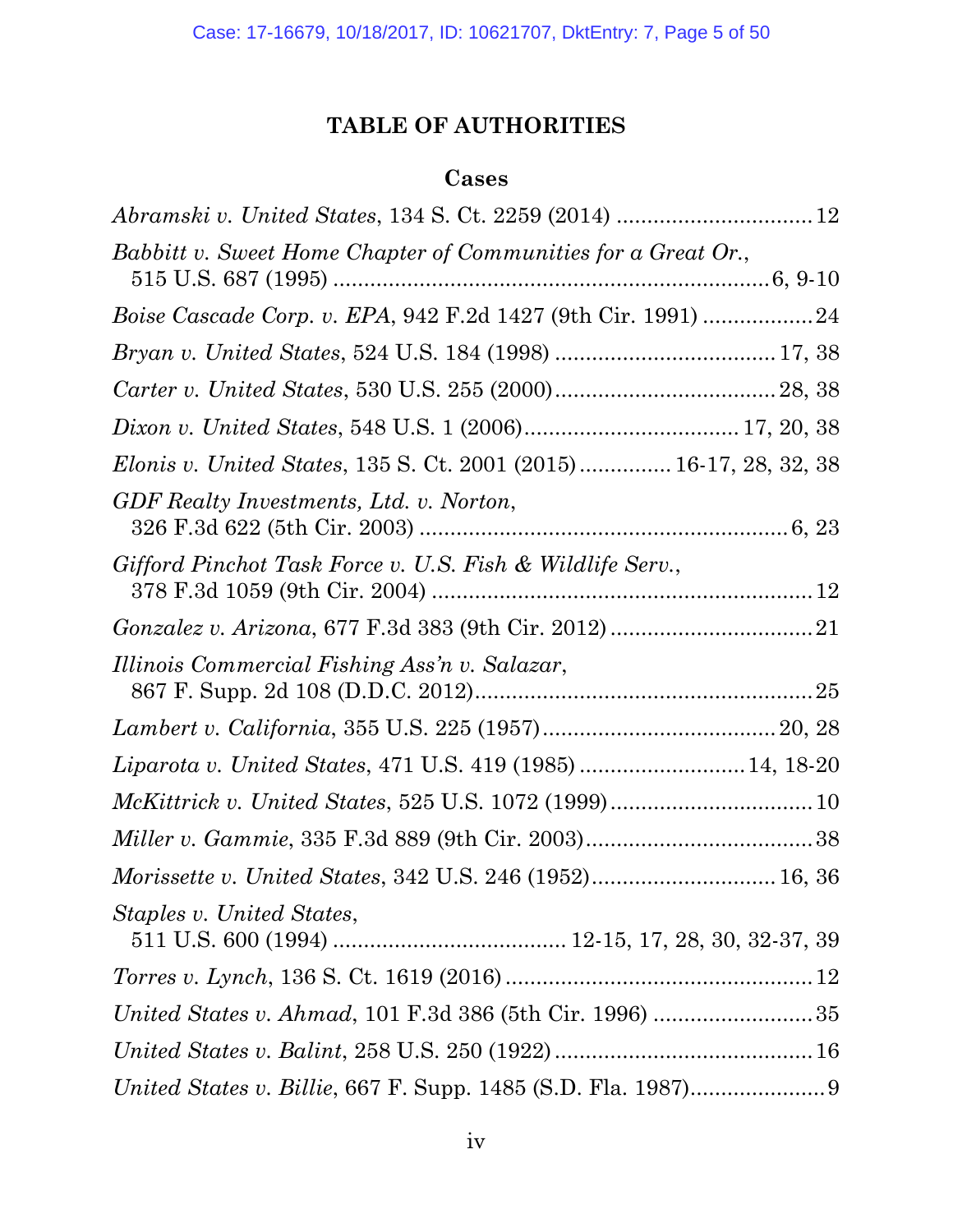| United States v. Hanousek, 176 F.3d 1116 (9th Cir. 1999) 35        |
|--------------------------------------------------------------------|
| United States v. International Minerals & Chemicals Corp.,         |
| United States v. McKittrick, 142 F.3d 1170 (9th Cir. 1998)  10, 37 |
|                                                                    |
|                                                                    |
| United States v. U.S. Gypsum Co., 438 U.S. 422 (1978)  20, 25, 28  |
|                                                                    |
| United States v. X-Citement Video, 513 U.S. 64 (1994) 16-17, 28    |

# **Statutes**

# Rules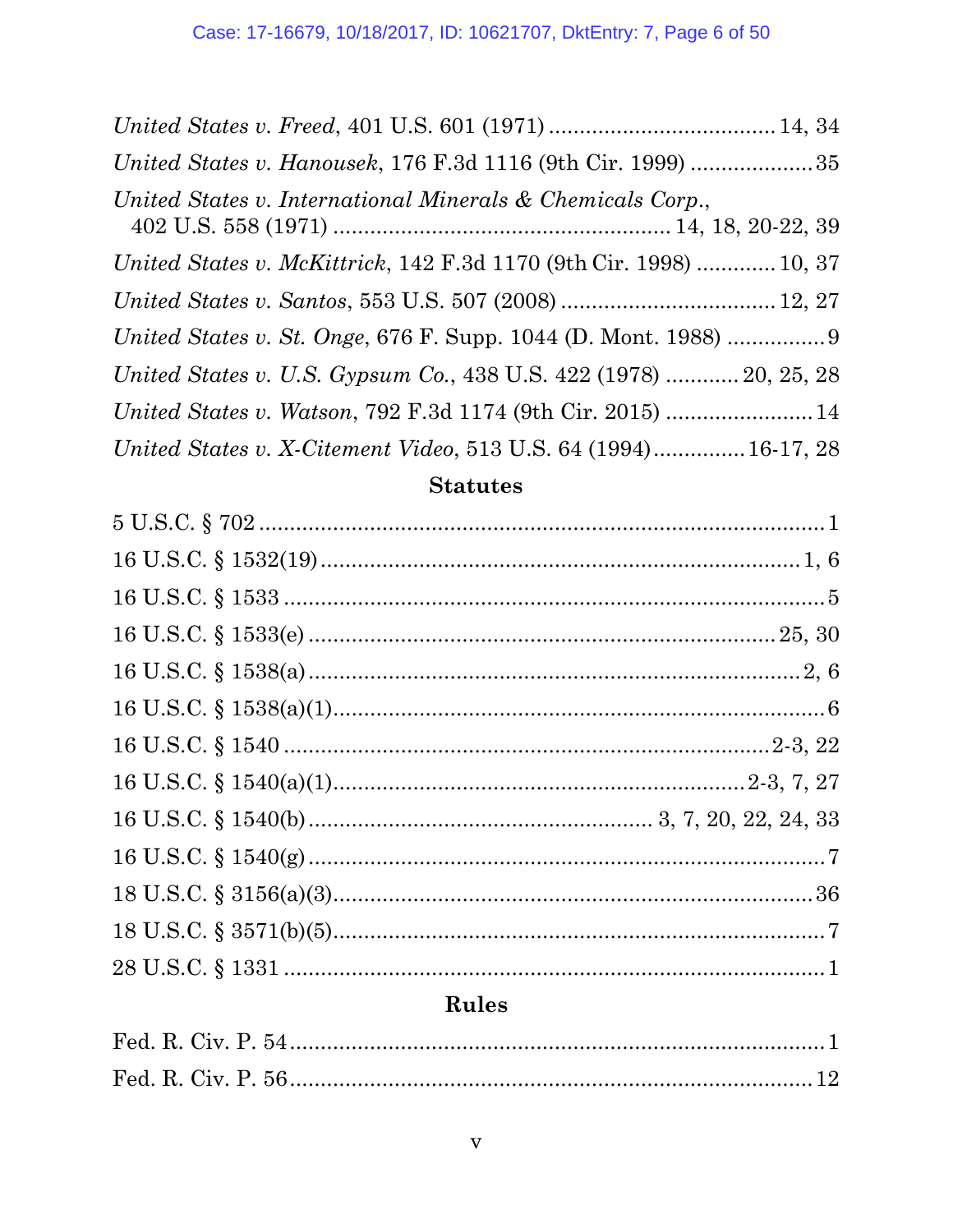# **Regulations**

| <b>Other Authorities</b>                                                                                                                                                                                                 |
|--------------------------------------------------------------------------------------------------------------------------------------------------------------------------------------------------------------------------|
| 4 Blackstone, Commentaries on the Laws of England (1768) 14                                                                                                                                                              |
|                                                                                                                                                                                                                          |
|                                                                                                                                                                                                                          |
|                                                                                                                                                                                                                          |
|                                                                                                                                                                                                                          |
| Transcript of Oral Argument, <i>Babbitt v. Sweet Home</i><br>Chapter of Communities for a Great Oregon, No. 94-859,                                                                                                      |
| U.S. Fish & Wildlife Serv., ECOS: Environmental<br>Conservation Online System, <i>available at</i>                                                                                                                       |
| U.S. Fish & Wildlife Service, Species Account: California Tiger<br>Salamander (2009), https://www.fws.gov/sacramento/es_species/<br>Accounts/Amphibians-Reptiles/Documents/california_tiger<br>$\_salamander.pdf1122-23$ |
| Wood, Jonathan, Overcriminalization and the Endangered<br>Species Act: Mens Rea and Criminal Convictions for Take,                                                                                                       |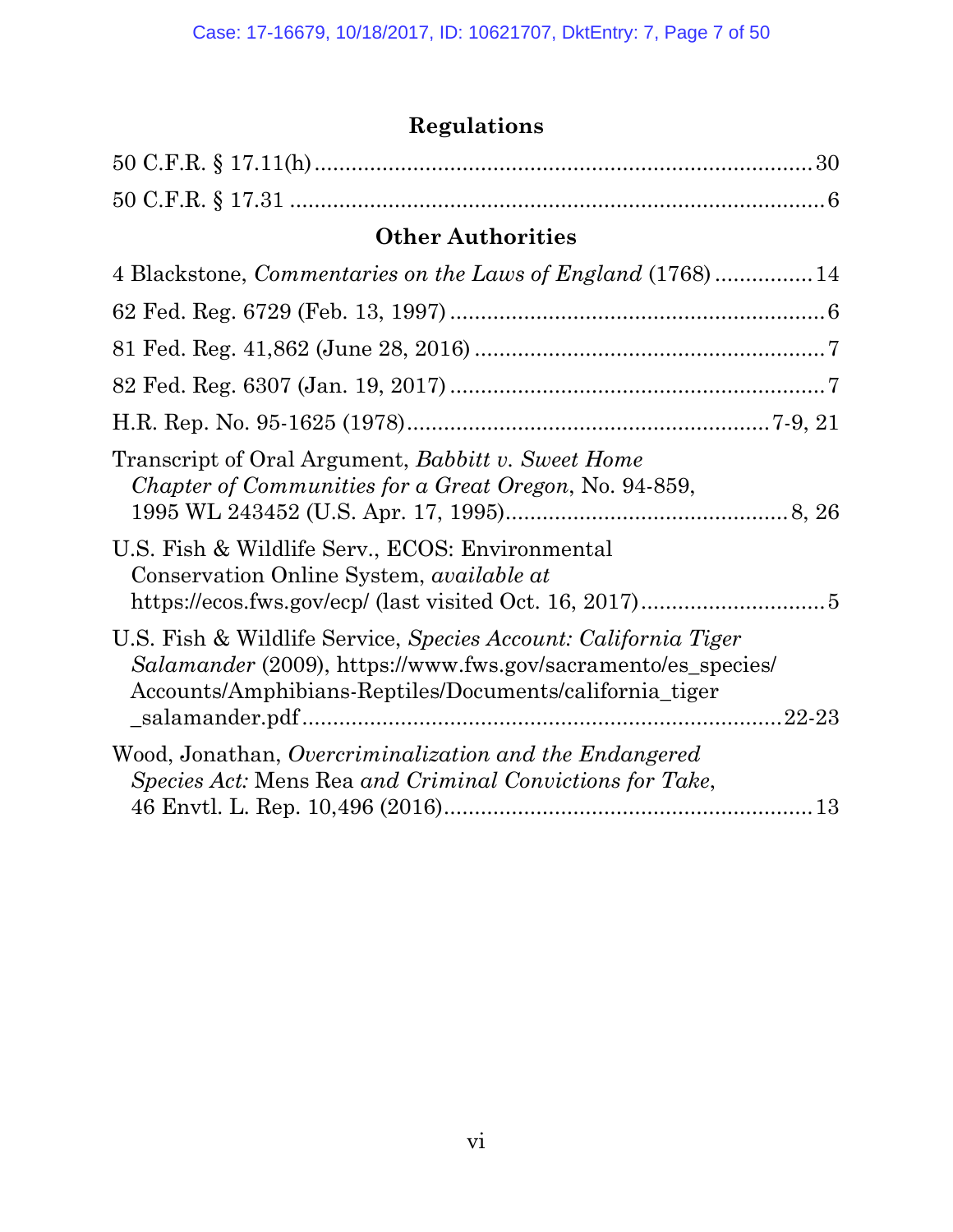#### **STATEMENT OF SUBJECT MATTER JURISDICTION**

This appeal arises from the district court's judgment granting Plaintiffs' motion for summary judgment. Appellants' Excerpts of Record (ER) at 1, 2. The district court had subject matter jurisdiction pursuant to 28 U.S.C. § 1331 (federal question) and 5 U.S.C. § 702 (judicial review of federal agency action). The district court's entry of judgment on June 21, 2017, is a final judgment under Rule 54 of the Federal Rules of Civil Procedure.

#### **STATEMENT OF THE ISSUE**

The Endangered Species Act makes it a crime to "knowingly violate[]" the statute's prohibition on the "take" of any endangered species. Is the Department of Justice's interpretation applying the statute's knowledge requirement to every element of the offense an abdication of its statutory responsibility in violation of the Administrative Procedure Act?

### **STATUTORY PROVISIONS**

The Endangered Species Act, 16 U.S.C. § 1532(19) provides:

The term "take" means to harass, harm, pursue, hunt, shoot, wound, kill, trap, capture, or collect, or to attempt to engage in any such conduct.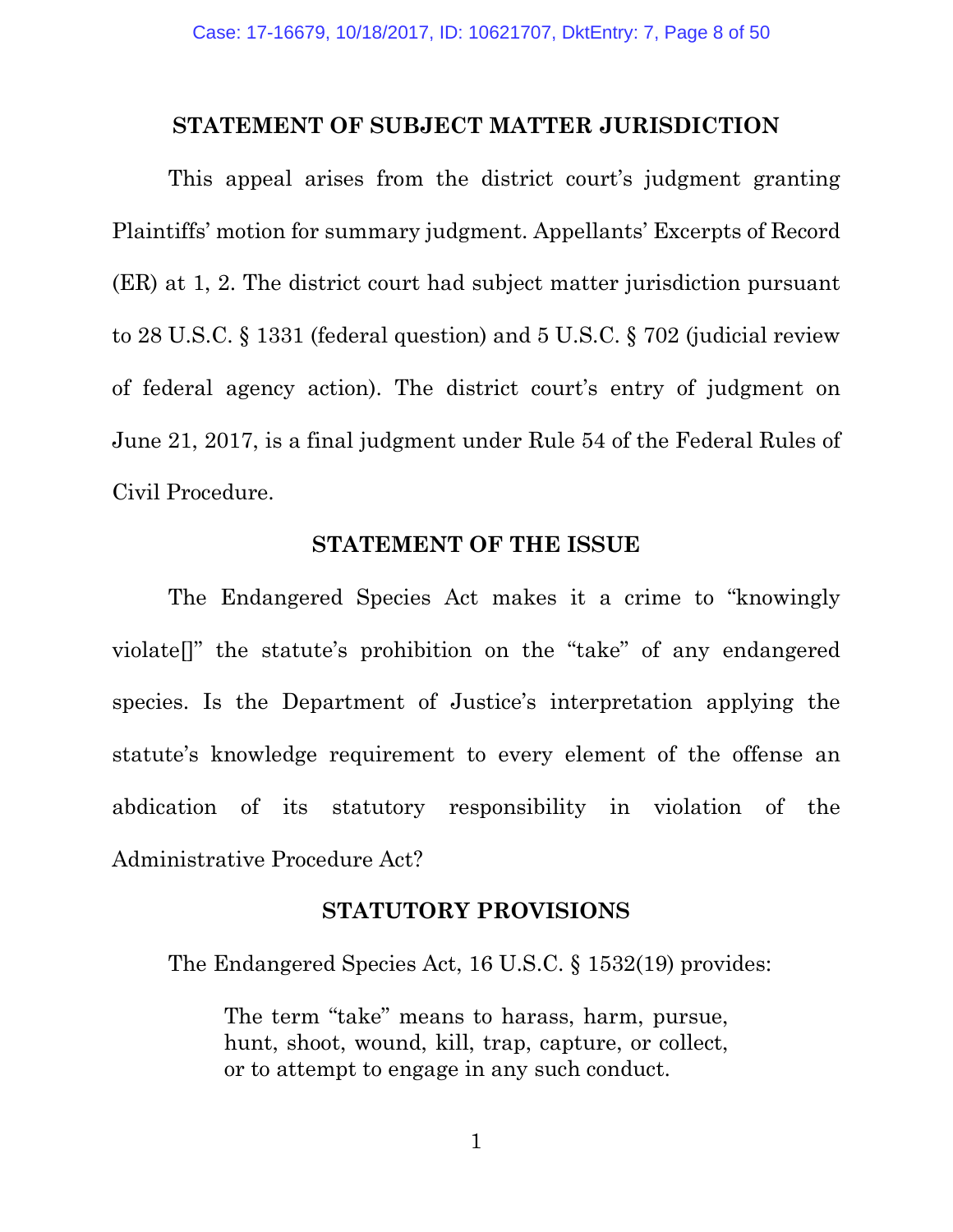16 U.S.C. § 1538(a) provides, in relevant part:

[W]ith respect to any endangered species of fish or wildlife listed pursuant to section 1533 of this title it is unlawful for any person subject to the jurisdiction of the United States to . . .

> (B) take any such species within the United States or the territorial sea of the United States;

> (C) take any such species upon the high seas; . . . or

> (G) violate any regulation pertaining to such species or to any threatened species of fish or wildlife listed pursuant to section 1533 of this title and promulgated by the Secretary pursuant to authority provided by this chapter.

16 U.S.C. § 1540 provides, in relevant part:

(a) Civil Penalties

(1) Any person who knowingly violates, and any person engaged in business as an importer or exporter of fish, wildlife, or plants who violates, any provision of this chapter, or any provision of any permit or certificate issued hereunder, or of any regulation issued [under several subsections] may be assessed a civil penalty by the Secretary of not more than \$25,000 for each violation... Any person who otherwise violates any provision of this chapter, or any regulation, permit, or certificate issued hereunder, may be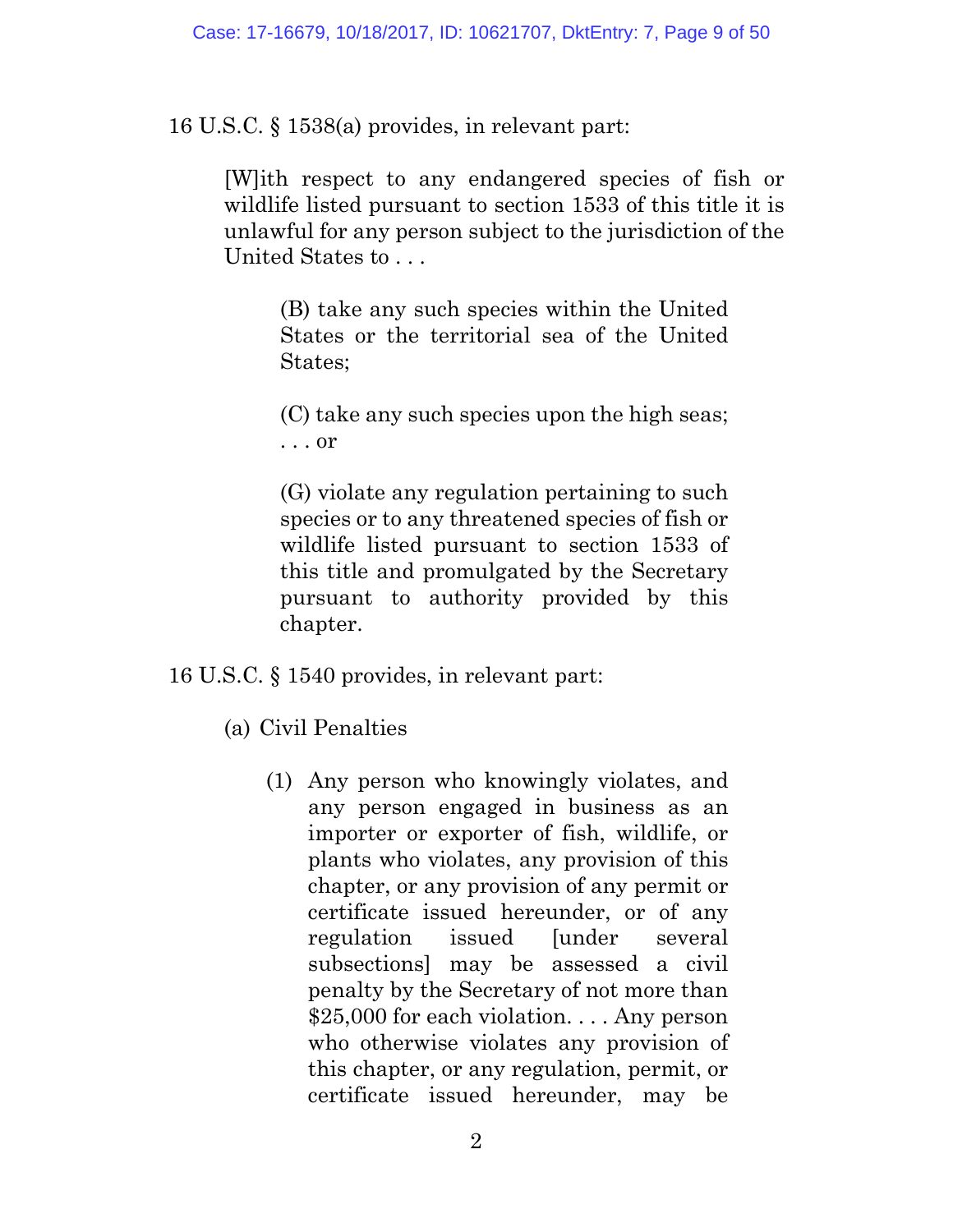assessed a civil penalty by the Secretary of not more than \$500 for each such violation. . . .

- (b) Criminal Violations
	- (1) Any person who knowingly violates any provision of this chapter, or any permit or certificate issued hereunder, or of any regulation issued in order to implement [several subsections] shall, upon conviction, be fined not more than \$50,000 or imprisoned for not more than one year, or both.

#### **STATEMENT OF THE CASE**

### **A. Introduction**

The Endangered Species Act forbids the "take" of endangered species, which includes essentially any activity that adversely affects a listed species. It is not limited to acts that intentionally cause take; incidental impacts on species caused by ordinary, innocent conduct are also forbidden. The prohibition is enforced by injunctive suits; a small, strict-liability civil fine; and, for the most serious violations, a larger civil fine, a six-figure criminal fine, and one-year imprisonment. This case concerns the reach of the criminal penalty provisions, which limit the severest punishment to those who "knowingly violate[]" the take prohibition.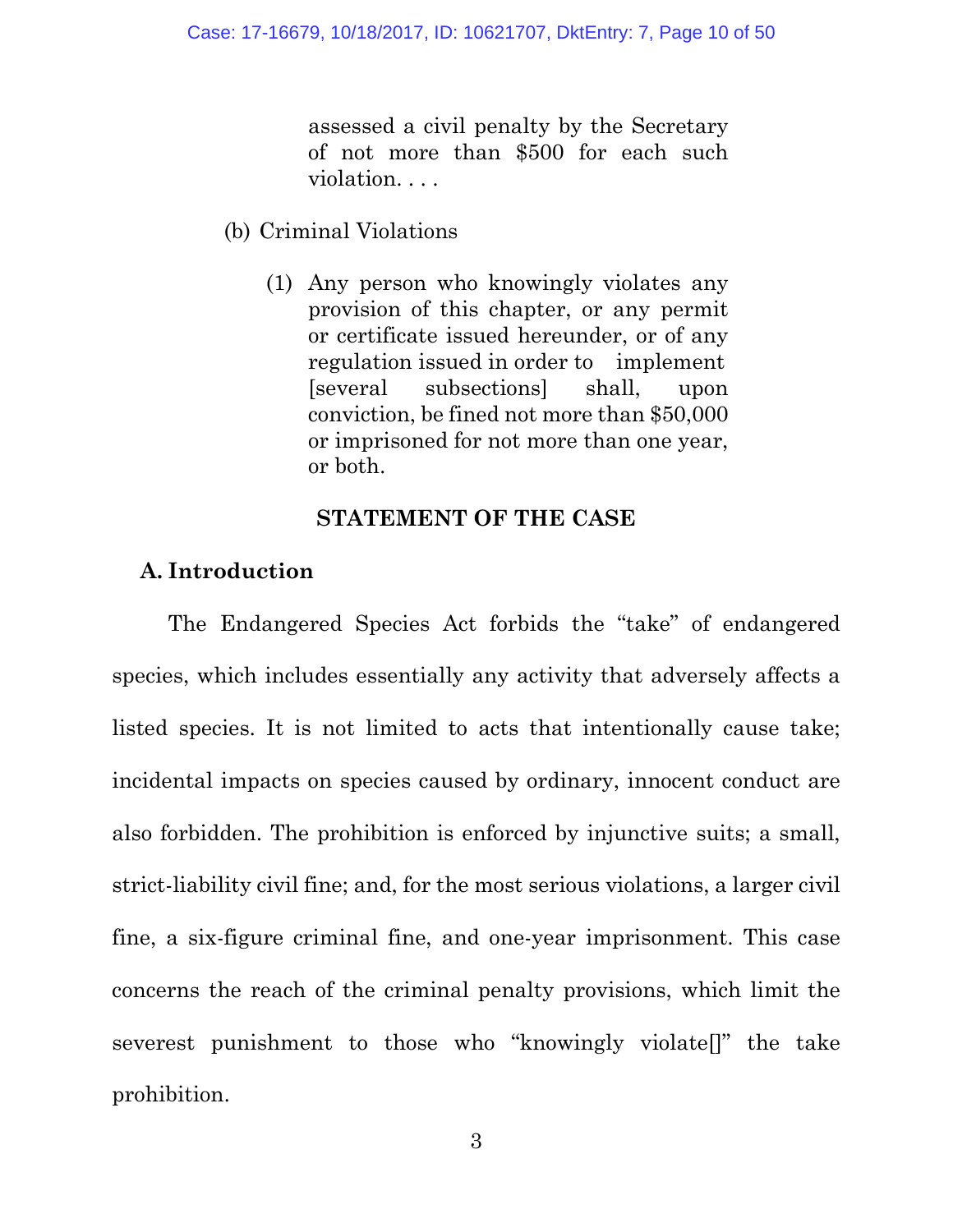For decades, the Department of Justice has interpreted the statute's knowledge requirement to apply to every element of the offense: that a defendant must know his actions will cause take and know the species that will be taken. The Department construes Supreme Court precedent to require this interpretation. WildEarth Guardians and New Mexico Wilderness Alliance (collectively WildEarth Guardians) oppose this interpretation, believing it is not sufficiently protective of endangered species. They argue that the statute's knowledge requirement should be interpreted narrowly so that the statute's harshest penalties are available when someone knowingly engages in some act, regardless whether they know it will cause take or the species that will be taken. The district court sided with them, holding that the Department of Justice's interpretation is an abdication of its statutory responsibility because it is too protective of criminal defendants.

That decision is belied by the statute's text and Supreme Court precedent. "Take" is such a broad offense that, under the district court's interpretation, imprisonment could be imposed for innocent conduct that unexpectedly causes the take of a protected species. Supreme Court precedent forecloses this possibility, requiring knowledge of every fact

4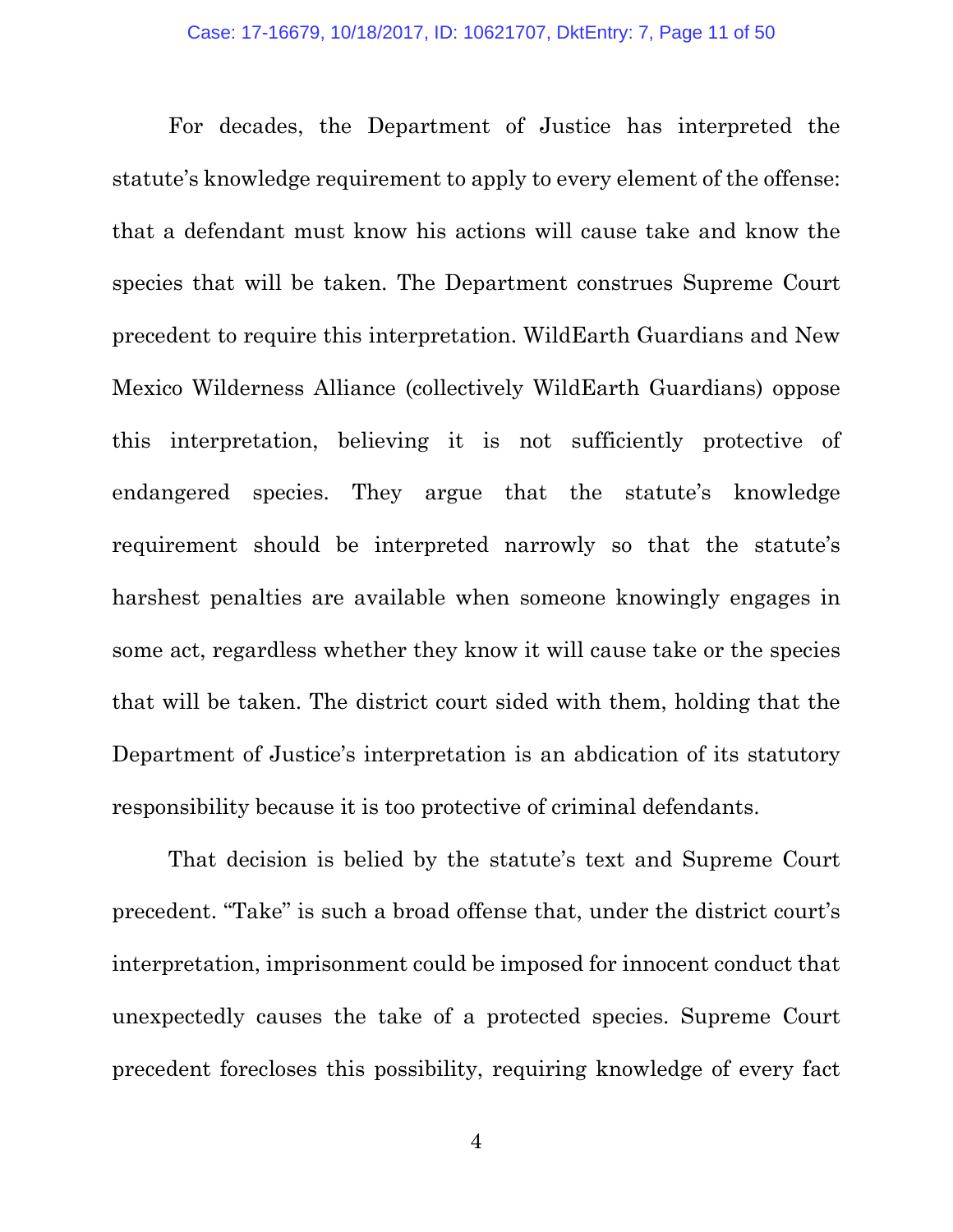constituting the offense to shield people from criminal punishment for traditionally lawful conduct. The Department of Justice's interpretation, far from being an abdication of its statutory responsibility, is a laudable effort to avoid unlawful convictions for innocent mistakes. The decision below should be reversed and the government's long-standing interpretation restored as the only legally tenable interpretation of the statute.

### **B. Background**

 $\overline{a}$ 

### **1. The Endangered Species Act**

The Endangered Species Act provides for the listing of species as threatened or endangered and, depending on which status a species is given, mandates certain protections for it. *See* 16 U.S.C. § 1533. Approximately 1,500 species are listed under these two categories, including dozens of insects, spiders, rodents, and small birds. *See* U.S. Fish & Wildlife Serv., ECOS: Environmental Conservation Online System.[1](#page-11-0)

<span id="page-11-0"></span><sup>1</sup> *Available at* <https://ecos.fws.gov/ecp/> (last visited Oct. 16, 2017).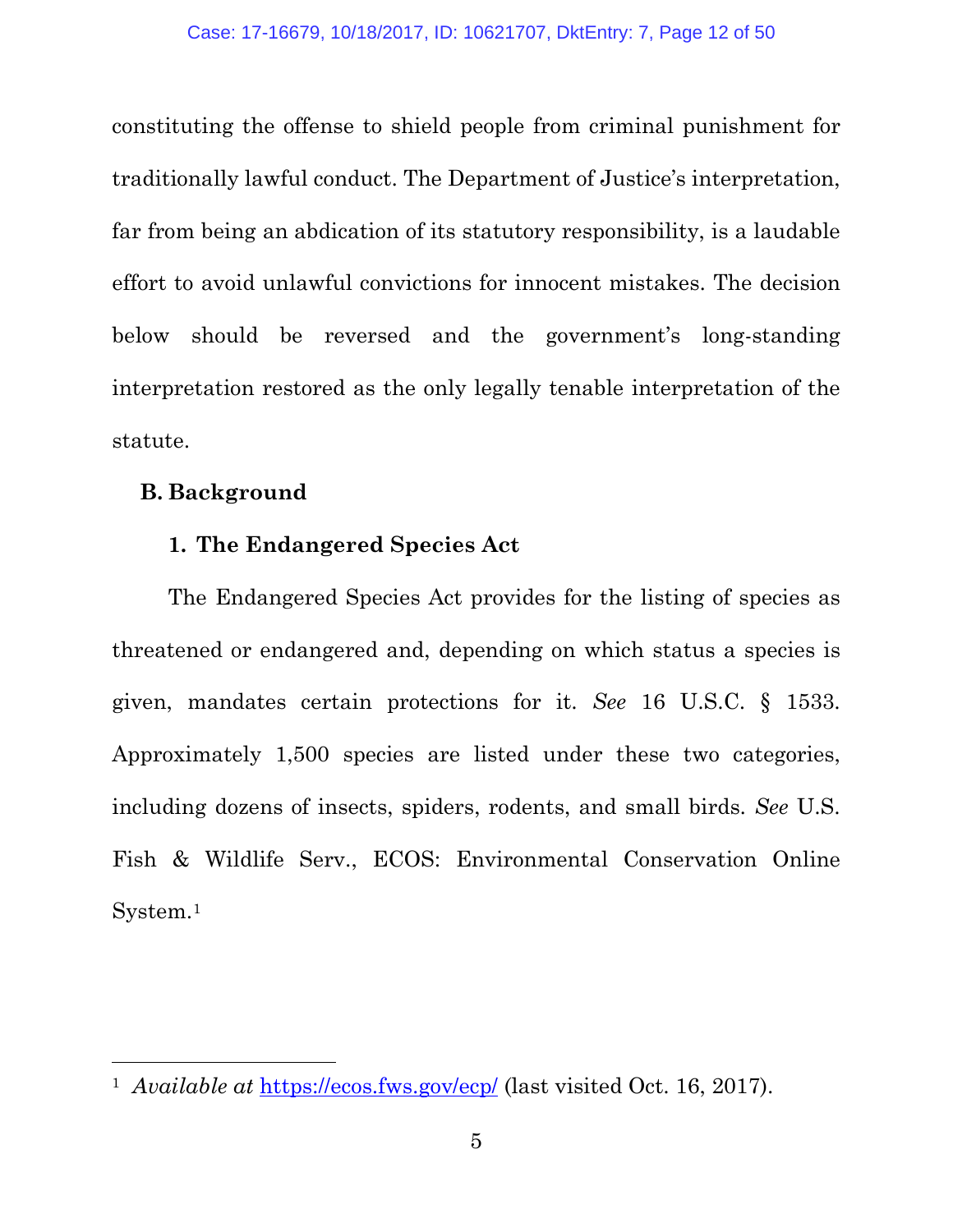One of the statute's protections, which applies to all endangered species and can be extended to threatened species by regulation, is a prohibition on the "take" of the species. *See* 16 U.S.C. § 1538(a)(1); 50 C.F.R. § 17.31. "Take" is an expansive term, defined as to "harass, harm, pursue, hunt, shoot, wound, kill, trap, capture, or collect, or to attempt to engage in any such conduct." 16 U.S.C. § 1532(19). Take is not limited to its ordinary meaning but also forbids otherwise innocent acts that incidentally result in harm to a single member of a species. *See Babbitt v. Sweet Home Chapter of Communities for a Great Or.*, 515 U.S. 687, 701-02 (1995).

Although WildEarth Guardians and the district court focus on hunting, the prohibition applies to many more activities, including cutting down a tree where birds roost, building on land under which cave bugs dwell, moving an animal run over in front of your house, and even getting too close to an animal. *See*, *e.g.*, *id.* (prohibits cutting down a tree inhabited by owls); *GDF Realty Investments, Ltd. v. Norton*, 326 F.3d 622 (5th Cir. 2003) (prohibits private property development in an area inhabited by subterranean spiders); 62 Fed. Reg. 6729 (Feb. 13, 1997) (prohibits getting within five football fields of a right whale while surfing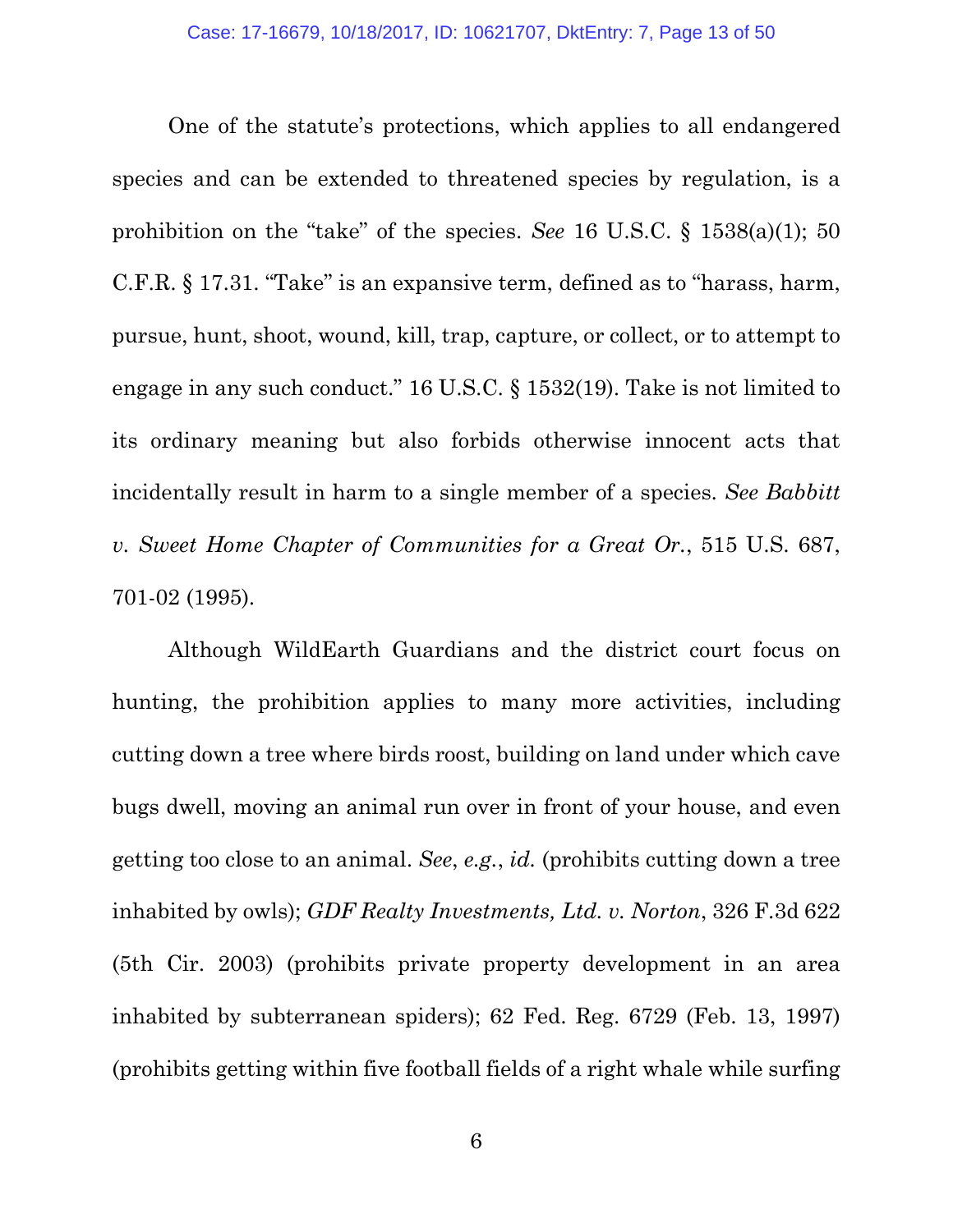or boating); ER 320 (prohibits "annoying" wildlife if it disrupts normal behavioral patterns).

Despite the long list of innocuous acts that could violate the take prohibition, the punishments can be severe. The most serious punishments, reserved for "knowing" violations, are criminal fines of up to \$100,000, a year in prison, and the revocation of federal business licenses, grazing permits, and hunting rights. 16 U.S.C. § 1540(b); *see* 18 U.S.C. § 3571(b)(5) (increasing the fine). Knowing violations can also be penalized with a \$49,467 civil penalty. 16 U.S.C. § 1540(a)(1); *see* 81 Fed. Reg. 41,862 (June 28, 2016) (increasing the fine). Lesser violations those not committed knowingly—are punishable with a much smaller, strict liability fine of \$1,250. 16 U.S.C. § 1540(a)(1); *see* 82 Fed. Reg. 6307, 6308 (Jan. 19, 2017) (increasing the fine). Additionally, anyone may bring a lawsuit to enjoin take, without regard to the knowledge of the party against whom the injunction is sought. 16 U.S.C. § 1540(g).

As originally drafted, the Endangered Species Act's criminal punishments were reserved for willful violations, those done with knowledge that they were illegal. But the *mens rea* requirement was lowered to knowing violations in 1978, to "make[] criminal violations of

7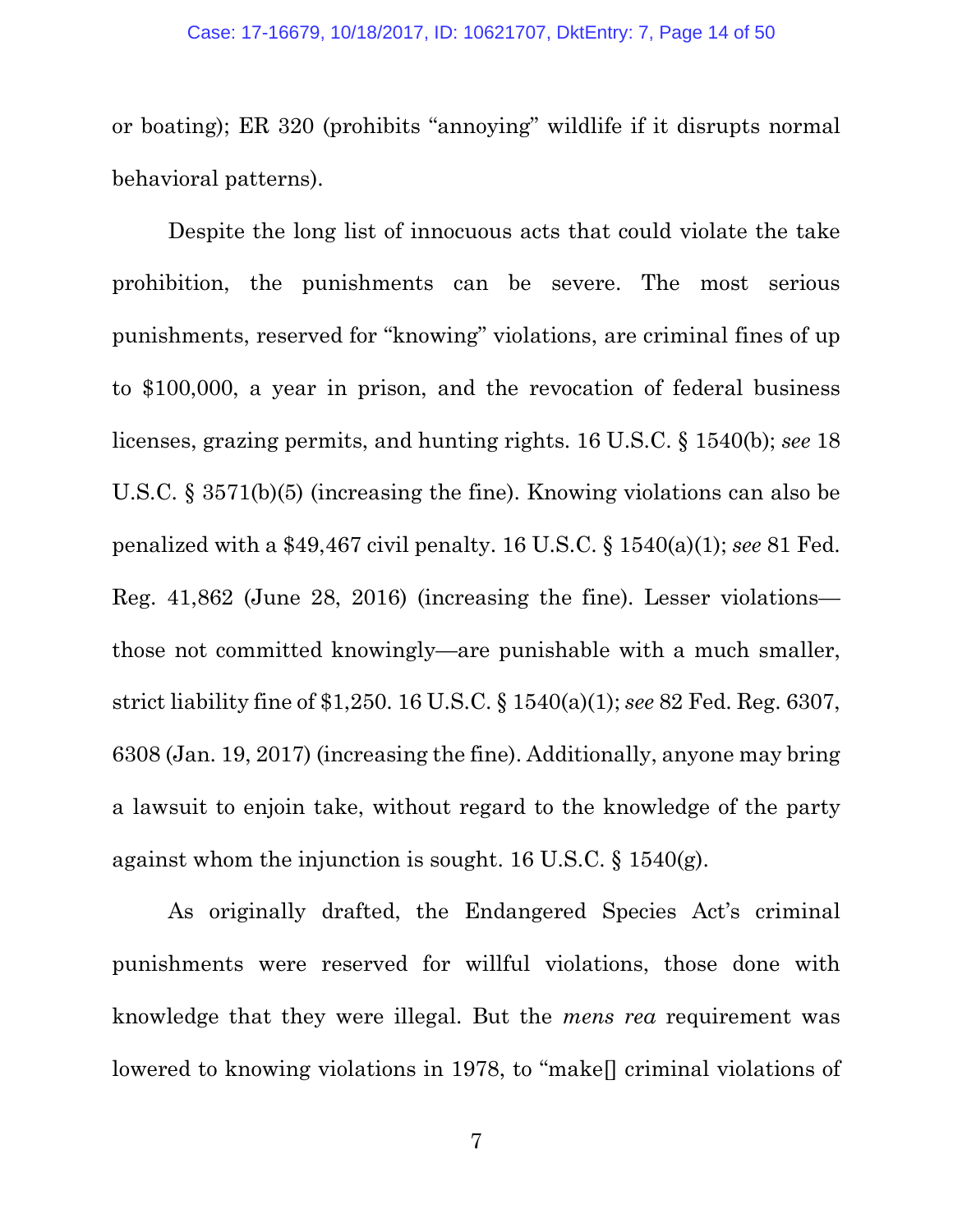the act a general rather than a specific intent crime." H.R. Rep. No. 95- 1625, 26 (1978). Congress made this change because it did "not intend to make knowledge *of the law* an element of either civil penalty or criminal violations of the Act." *Id*. (emphasis added).

#### **2. The McKittrick Memorandum**

The United States has long interpreted the Endangered Species Act's knowledge requirement to apply to each element of the offense: requiring knowledge that an act will cause take and of the species that will be taken. In the seminal Supreme Court case upholding the government's broad interpretation of "take," the United States relied on its understanding of "knowingly" to alleviate the Justices' concerns about the potential reach of this criminal statute. *See* Transcript of Oral Argument, *Babbitt v. Sweet Home Chapter of Communities for a Great Oregon*, No. 94-859, 1995 WL 243452, at \*6 (U.S. Apr. 17, 1995) ("[W]ould [you] have to know, for example—if you drained a pond on your property, you'd have to know that there is a particular frog or whatever— Mr. Kneedler: Right."). The only thing a defendant need not know, the United States explained, is that the species is listed under the act; that would be knowledge of the law rather than the facts constituting the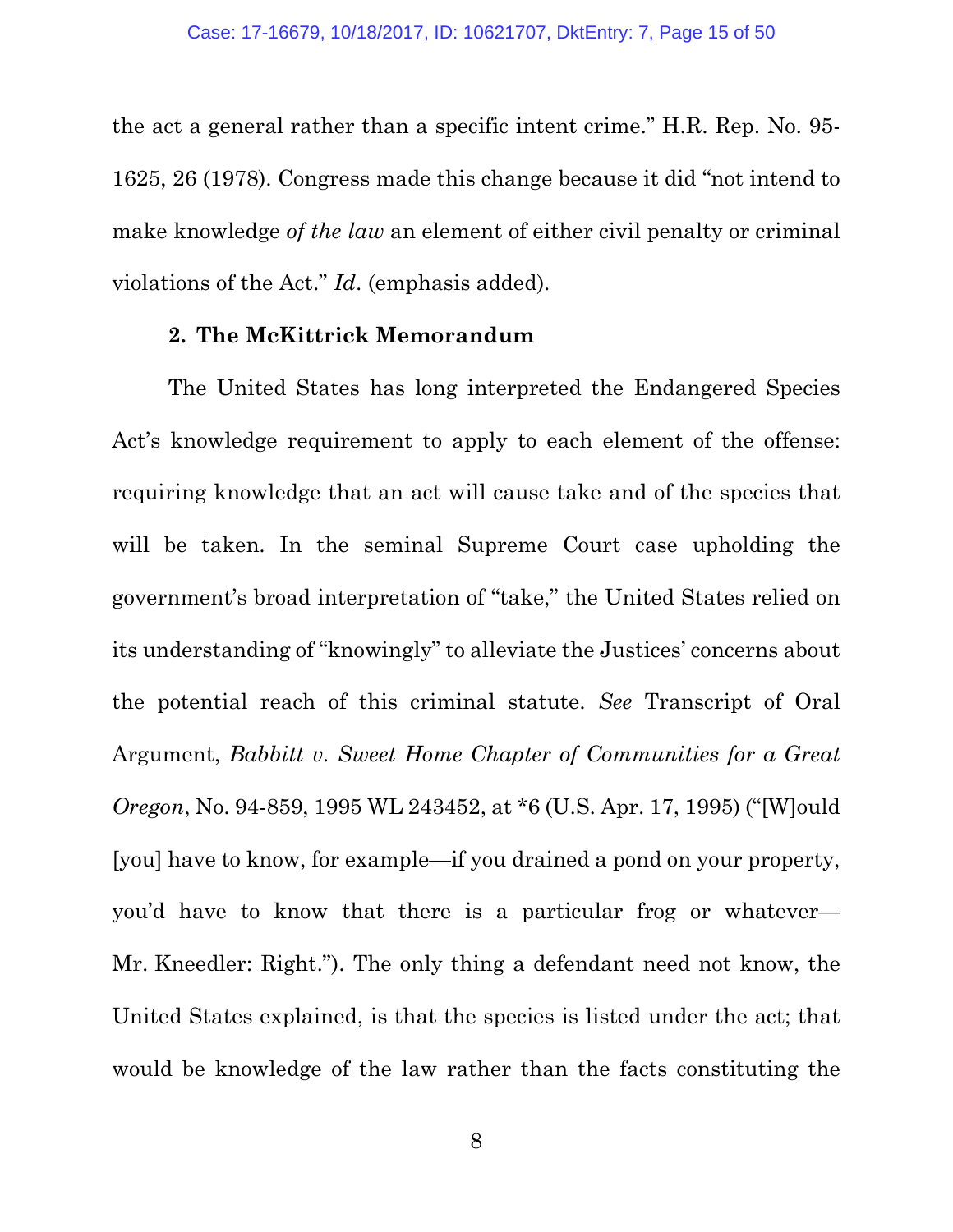offense. *Id*. at \*\*5-6 ("[T]he only thing he doesn't have to know is that the species is listed, and that was what Congress was driving at by changing the mens rea requirement from willful to knowingly."). Relying on this representation, the Supreme Court upheld the government's broad interpretation of take. *See Sweet Home*, 515 U.S. at 701-02 (citing the knowledge requirement). Although the dissenting Justices disagreed about the scope of take, they too endorsed the United States' understanding of the knowledge requirement. *See id*. at 722 (Scalia, J., dissenting) ("The hunter who shoots an elk in the mistaken belief that it is a mule deer has not knowingly violated [the take prohibition] . . . because he does not know what sort of animal he is shooting.").

Unfortunately, it appears not every federal prosecutor was aware of the United States' position. Three years after *Sweet Home*, federal prosecutors succeeded in convicting Chad McKittrick for taking a gray wolf under a narrower theory of the statute's knowledge requirement. ER 298-99.[2](#page-15-0) McKittrick claimed he thought he was shooting a wild dog and

 $\overline{a}$ 

<span id="page-15-0"></span><sup>2</sup> Prior to *Sweet Home*, two district courts had accepted jury instructions interpreting "knowingly" similarly. *See United States v. St. Onge*, 676 F. Supp. 1044, 1045 (D. Mont. 1988); *United States v. Billie*, 667 F. Supp. 1485, 1492 (S.D. Fla. 1987).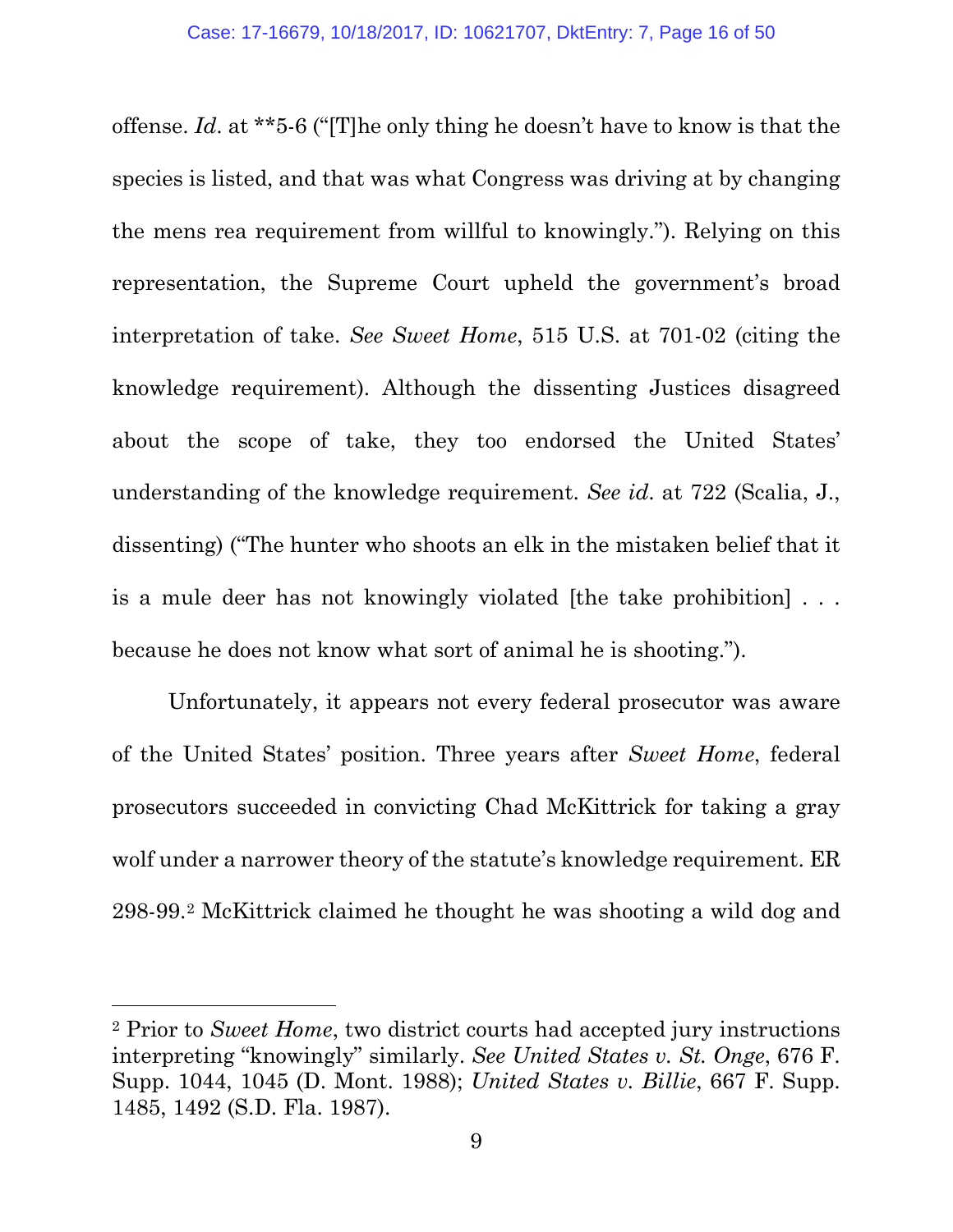did not, therefore, knowingly take the wolf. *Id*. But a panel from this Court upheld the conviction, construing the Endangered Species Act's knowledge requirement narrowly and denying that knowledge of the species taken is required. *See United States v. McKittrick*, 142 F.3d 1170 (9th Cir. 1998).

McKittrick petitioned the Supreme Court to review the decision. ER 282. Rather than flip-flop from the position taken before the Court a mere three years earlier in *Sweet Home*, the United States confessed error. In its opposition to McKittrick's petition, the United States admitted that the jury instruction "does not adequately explicate the meaning of the term 'knowingly'" and that it is inconsistent with Supreme Court precedent. ER 306-07. For those reasons, the United States avowed to no longer request the challenged jury instructions. *Id*. After the United States made this representation, the Supreme Court denied the petition. 525 U.S. 1072 (1999).

The United States kept its word to the Court. Shortly after the petition was denied, the Department of Justice issued a memorandum to federal prosecutors directing them to no longer request the jury instruction approved in *McKittrick*. ER 315-22. This McKittrick

10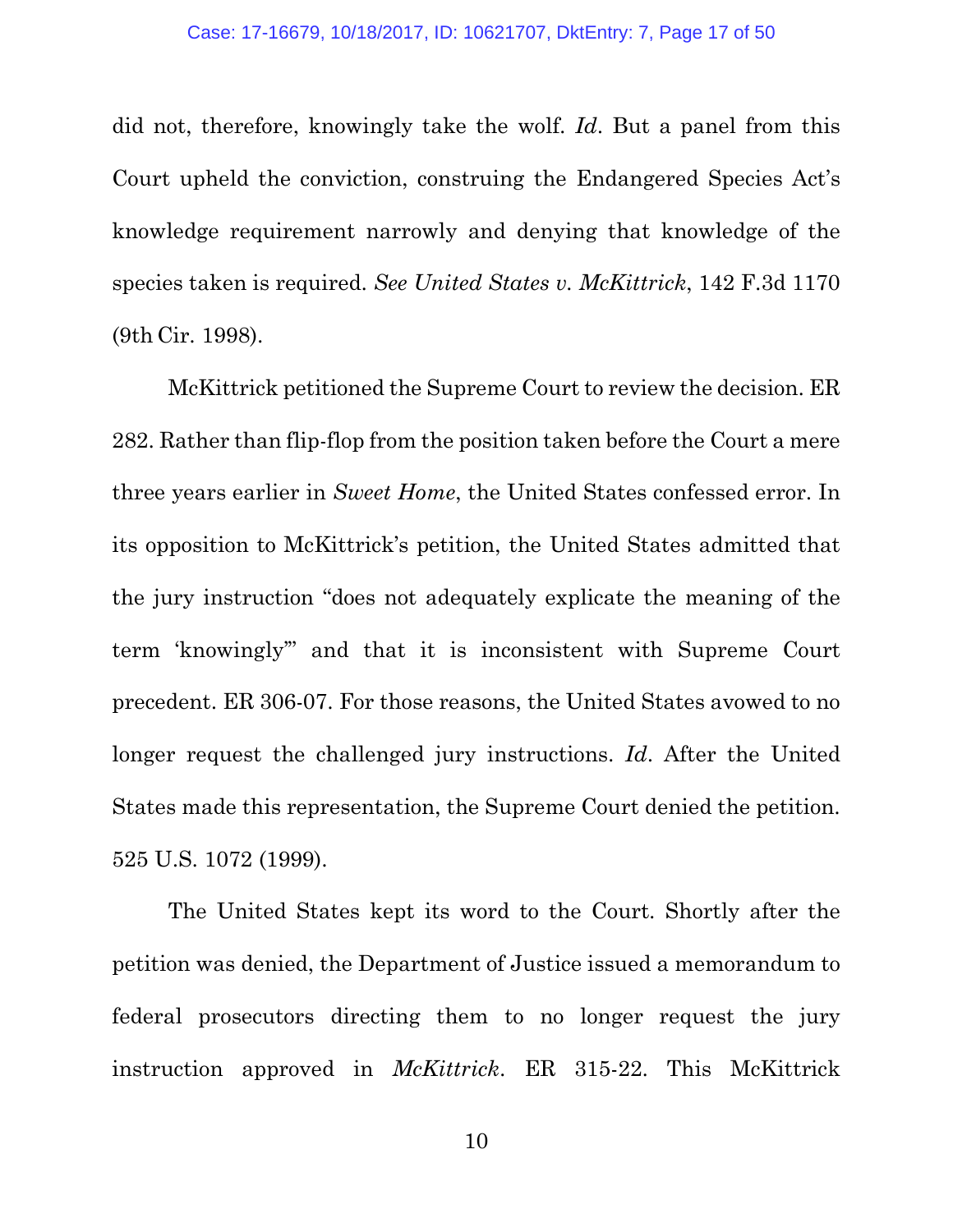Memorandum reiterated the United States' position from *Sweet Home*: the Endangered Species Act limits criminal convictions to cases where a defendant knows his actions will cause take and the identity of the species taken. *Id*. That memorandum has governed federal Endangered Species Act prosecutions for nearly 20 years.

#### **C. Procedural History**

On May 30, 2013, WildEarth Guardians filed this lawsuit challenging the McKittrick Memorandum. New Mexico Cattle Growers' Association, New Mexico Federal Lands Council, and New Mexico Farm and Livestock Bureau moved to intervene as of right, as did Safari Club separately. Both motions were granted. ER 428. WildEarth Guardians subsequently moved for summary judgment, which was granted on June 21, 2017. ER 430. The district court held that the Department of Justice's interpretation is more protective of criminal defendants than Congress intended and therefore an abdication of the Department's statutory responsibility. ER 2-46.

#### **STANDARD OF REVIEW**

Summary judgment is appropriate when there is no genuine dispute as to any material fact and a party can show that it is entitled to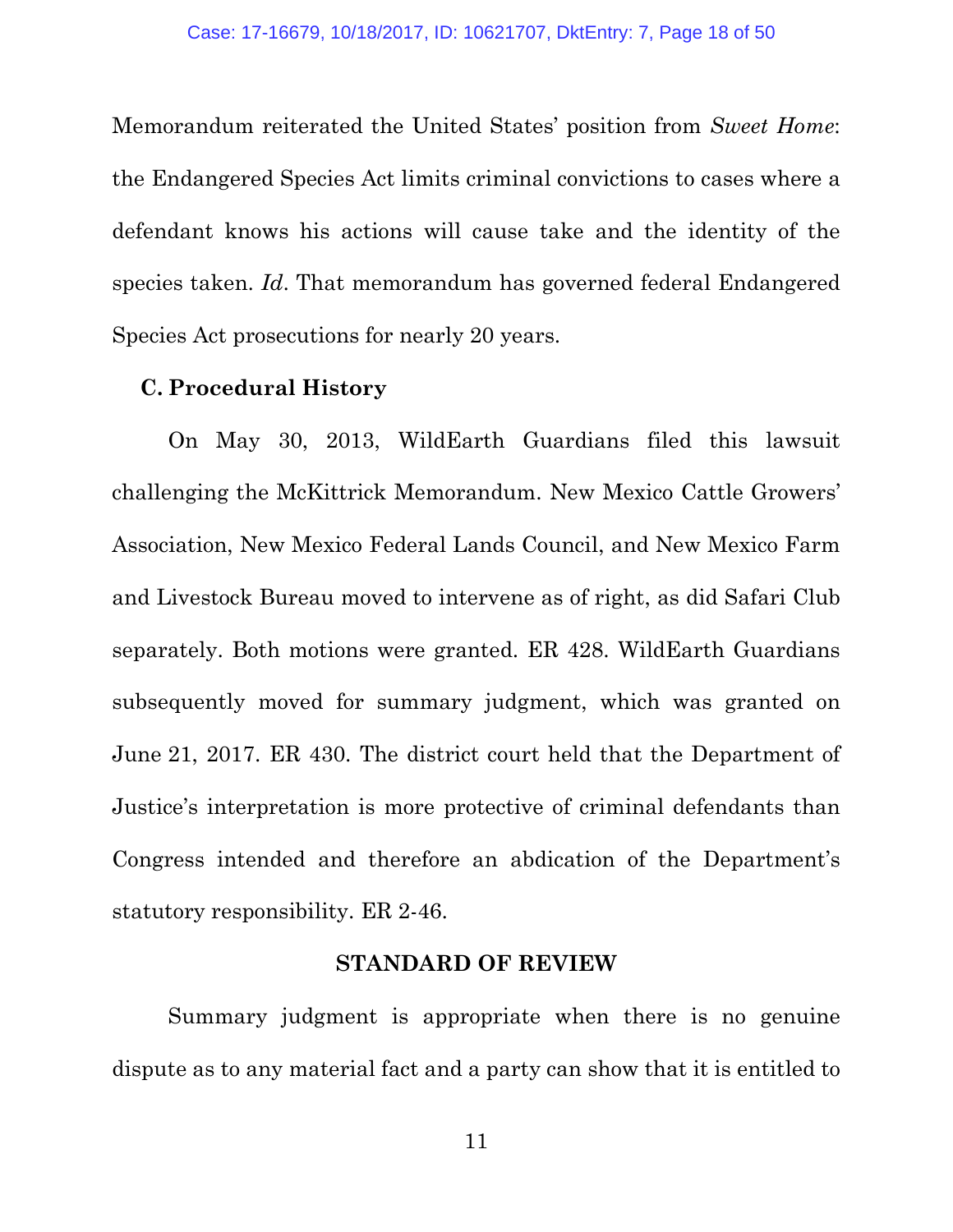judgment as a matter of law. Fed. R. Civ. P. 56. This Court "review[s] the grant of summary judgment de novo, thus reviewing directly the agency's action under the Administrative Procedure Act[.]" *Gifford Pinchot Task Force v. U.S. Fish & Wildlife Serv.*, 378 F.3d 1059, 1065 (9th Cir. 2004). Because this case concerns the interpretation of a criminal statute, any ambiguity must be construed in favor of potential criminal defendants and the government can receive no deference. *See Abramski v. United States*, 134 S. Ct. 2259, 2274 (2014) (the government receives no deference to its interpretation of the criminal law); *United States v. Santos*, 553 U.S. 507, 514 (2008) ("The rule of lenity requires ambiguous criminal laws to be interpreted in favor of the defendants subjected to them.").

#### **ARGUMENT**

Criminal punishments cannot be imposed for traditionally lawful conduct on defendants that lack a culpable state of mind. Even if a criminal statute were silent on the question, the Supreme Court requires *mens rea* to be inferred under a general rule "that the defendant must" know each fact making his conduct illegal." *See Torres v. Lynch*, 136 S. Ct. 1619, 1631 (2016); *see also Staples v. United States*, 511 U.S. 600, 619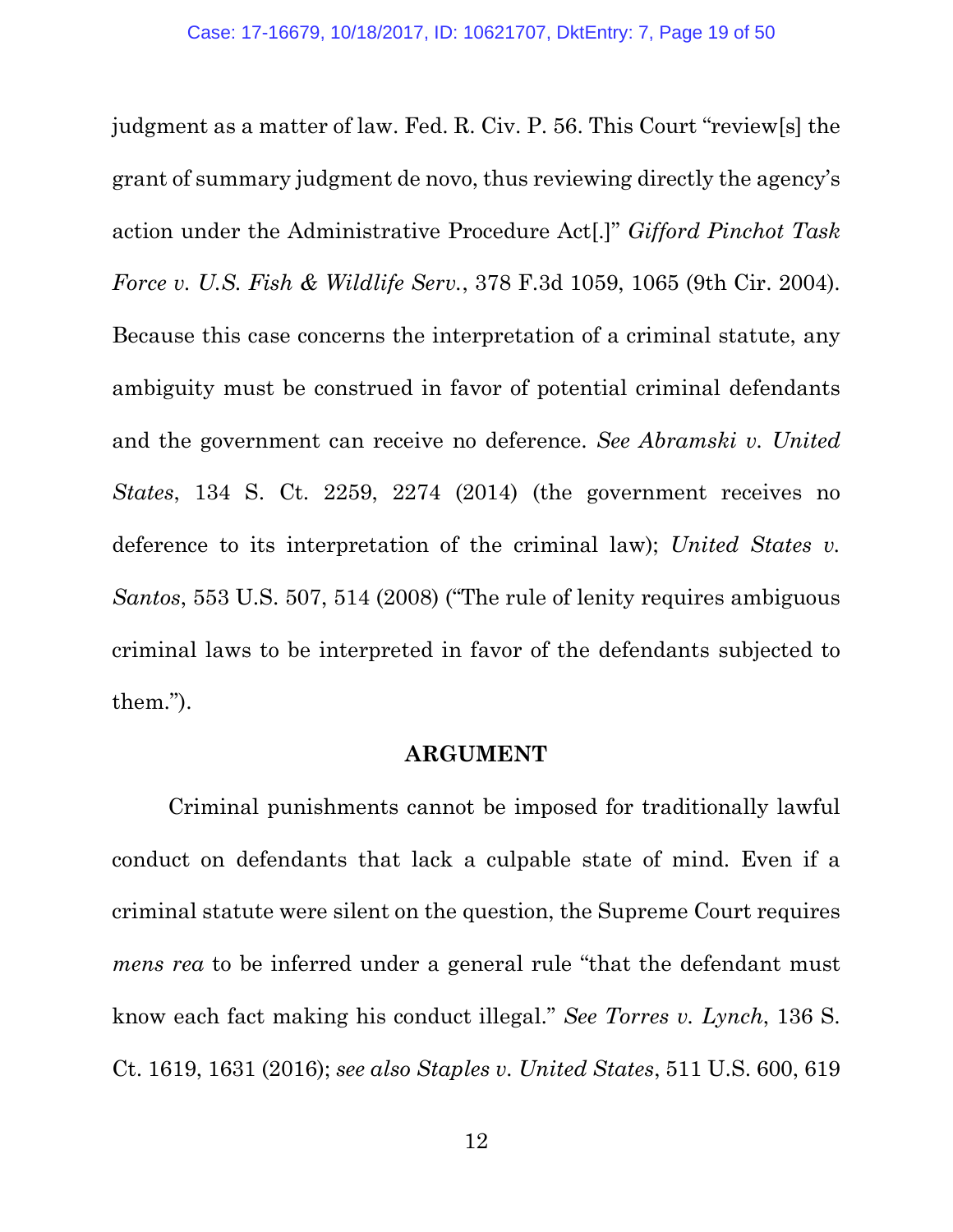(1994). That rule dictates that to "knowingly violate" the Endangered Species Act's prohibition against the take of endangered species a defendant must know his actions will cause take and know the identity of the species taken.[3](#page-19-0) The Department of Justice has correctly interpreted the statute to require this knowledge for decades. *See supra* at 8-11.

The district court upended this longstanding interpretation, holding that the Department of Justice *must* interpret the statute's explicit *mens rea* requirement narrowly. ER 2-46. The court based its decision on an exception to the general rule for so-called public welfare offenses. However, the Supreme Court has narrowly limited this exception, recognizing that it "always entails some possibility of injustice[.]" *See Staples*, 511 U.S. at 634 (Stevens, J., dissenting). The "limited circumstances" where *mens rea* protections can be relaxed are those where a criminal prohibition can *only* apply to "a type of conduct that a reasonable person should know is subject to stringent public regulation and may seriously threaten the community's health or

 $\overline{a}$ 

<span id="page-19-0"></span><sup>3</sup> *See* Jonathan Wood, *Overcriminalization and the Endangered Species Act:* Mens Rea *and Criminal Convictions for Take*, 46 Envtl. L. Rep. 10,496 (2016).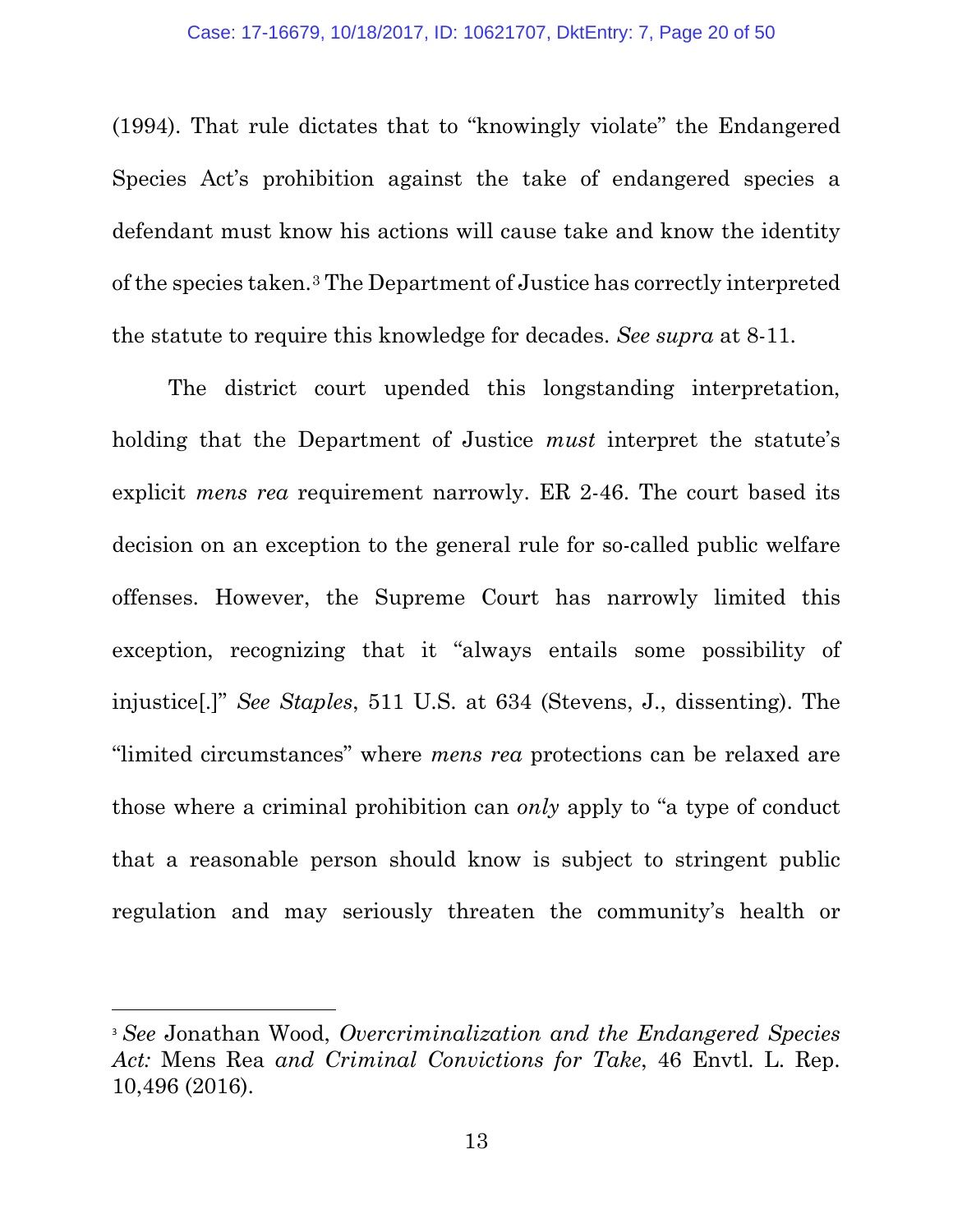safety[.]" *See Staples*, 511 U.S. at 629 (quoting *Liparota v. United States*, 471 U.S. 419, 433 (1985)). It applies, for instance, to uniquely dangerous activities like handling toxic chemicals<sup>[4](#page-20-0)</sup> or hand grenades<sup>[5](#page-20-1)</sup> but not traditionally lawful conduct like driving a car<sup>[6](#page-20-2)</sup> or possessing a gun.<sup>[7](#page-20-3)</sup>

WildEarth Guardians' concern appears to be that the McKittrick Memorandum allows people to falsely claim ignorance or mistake and thereby avoid punishment for their criminal acts. But its cure for that problem, eroding the statute's *mens rea* protection, would reverse the principle that has guided our criminal law for centuries: "it is better that ten guilty persons escape, than that one innocent suffer." 4 Blackstone, *Commentaries on the Laws of England* 352 (1768); *see United States v. Watson*, 792 F.3d 1174, 1183 (9th Cir. 2015) ("No tradition is more firmly established in our system of law . . . ."). WildEarth Guardians would

 $\overline{a}$ 

<span id="page-20-0"></span><sup>4</sup> *United States v. International Minerals & Chemicals Corp*., 402 U.S. 558 (1971).

<span id="page-20-1"></span><sup>5</sup> *United States v. Freed*, 401 U.S. 601 (1971).

<span id="page-20-2"></span><sup>6</sup> *See Staples*, 511 U.S. at 614.

<span id="page-20-3"></span><sup>7</sup> *Id*. at 608-16 (holding that the government must prove that a defendant knew the characteristics of a gun that made it a machine gun for the exception to apply; the mere fact that it was a gun is not enough because they are "so commonplace and generally available that we would not consider them to alert individuals to the likelihood of strict regulation").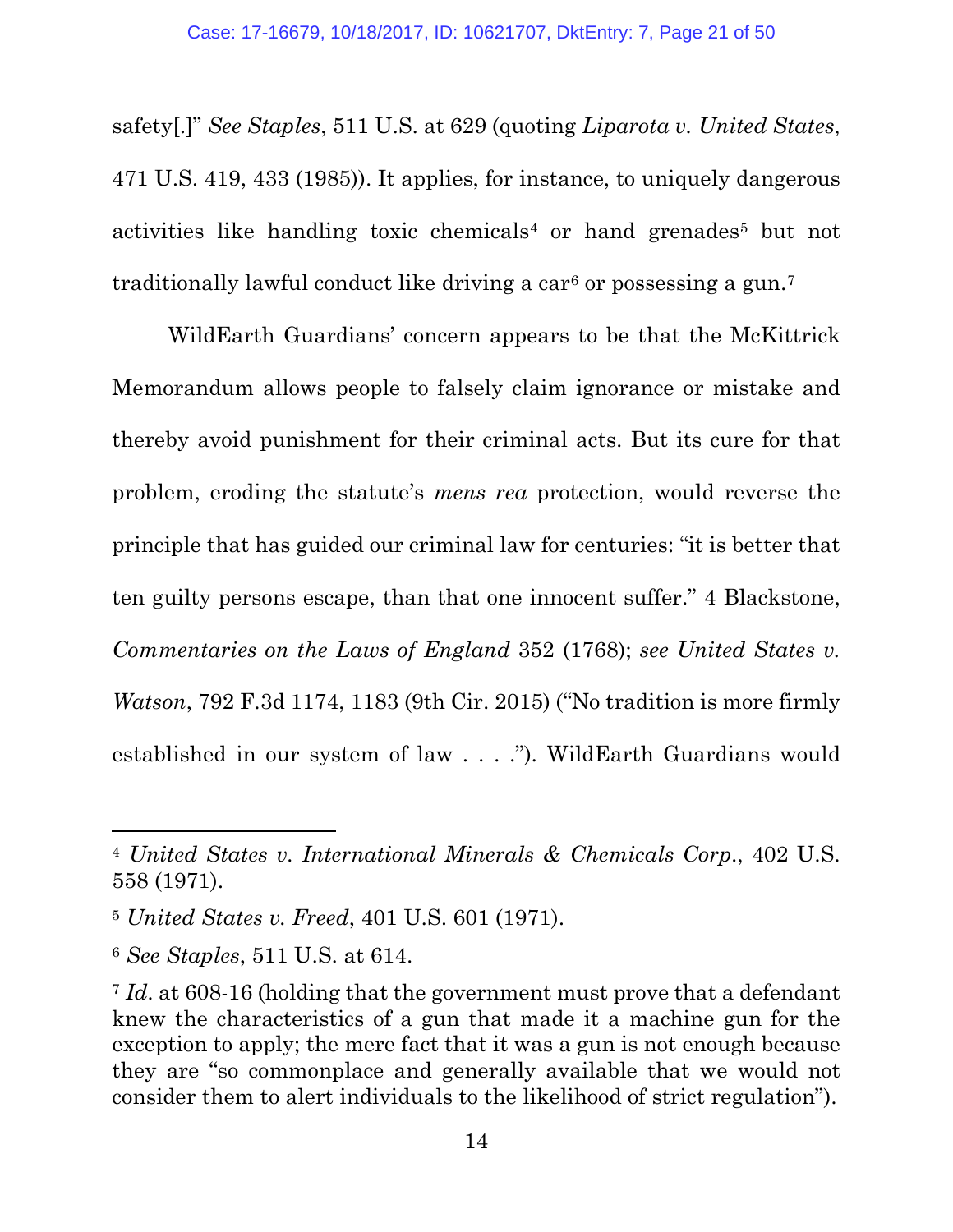sacrifice innocents to ensure that a few potentially guilty people could be more easily convicted. The district court expressed indifference to "impos[ing] liability upon at least some innocents" because they could *only* be robbed of a year of their lives, forced to pay a six-figure fine, and sacrifice licenses and permits that may be the basis of their livelihoods.

This holding is out of step with Supreme Court precedent, which forbids criminal punishment for innocent activities committed without some degree of culpability. *See Staples*, 511 U.S. at 619. Contrary to WildEarth Guardians' and the district court's myopic focus on hunting, *see* ER 41, the crime of taking an endangered species sweeps in an endless list of traditionally lawful conduct. Building a home, plowing a field, going for a jog, and driving a car could all unintentionally cause take without the violator having any reason to think that her actions may expose her to criminal penalties for her innocent activities. *See supra* at 8-11.

Consequently, take is not the sort of unusually dangerous conduct to which the public welfare offense exception applies. The provision is subject to the general rule requiring knowledge of every element of the offense and the McKittrick Memorandum's interpretation is the only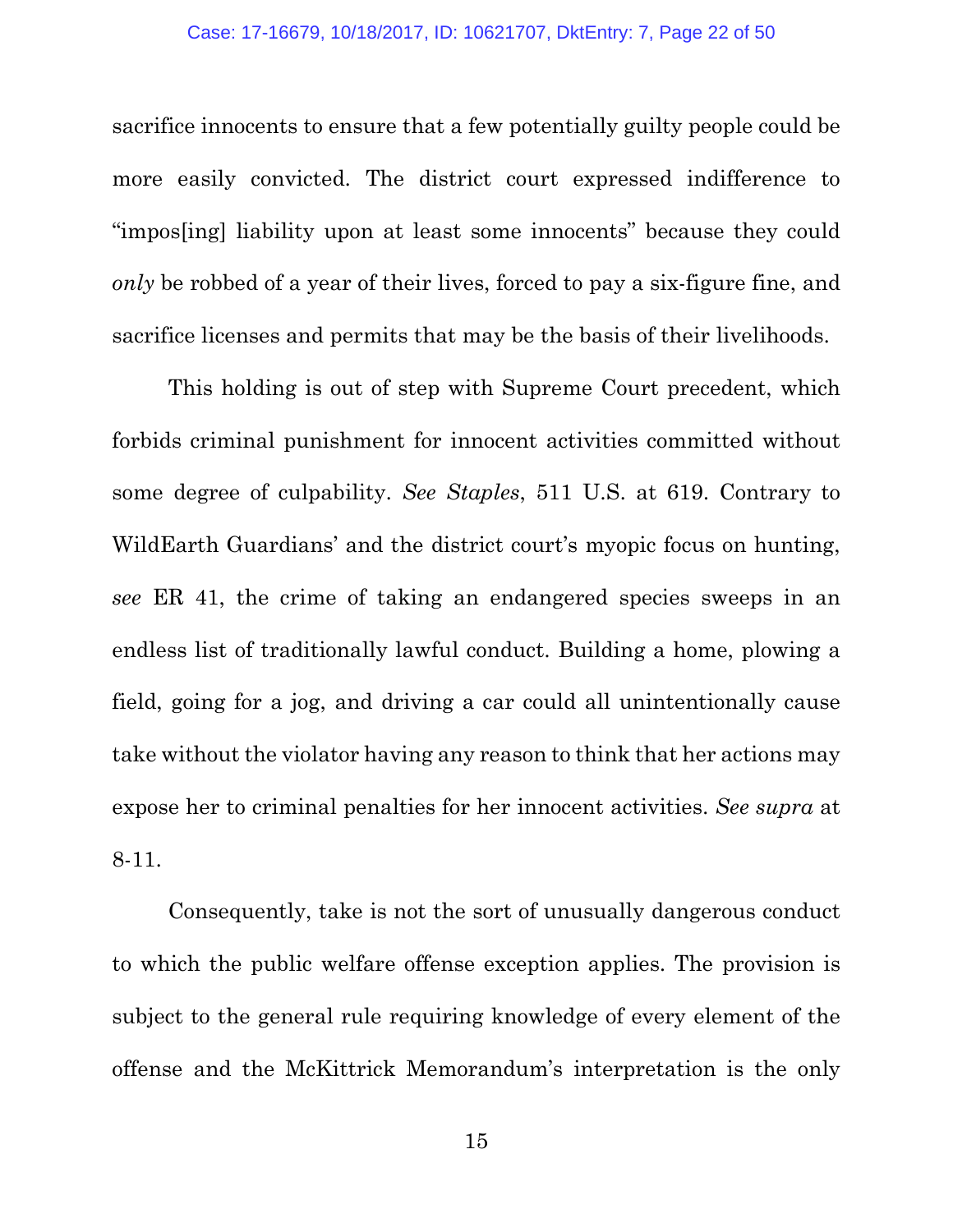legally tenable interpretation of the statute. The decision below should be reversed and summary judgment ordered for Defendants.

**I. The Endangered Species Act requires knowledge of each fact constituting the offense before criminal punishments can be imposed for take**

### **a. Criminal statutes must be interpreted to require knowledge of all the facts constituting the offense**

The bedrock principle of criminal law is that a crime consists of the combination of a bad deed (an *actus reus*) with a culpable state of mind (a *mens rea*). This principle is no relic of a foregone era; courts continue to insist that a defendant accused of a crime must be "'blameworthy in mind'" to be found guilty. *Elonis v. United States*, 135 S. Ct. 2001, 2009 (2015) (quoting *Morissette v. United States*, 342 U.S. 246, 252 (1952)); *see Morissette*, 342 U.S. at 252 ("wrongdoing must be conscious to be criminal"). "[T]he 'general rule' is that a guilty mind is 'a necessary element in the indictment and proof of every crime.'" *Elonis*, 135 S. Ct. at 2009 (quoting *United States v. Balint*, 258 U.S. 250, 251 (1922)).

This general rule is so essential to our legal tradition that courts will "interpret  $\Box$  criminal statutes to include broadly applicable scienter requirements, even where the statute by its terms does not contain them.'" *Elonis*, 135 S. Ct. at 2009 (quoting *United States v. X-Citement*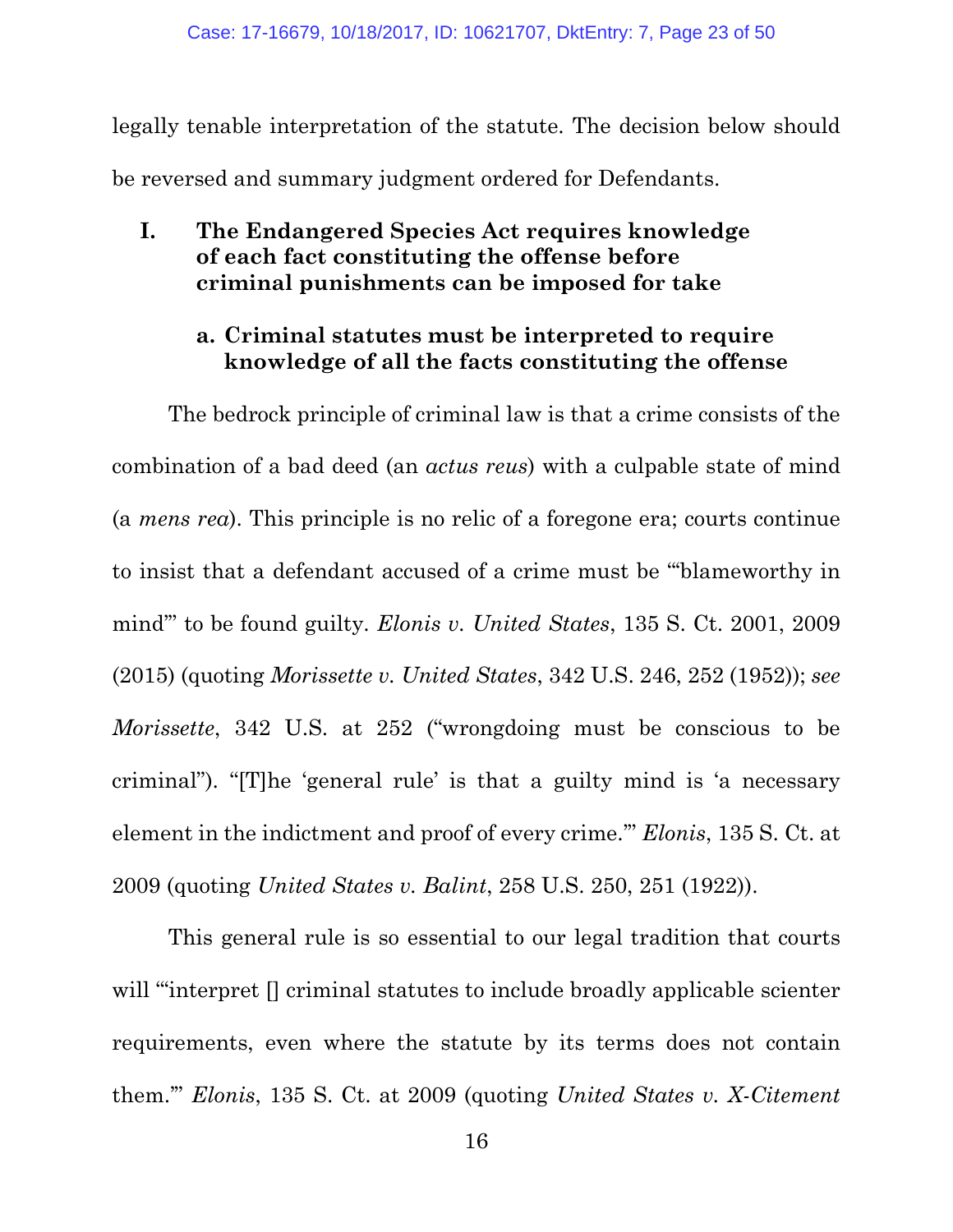*Video*, 513 U.S. 64, 70 (1994)). When inferring *mens rea* into a statute silent on the point, courts carefully distinguish between knowledge of the law and knowledge of the facts. To this day, "[t]he familiar maxim 'ignorance of the law is no excuse' typically holds true." *Elonis*, 135 S. Ct. at 2009. But "a defendant generally must 'know the facts that make his conduct fit the definition of the offense[.]'" *Elonis*, 135 S. Ct. at 2009 (quoting *Staples*, 511 U.S. at 608 n.3).

Courts are no less protective where Congress explicitly incorporates *mens rea* protections into criminal statutes. There, too, courts require these protections to be broadly applicable to each element of the offense. *See Elonis*, 135 S. Ct. at 2009-10. This rule is intuitive; if this degree of *mens rea* is read into statutory silence, it makes little sense to read it out when Congress includes a state of mind requirement in a statute's text.

Relevant here, "the term 'knowingly' . . . requires proof of knowledge of the facts that constitute the offense." *Dixon v. United States*, 548 U.S. 1, 5 (2006) (quoting *Bryan v. United States*, 524 U.S. 184, 193 (1998)). Two cases are illustrative of what Congress means when it criminalizes the "knowing" violation of a statute or regulation. In *United States v. International Minerals & Chemicals Corp.*, the Court interpreted the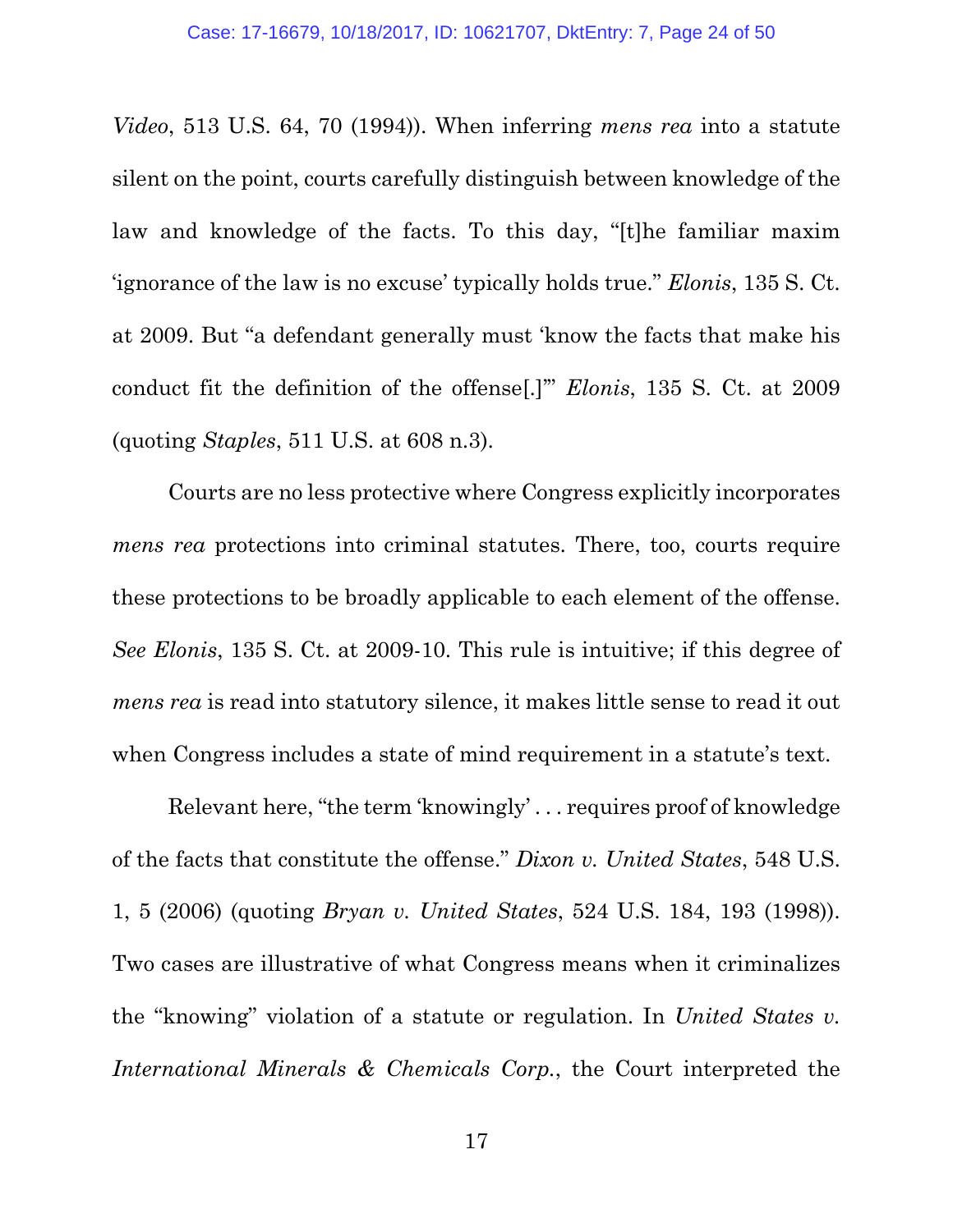#### Case: 17-16679, 10/18/2017, ID: 10621707, DktEntry: 7, Page 25 of 50

crime of "knowingly violat[ing]" regulations forbidding the transportation of hazardous materials without disclosing the contents. 402 U.S. at 559. Construing the reference to the regulations as shorthand for the conduct forbidden by those regulations, the majority interpreted the phrase to require knowledge that one is shipping hazardous materials but not knowledge that regulations require disclosure, distinguishing the former as knowledge of the facts of the crime and the latter as knowledge of the law. *See id*. at 563-64. Someone who mistook a hazardous material for an innocuous one—the analog to someone who mistakes an endangered species for a common one—has not knowingly transported hazardous materials. *See id*. ("A person thinking in good faith that he was shipping distilled water when in fact he was shipping some dangerous acid would not be covered."). Three Justices dissented, arguing that the decision was not protective enough of criminal defendants. They would have interpreted "knowingly violate any such regulation" literally to also require knowledge that one's conduct violates the regulation. *See id*. at 565-69 (Stewart, J., dissenting).

In *Liparota v. United States*, the Supreme Court interpreted the crime of "knowingly" using food stamps "in any manner not authorized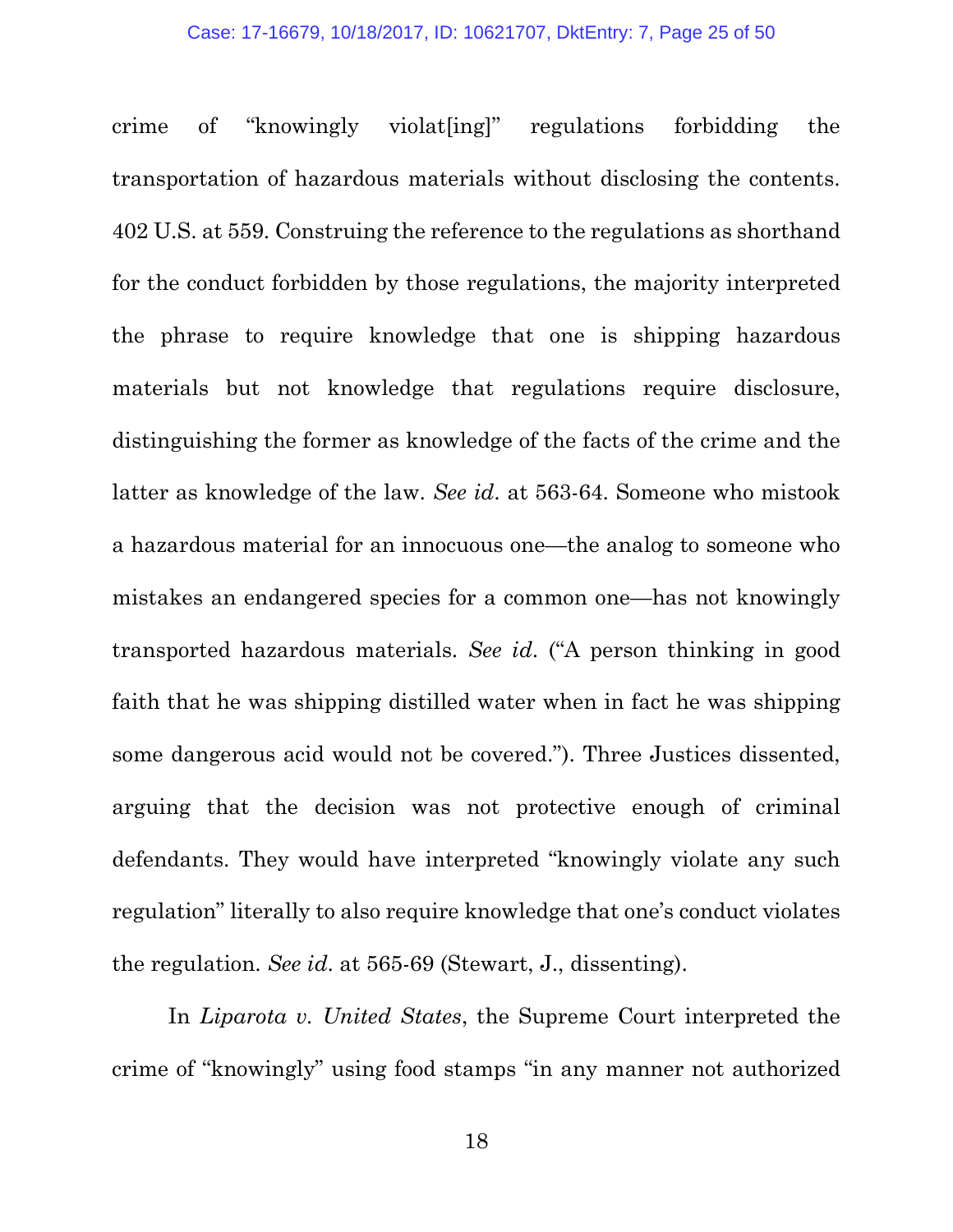by" a statute or regulations. 471 U.S. at 420. This time, the majority adopted the reasoning of the dissenting Justices in *International Minerals*. The Court interpreted the provision to require knowledge of both the facts constituting the offense and knowledge that the defendant's conduct was not authorized by the statute or regulations. *Id*. at 426. This broad construction of the statute's knowledge requirement was "particularly appropriate[,]" the Court explained, because "to interpret the statute otherwise would be to criminalize a broad range of apparently innocent conduct." *Id*. Neither the general rule that crimes must require proof of a guilty mind nor the rule of lenity would permit such a result. *See id*. at 426-27. Two Justices dissented and would have interpreted the provision, consistent with *International Minerals*, to require knowledge of all of the facts constituting the offense, but not knowledge of the law. *See id*. at 441-42 (White, J., dissenting).

The lesson of *International Minerals* and *Liparota* is that a criminal statute forbidding the "knowing" violation of a statute or regulation requires, at a minimum, that the defendant must know all of the facts making his conduct illegal. If necessary to shield apparently innocent conduct from criminal punishment, knowledge of the law may also be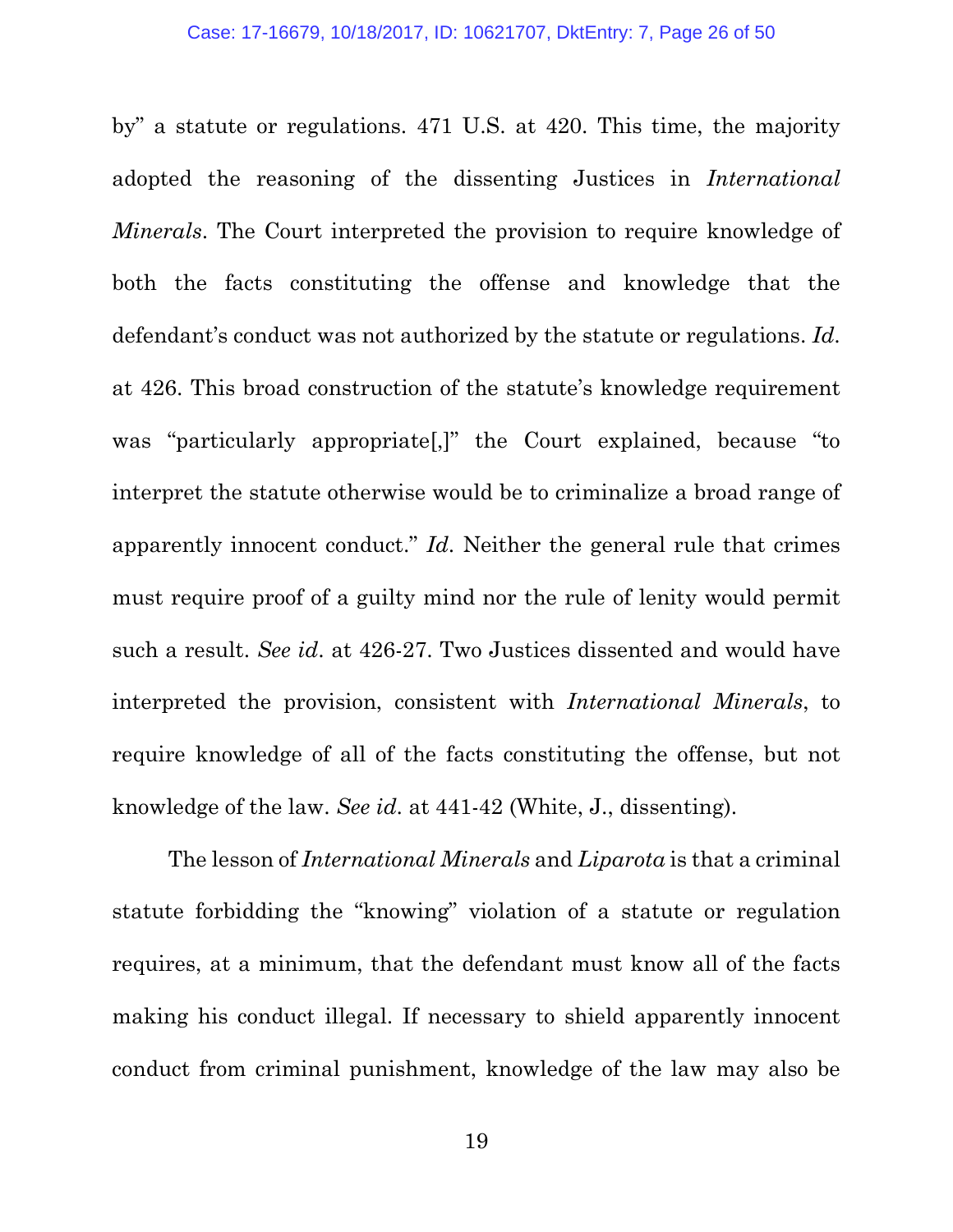required, unless Congress clearly foreclosed it. But in no circumstances can a criminal statute's knowledge requirement be read out of the statute so as to not apply to the facts constituting the offense. This would violate the general rule requiring this knowledge even when a statute is silent and would raise significant Due Process and Rule of Lenity concerns. *See United States v. U.S. Gypsum Co.*, 438 U.S. 422, 440-42 (1978); *Lambert v. California*, 355 U.S. 225, 229-30 (1957) (criminally punishing activity which an ordinary person would have no reason to think is illegal violates the Due Process Clause).

### **b. The Endangered Species Act explicitly requires this knowledge by limiting criminal punishment to knowing violations**

The Endangered Species Act reserves criminal punishment for those who "knowingly violate[]" its prohibitions and regulations issued to implement them. 16 U.S.C. § 1540(b). Under *Dixon*, *Liparota*, and *International Minerals*, the statute's "knowingly violate<sup>[]"</sup> language requires, at a minimum, knowledge of the facts constituting the offense: that one's conduct will cause take and the species that will be taken. *See Dixon*, 548 U.S. at 5 (knowingly "requires proof of knowledge of the facts that constitute the offense"); *Liparota*, 471 U.S. at 426; *International*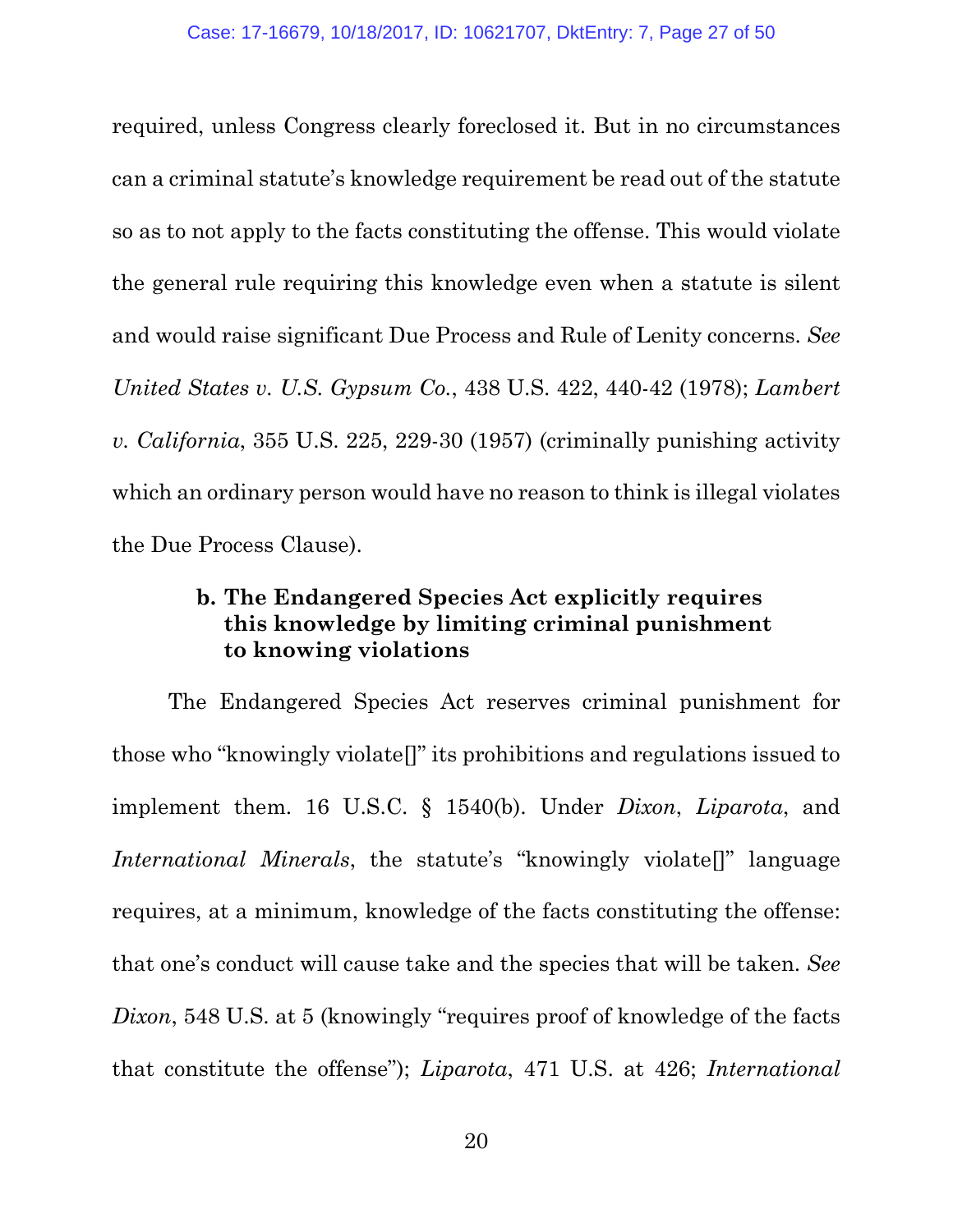*Minerals*, 402 U.S. at 559. Because the take prohibition could apply to "a" broad range of apparently innocent conduct"—like building a home, driving a car, or going for a jog, *see supra* 5-8—it arguably requires knowledge that the Endangered Species Act forbids the conduct.[8](#page-27-0) But this Court needn't resolve that issue because the decision below must be reversed even under *International Minerals*' less protective interpretation of "knowingly."

It is not clear what elements, if any, WildEarth Guardians and the district court believe the Endangered Species Act's knowledge requirement applies to. If it does not require knowledge of the species taken, does it require knowledge that one's conduct will cause take?

 $\overline{a}$ 

<span id="page-27-0"></span><sup>8</sup> Legislative history supports the *International Minerals* interpretation of this language, rather than *Liparota*'s. According to the House Report, Congress weakened the *mens rea* requirement from "willfully" to "knowingly" because it did "not intend to make knowledge of the law an element of either civil penalty or criminal violations of the Act." H.R. Rep. No. 95-1625, 26 (1978). But legislative history is often unreliable and the Supreme Court has not clarified whether it can overcome *Liparota*'s requirement that knowledge of the law is necessary to shield apparently innocent conduct from criminal punishment. *See Gonzalez v. Arizona*, 677 F.3d 383, 441-42 (9th Cir. 2012) (Kozinski, J., concurring) ("The Supreme Court has warned us time and again not to rely on legislative history in interpreting statutes, largely because of the ease with which floor statements and committee reports can be manipulated to create a false impression as to what the body as a whole meant.").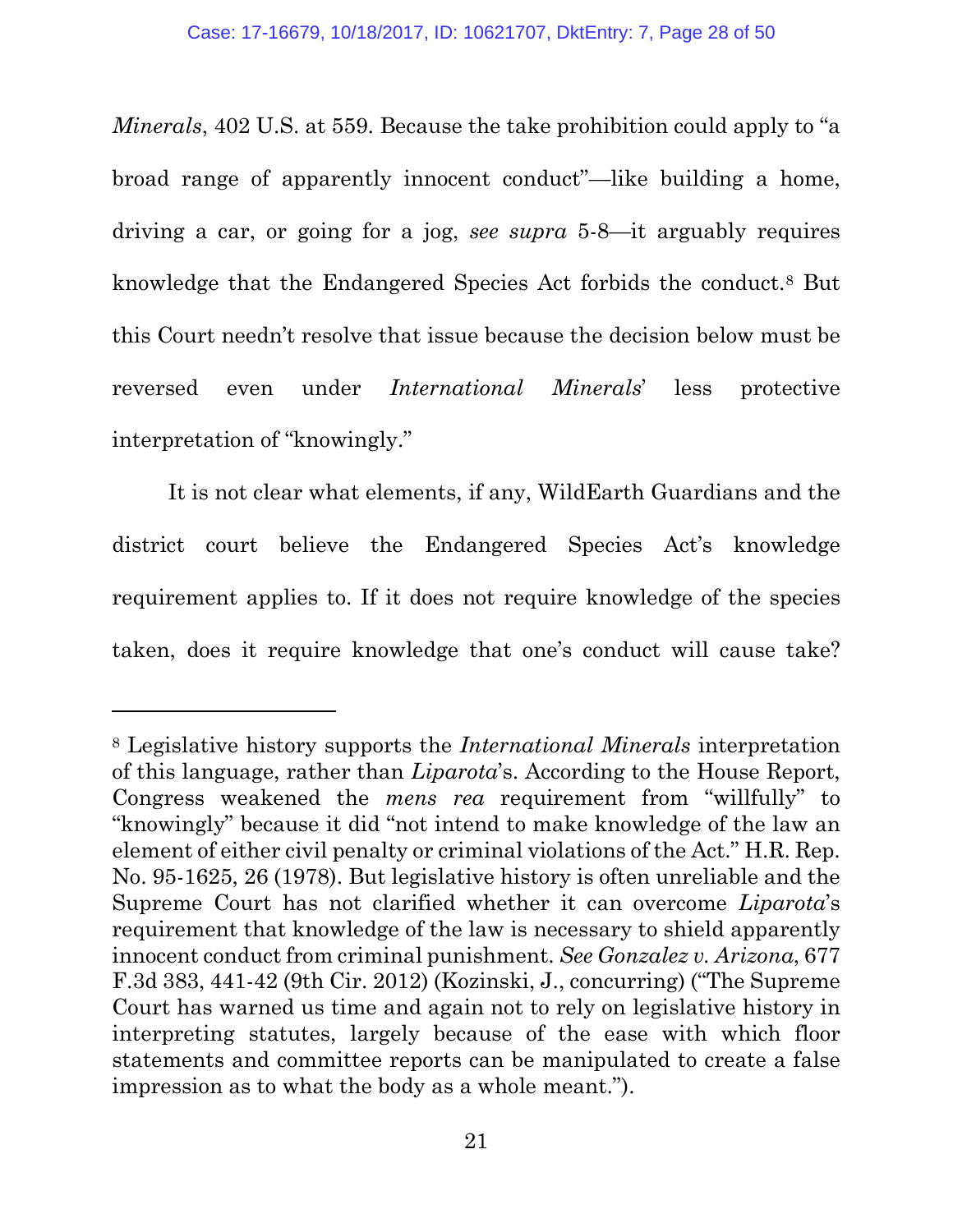Grammatically, there is no basis in the text to distinguish between the two elements of the offense. Neither are specified in the criminal penalty provision of the Act. *See* 16 U.S.C. § 1540(b). Instead, it refers to the statutory provisions and regulations imposing the take prohibition. *See id*. Under *International Minerals*, those references act as a stand-in for the conduct forbidden by the cited provisions. 402 U.S. at 563-64.

To knowingly engage in the conduct forbidden by the take prohibition, one must know her actions will cause take and know the species that will be taken. Without this knowledge, one has not knowingly engaged in the conduct forbidden by the cited statutory provisions and regulations. For instance, the take prohibition forbids the shooting of a gray wolf. 16 U.S.C. § 1540. A person who knows they are hunting but does not know that the animal in their sights is a wolf is not knowingly engaging in the forbidden conduct—hunting is not forbidden by the take prohibition.

This conclusion is unavoidable if you consider other, more common activities that can violate the take prohibition. It forbids, for instance, hitting a California tiger salamander that darts in front of your car on the highway. *See* U.S. Fish & Wildlife Service, *Species Account:*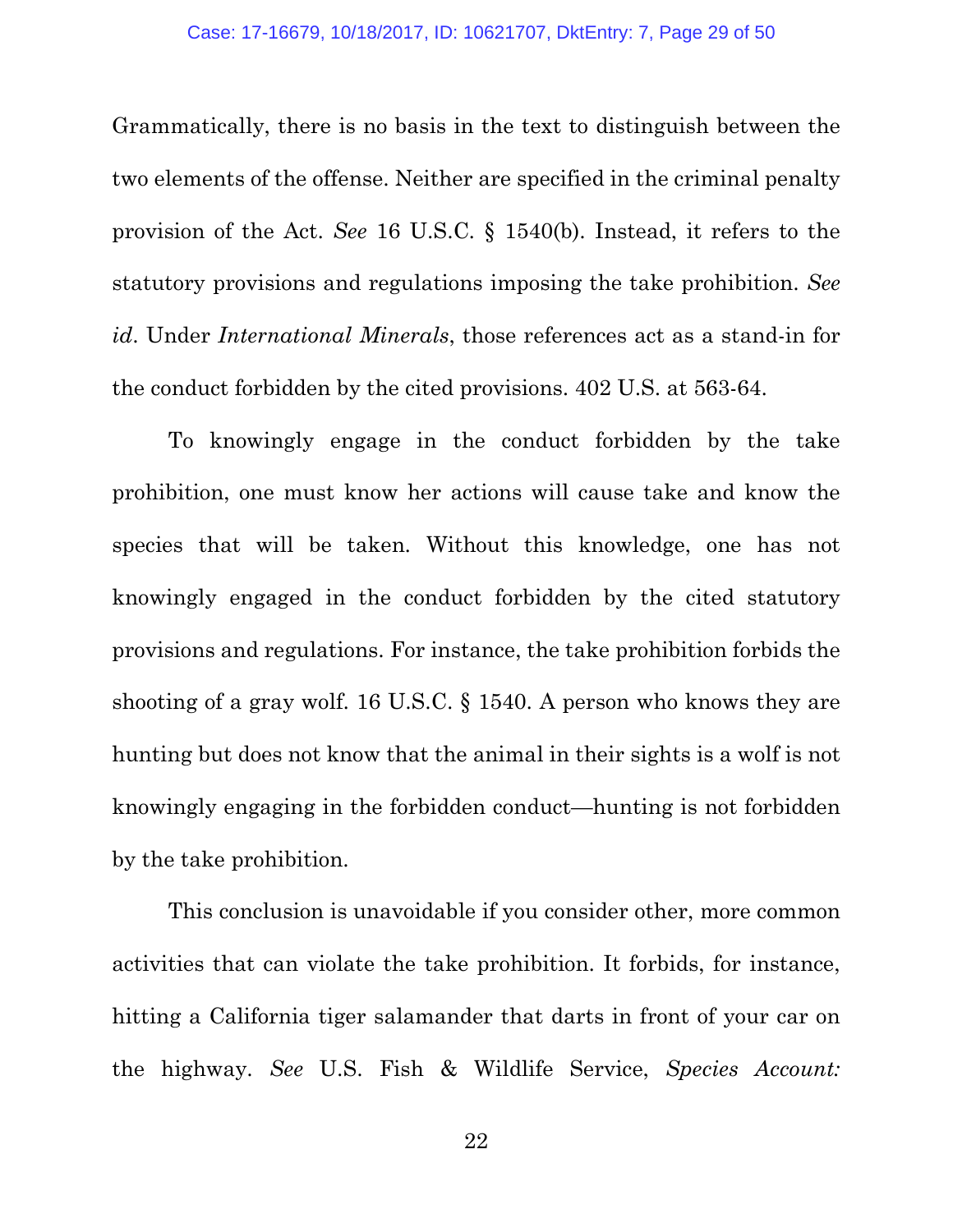*California Tiger Salamander* (2009)[9](#page-29-0) (describing vehicle collisions as a significant threat to the species). A person who knows they are driving a car is not knowingly engaging in the prohibited conduct, since driving is not prohibited. The driver's knowledge that her actions will cause the take of something—an insect unfortunate enough to collide with her windshield, for instance—does not mean she's knowingly engaging in the forbidden conduct either, since that too is not forbidden. Instead, the driver only knowingly violates the take prohibition if she knows that her actions will cause the take of a California tiger salamander.

The take prohibition also forbids building a home where the construction would disturb spiders residing in subterranean caves. *Cf. GDF Realty*, 326 F.3d 622 (upholding the prohibition of private property development as take where a rare species of spider resided in caves under the land). A person does not knowingly engage in the prohibited conduct by building a home—that commonplace activity remains entirely innocent. Nor does a person knowingly violate the take prohibition because she knows that the construction will inevitably disturb common

l

<span id="page-29-0"></span><sup>&</sup>lt;sup>9</sup> https://www.fws.gov/sacramento/es species/Accounts/Amphibians-Rep tiles/Documents/california\_tiger\_salamander.pdf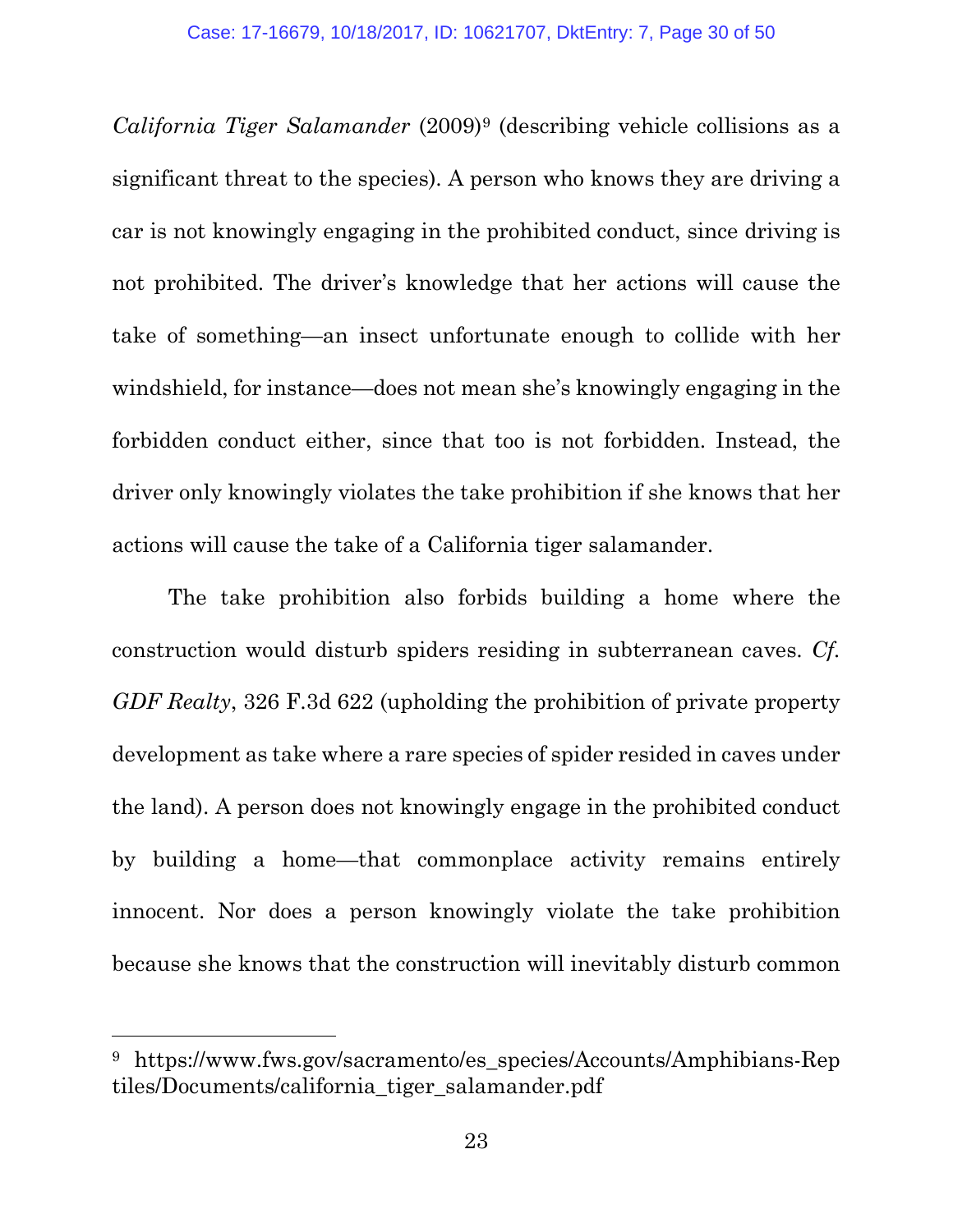insects, rodents, or other species. That too is legal. A person can only knowingly engage in the prohibited conduct if she builds a house knowing that it will cause the take of Tooth Cave Spiders living below the surface.

The district court reached a contrary result by ignoring the broad reach of the take prohibition. Its analysis myopically focused on hunting as a means of violating the prohibition. ER at 41. But the text of the statute draws no distinction between the *mens rea* that applies to one type of take and that which applies to others; "knowingly" applies to all of them. 16 U.S.C. § 1540(b). Therefore, the text of the statute unambiguously requires knowledge of all of the facts constituting the offense, including that one's conduct will cause take and the species that will be taken.

### **c. Congress addressed WildEarth Guardians' policy concerns through other provisions of the statute, which would be superfluous under its interpretation**

Statutes should be read as a whole, so that no provision is interpreted to render any other superfluous. *See Boise Cascade Corp. v. EPA*, 942 F.2d 1427, 1432 (9th Cir. 1991). Yet that's precisely what would result from WildEarth Guardians' interpretation. Congress recognized the concern that endangered species could be mistaken for more common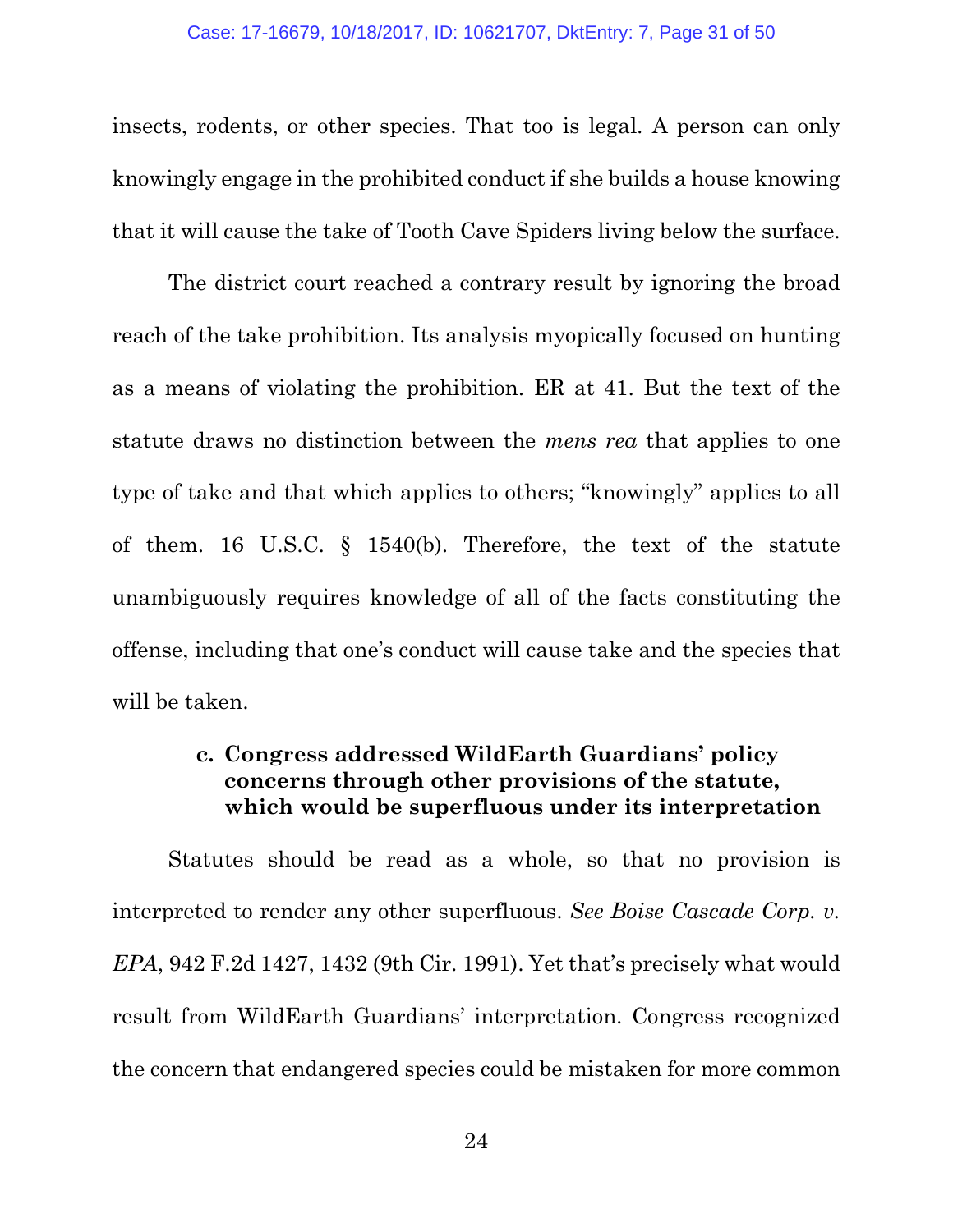ones, resulting in harm to the listed species. And it included several provisions in the statute to address that specific problem. Eroding the statute's *mens rea* protections, as WildEarth Guardians seeks, would impermissibly render these provisions redundant or ineffective, thus, it should be rejected. *See Gypsum*, 438 U.S. at 442 (citing the availability of alternative remedies as an additional basis to refuse to erode *mens rea*  protections).

The statutory provision most directly aimed at the mistaken identity situation allows the listing of species that "so closely resemble" a listed species that it is difficult to distinguish them and the listing would facilitate protection of the truly endangered species. 16 U.S.C. § 1533(e); *see Illinois Commercial Fishing Ass'n v. Salazar*, 867 F. Supp. 2d 108, 114-19 (D.D.C. 2012). The statute sets out criteria for the U.S. Fish and Wildlife Service to use in deciding to list a look-alike species and allows the take prohibition's application to that species to be tailored to avoid unnecessarily criminalizing innocent activity. *See* 16 U.S.C. § 1533(e); *Illinois Commercial Fishing Ass'n*, 867 F. Supp. 2d at 118-19 (upholding the decision to narrow the take prohibition's application to a look-alike species). If an endangered species is easily mistook as a more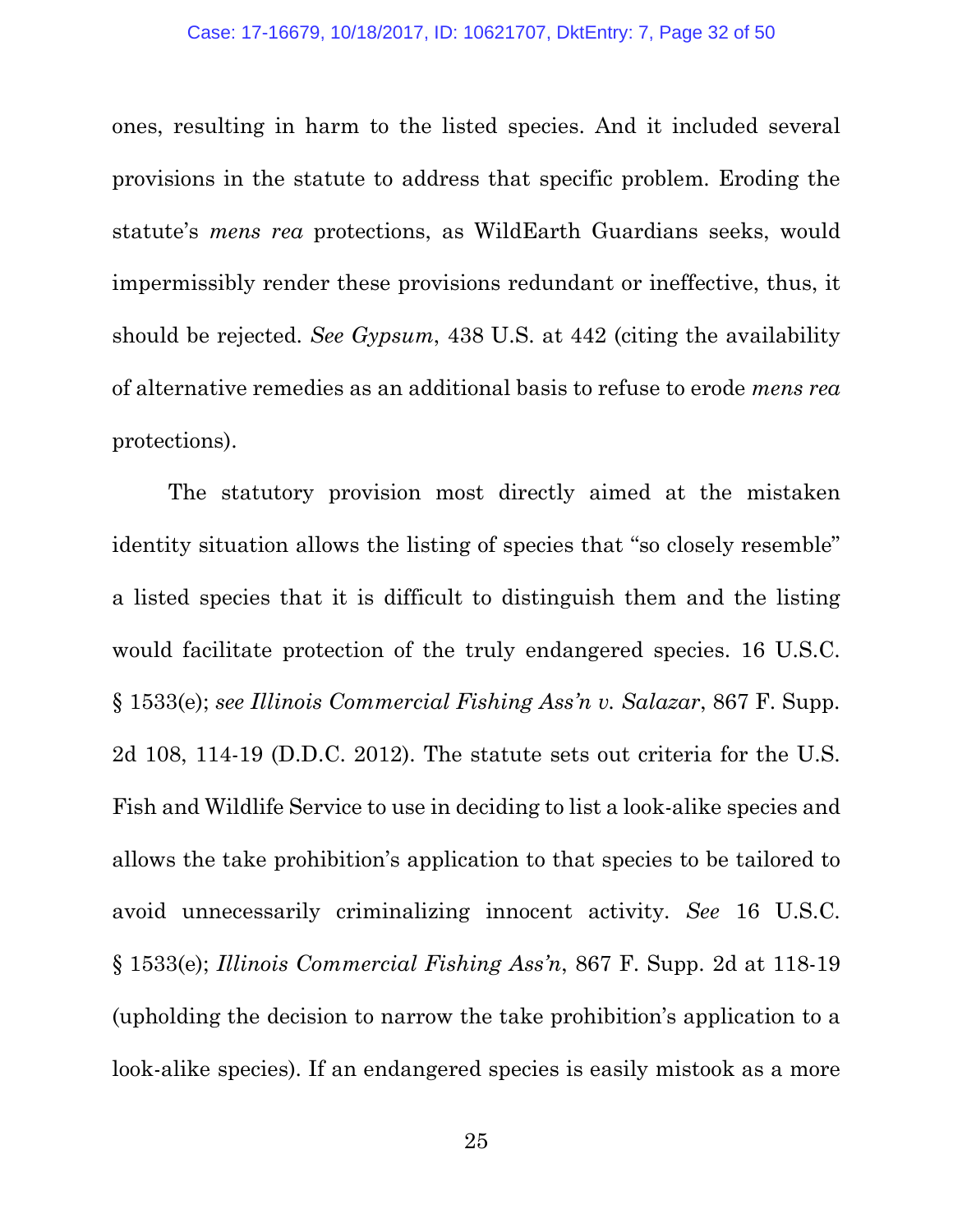common species, as WildEarth Guardians fears is the case for the Mexican gray wolf, this provision is the proper means of addressing that problem—if the statutory criteria are satisfied. WildEarth Guardians' efforts to narrow the statute's explicit *mens rea* requirement would render this process unnecessary and superfluous, as there would be no need to list species easily mistaken for endangered ones if that mistake would not otherwise absolve one of culpability.

The Endangered Species Act also allows WildEarth Guardians to address its concerns by seeking an injunction against particular instances of take. There is no knowledge requirement for this private, civil remedy. And the right of any citizen to pursue an injunction also has an educational benefit; it allows interested groups like WildEarth Guardians to alert private parties to the risks their actions pose to listed species. *See* Transcript of Oral Argument, *Sweet Home*, 1995 WL 243452, at \*54-55 ("[W]ouldn't you be in court getting the injunction, and you'd tell the person . . . that if he cuts down the tree, it's going to kill the koala bear . . . and by that time he'd know it.").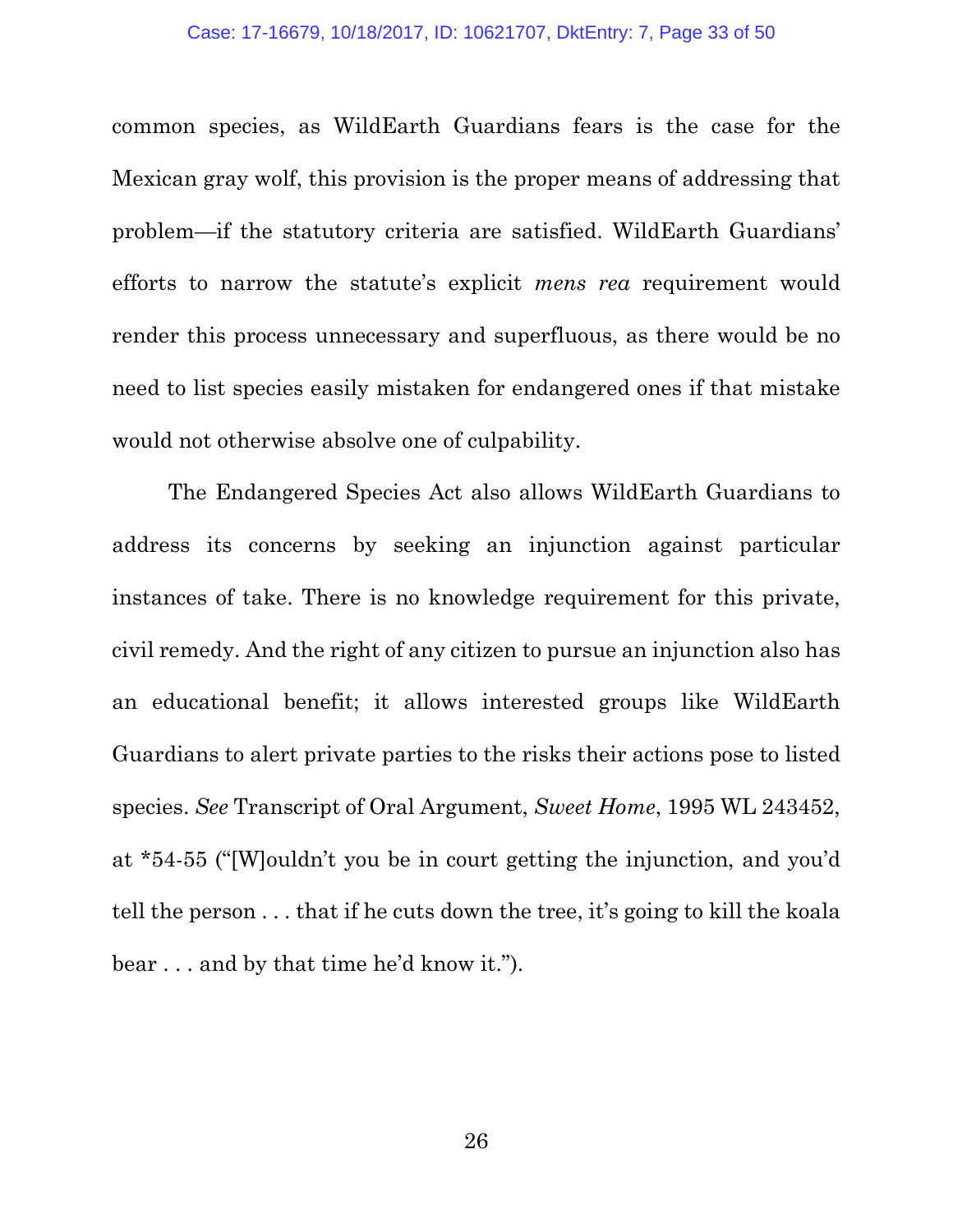The statute also addresses WildEarth Guardians' policy concerns by allowing a much smaller civil fine, on a strict liability basis, for violations that are not committed knowingly. *See* 16 U.S.C. § 1540(a)(1). WildEarth Guardians' interpretation would render this provision redundant too, as any violation triggering it would also be eligible for the more severe criminal punishments.

### **d. Under the rule of lenity, any ambiguity in the statute must be construed to benefit potential criminal defendants**

Although the text of the statute forecloses WildEarth Guardians' miserly interpretation of the Endangered Species Act's *mens rea*  protection, any doubt about that question must be resolved against its interpretation. "The rule of lenity requires ambiguous criminal laws to be interpreted in favor of the defendants subjected to them." *Santos*, 553 U.S. at 514. Thus, if it is unclear whether the statute's knowledge requirement applies to each element of the offense, that ambiguity must be resolved to provide maximum protection to potential criminal defendants.

This comports with due process, which the Supreme Court has repeatedly cited as justification for the general rule requiring knowledge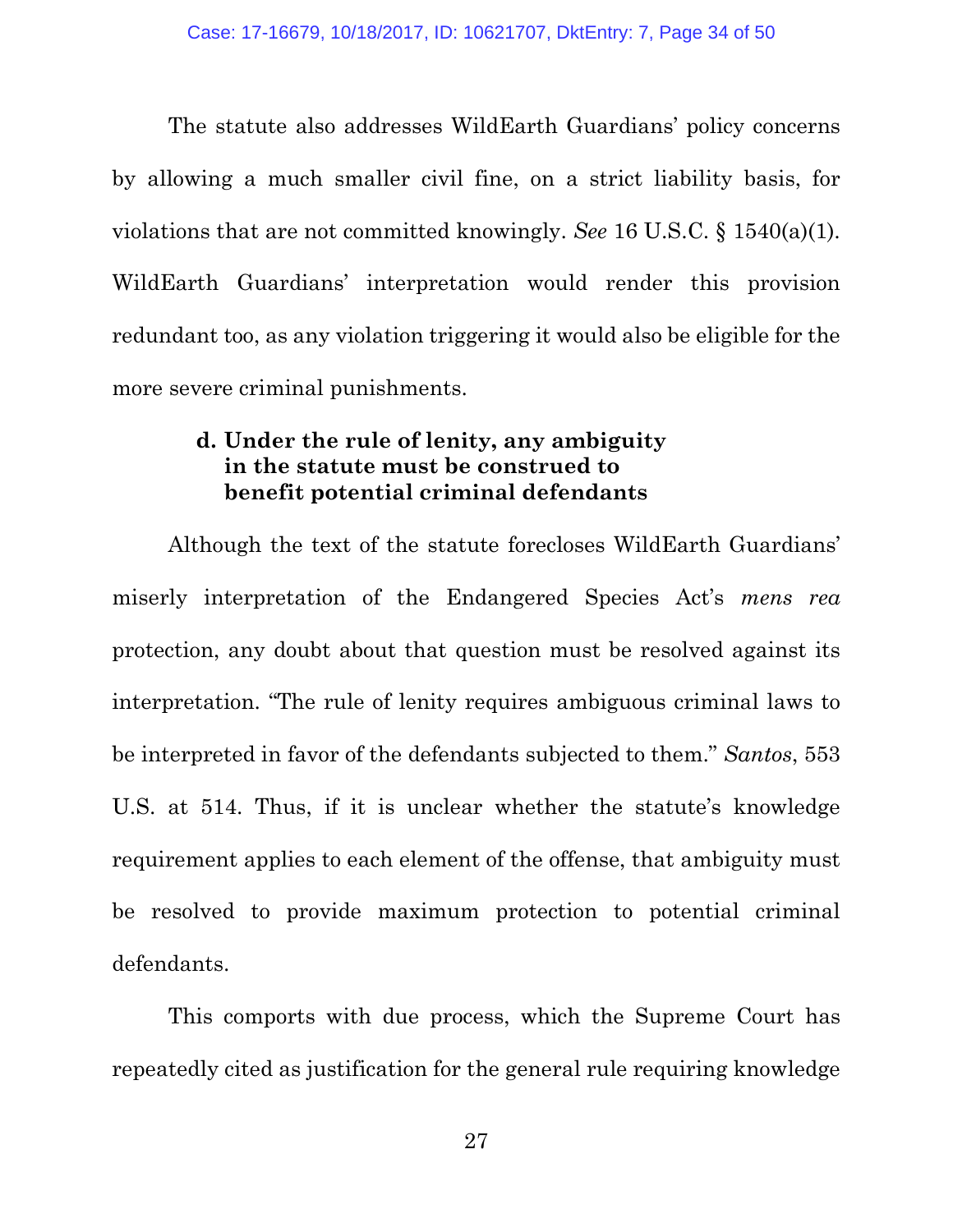of each element of the offense. *See United States v. U.S. Gypsum Co.*, 438 U.S. at 440-42 (reading a *mens rea* protection into the Sherman Act because it would otherwise apply to seemingly innocent conduct contrary to "the generally accepted functions of the criminal law"); *Lambert v. California*, 355 U.S. at 229-30 (criminally punishing activity which an ordinary person would have no reason to think is illegal violates the Due Process Clause).

Due process concerns are at their apex for crimes that could apply to traditionally lawful conduct, which most people would have little reason to suspect could lead to their ruin. Recently, the Supreme Court reaffirmed this understanding of the general rule, explaining that knowledge is required for every element of the offense necessary "to separate wrongful conduct from 'otherwise innocent conduct.'" *Elonis*, 135 S. Ct. at 2010 (quoting *Carter v. United States*, 530 U.S. 255, 269 (2000), and *X-Citement Video*, 513 U.S. at 72). Without it, nothing would "shield people against punishment for apparently innocent activity." *See Staples*, 511 U.S. at 622 (Ginsburg, J., concurring).

These concerns are particularly acute here. As explained above, *see supra* 5-8, the Endangered Species Act's take prohibition applies to a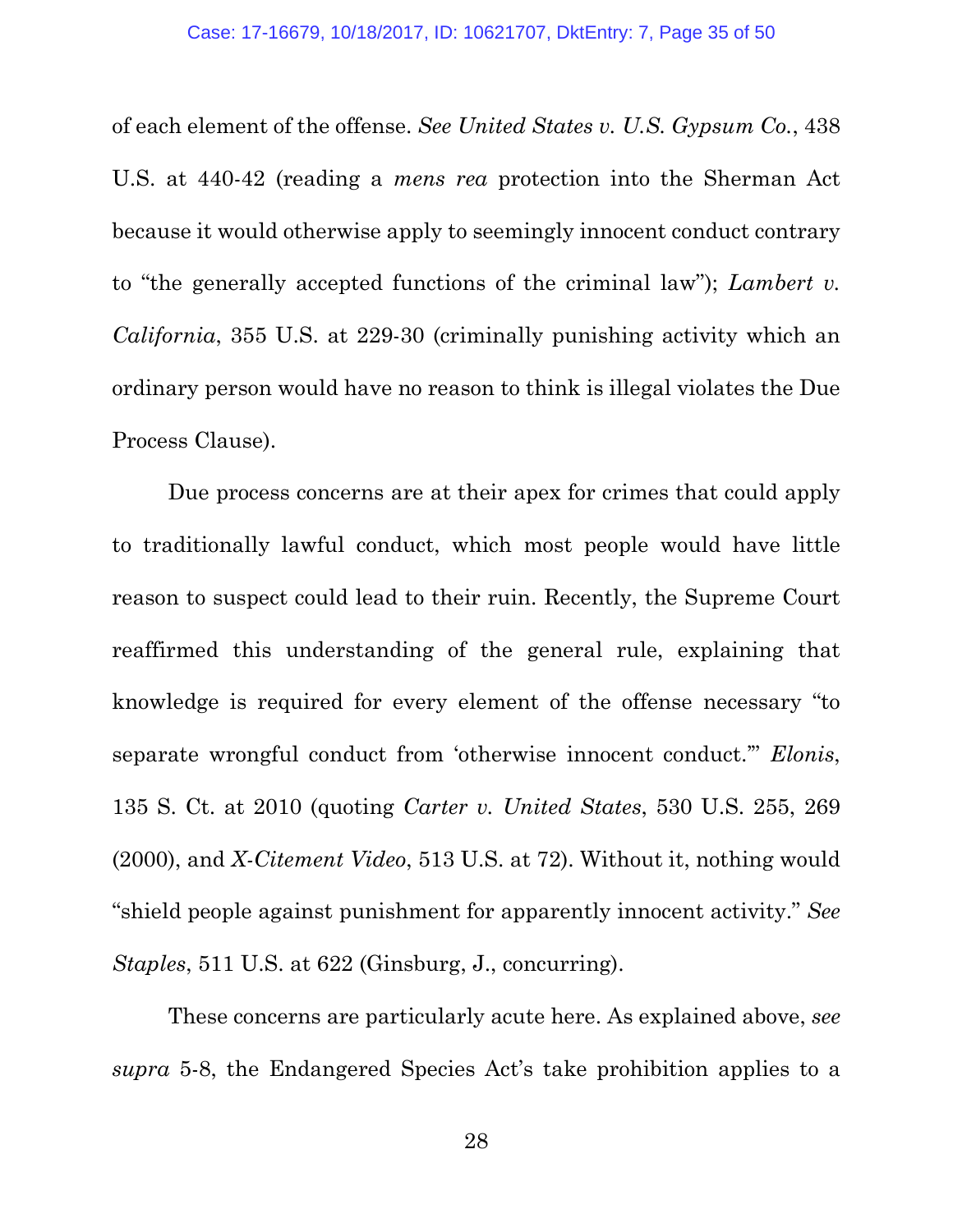broad range of ordinary, lawful conduct. That broad interpretation of the prohibition was upheld in reliance on the government's interpretation of "knowingly" to avoid the risk of criminalizing this innocent conduct. *See supra* 8-11. Having been given the proverbial inch (a broad interpretation of "take"), WildEarth Guardians now seeks to force the Department of Justice to claim the mile by abandoning its decades-long commitment to a robust interpretation of the statute's *mens rea* protections.

But the combination of a broad understanding of take and a weak knowledge requirement is a nonstarter under Supreme Court precedent, as it would criminalize innocent activity that few would expect could lead to harsh criminal punishment. An ordinary person has little reason to think that a jog, drive, construction project, or hunting trip could result in the loss of a year of her life to prison, a bankrupting six-figure criminal fine, and the cancelation of a variety of federal permits. (That last punishment is particularly punitive to someone whose livelihood depends on federal grazing rights, like many of appellants' members.)

The long list of obscure species protected by the prohibition exacerbates the problem. The statute applies to approximately 1,500 species, most of which are unrecognizable to the average person. All but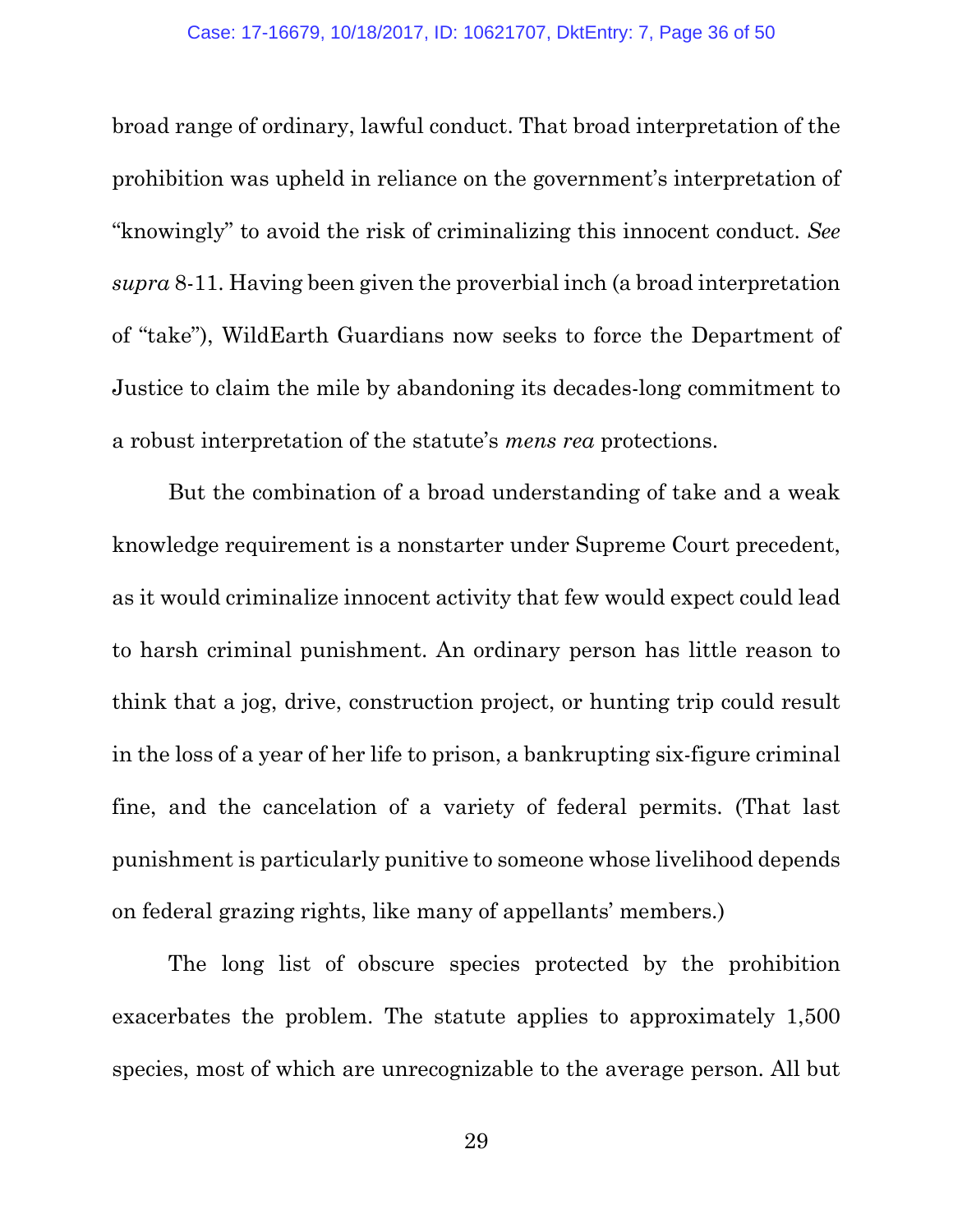the most popular and charismatic of listed species are unknown to most people. While many can identify the polar bear and manatee, few have ever heard of the Delhi sands flower-loving fly, the bone cave harvestman (a cave-dwelling spider), the flat-spired three-toothed snail, or the dusky gopher frog. *See* 50 C.F.R. § 17.11(h) (list of all endangered and threatened wildlife).

The Endangered Species Act implicitly recognizes that no one can reasonably be expected to identify every listed species. It allows the listing of common species if enforcement officials would have difficulty distinguishing them from endangered species. *See* 16 U.S.C. § 1533(e). If even trained professionals cannot be expected to identify every listed species, take cannot be the sort of conduct that Congress could reasonably expect an ordinary person, without *mens rea* protections, to "ascertain at his peril whether [his conduct] comes within the inhibition of the statute." *See Staples*, 511 U.S. at 607.

According to the district court's decision, a person who accidentally shoots an endangered species would not be subject to criminal punishment only "if he did not intend to discharge his firearm, or the weapon malfunctioned, or similar circumstances occurred." ER 22. This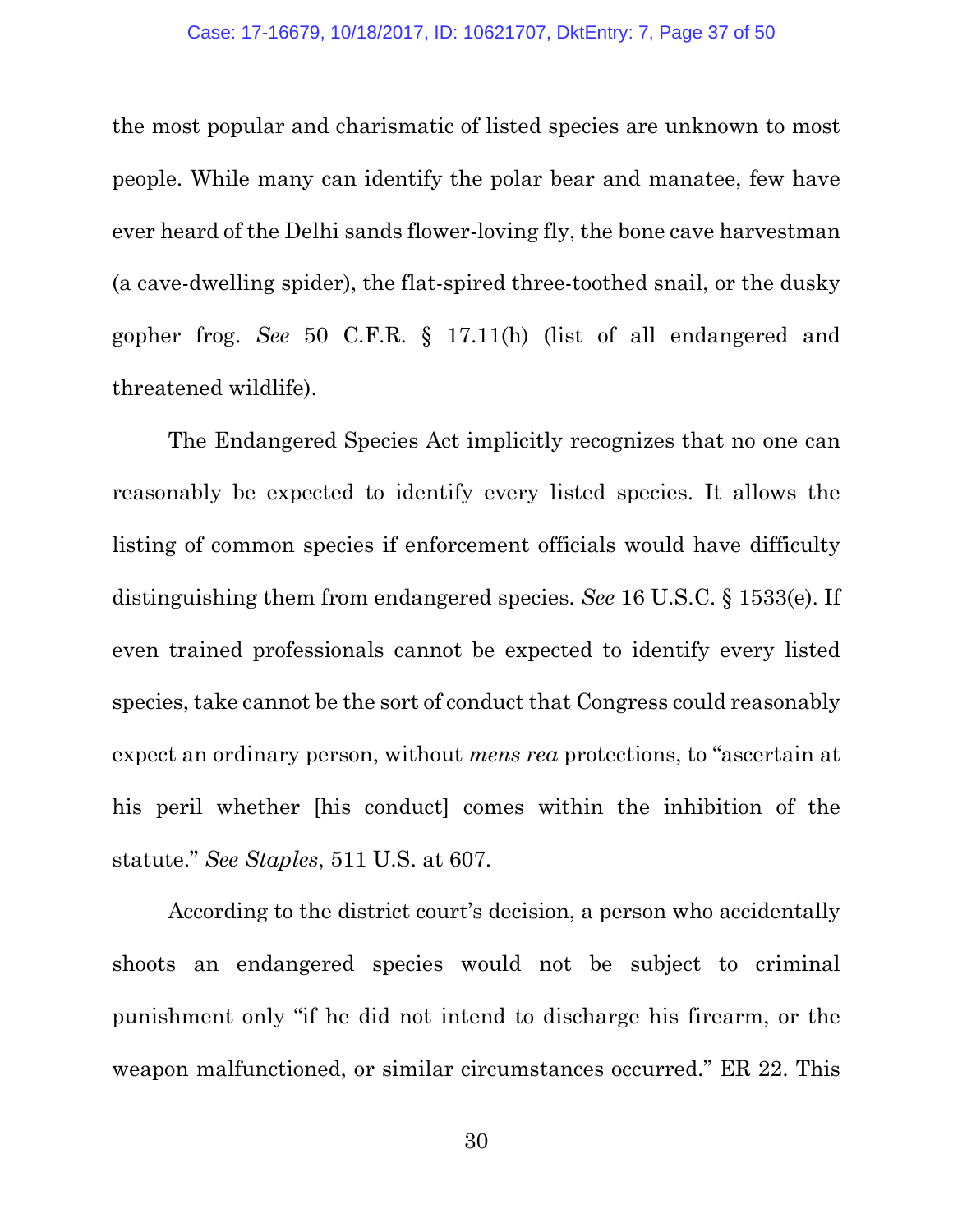is insufficient to protect against criminal punishment for traditionally lawful activity. What would it mean for other activities that may cause take? Is a person who accidentally hits a protected rodent scurrying across the highway guilty unless his brakes malfunctioned? Would someone who accidentally stepped on a protected beetle be guilty unless he was sleepwalking? Again, the district court's tunnel-vision focus on hunting caused it to miss the forbidden result of its interpretation: a broad swath of innocent activity would be subject to criminal punishment without any *mens rea* protection.

Nothing in the Endangered Species Act's text compels WildEarth Guardians' uncharitable interpretation of the knowledge requirement. At most, the statute may be ambiguous on the point. The rule of lenity compels that ambiguity to be resolved in favor of potential criminal defendants, especially in light of the traditionally lawful conduct implicated by the prohibition. Thus, the statute's explicit knowledge requirement must be construed to apply to every element of the offense.

31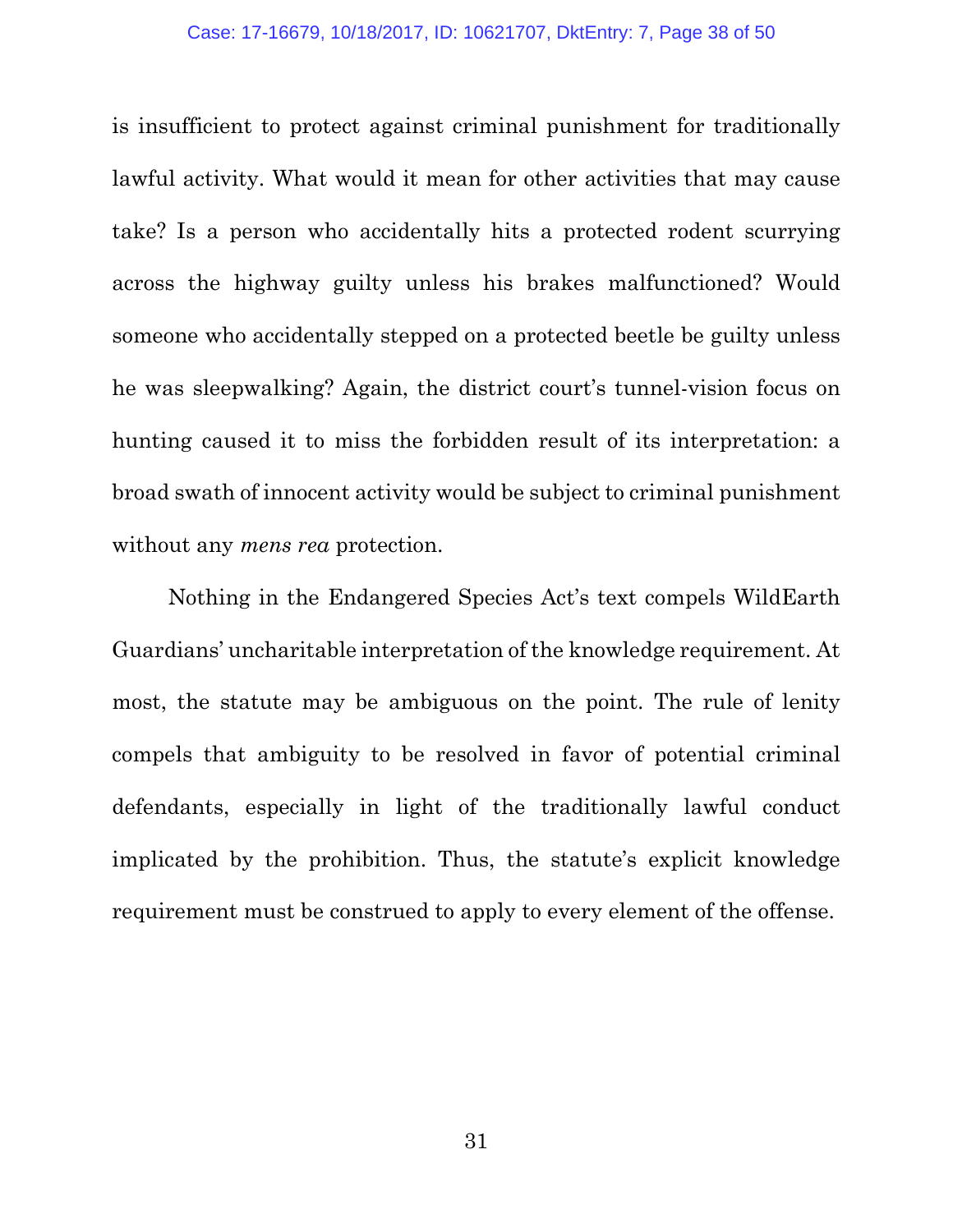## **II. The public welfare offense exception does not apply because take is not limited to uniquely dangerous activity but forbids much traditionally lawful conduct**

The general rule that a criminal defendant must have knowledge of all the facts constituting the offense is subject to a narrow exception for so-called "public welfare offenses." These offenses exist in "limited circumstances" involving "a type of conduct that a reasonable person should know is subject to stringent public regulation and may seriously threaten the community's health or safety" and are enforced by "only light penalties[.]" *See Staples*, 511 U.S. at 606-07, 616-18. The Supreme Court has identified three limits on this exception, and the Endangered Species Act's criminal provision fails each of them.

First, the exception only applies where Congress has omitted *mens rea* protection from the statute. In *Elonis*, the Supreme Court acknowledged that "[i]n some cases, a general requirement that a defendant *act* knowingly is itself an adequate safeguard." 135 S. Ct. at 2010. But this only applies to "federal criminal statutes *that are silent* on the required mental state[.]" *Id*. (emphasis added). The Endangered Species Act is not silent on the required mental state but expressly limits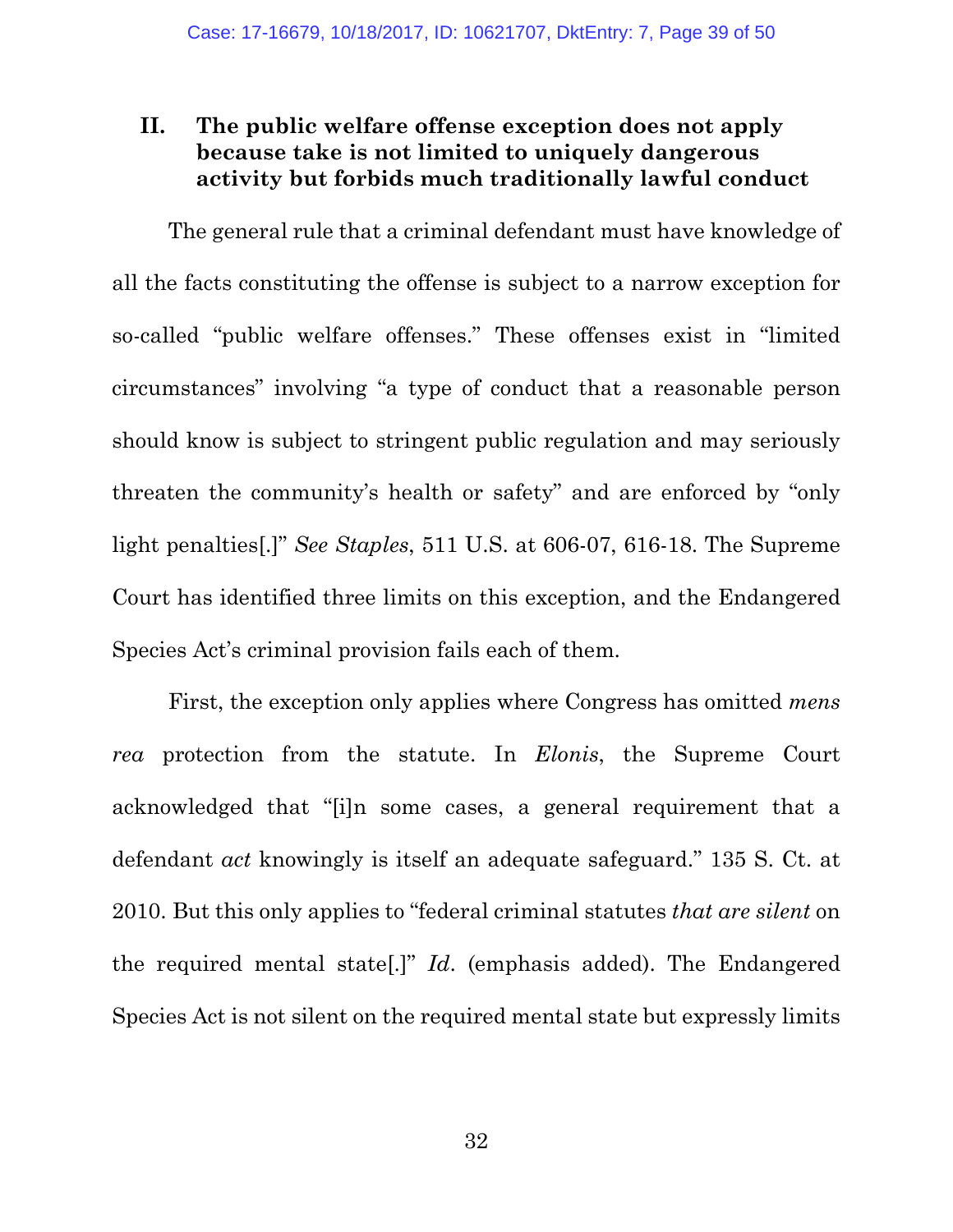criminal punishment to knowing violations. That is sufficient to bring the provision outside the exception.

Second, the public welfare offense exception is limited to crimes that could only apply to uncommon and unusually dangerous conduct, where any violator would know that the conduct subjects him to the risk of criminal punishment. *See Staples*, 511 U.S. at 606-07. That an activity is regulated or could be dangerous is not enough.[10](#page-39-0) Expanding the public welfare offense exception to encompass innocuous conduct "would undoubtedly reach some untoward results." *Staples*, 511 U.S. at 614. "Automobiles, for example, might also be termed 'dangerous' devices and are highly regulated at both the state and federal levels." *Id*. But that

 $\overline{a}$ 

<span id="page-39-0"></span><sup>10</sup> The district court appears to have concluded that Congress' desire to regulate something is enough to trigger the exception. It repeatedly emphasized that Congress' overarching purpose in enacting the Endangered Species Act was to prevent extinction "whatever the cost." ER at 36-37 (describing the statute's "special nature" as a comprehensive effort to preserve endangered species). However, that purpose does not justify ignoring explicit text or traditional legal requirements. "Knowingly" can no more be read out of the statute in pursuit of that purpose than the maximum prison term of one-year can be reinterpreted as 2, 5, or 10. *See* 16 U.S.C. § 1540(b). The question for purposes of the public welfare offense exception is not whether Congress regulates an activity but whether the activity is so uncommon and uniquely dangerous that *mens rea* protections can be dispensed with.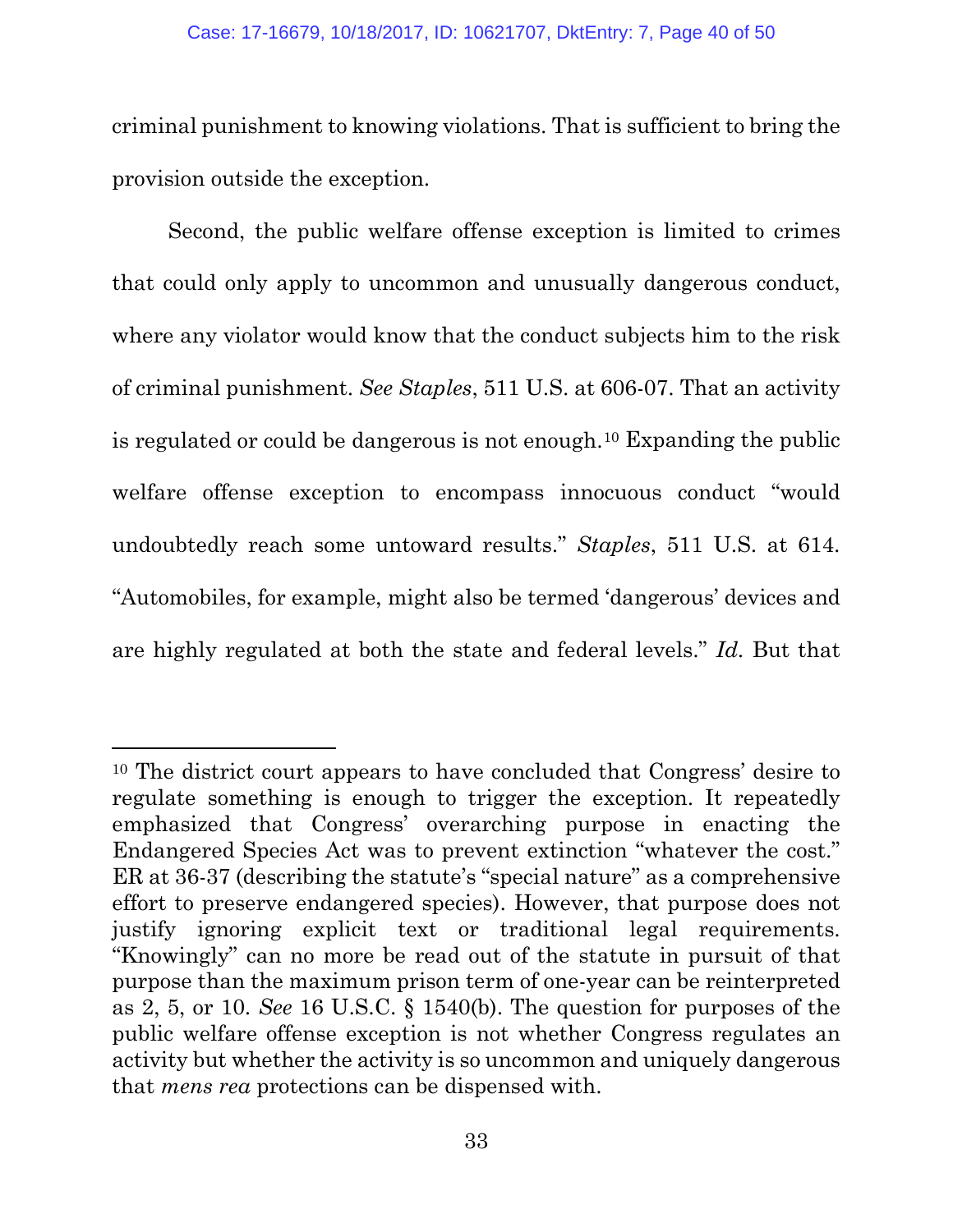does not mean that a car owner could be imprisoned if, unbeknownst to him, his vehicle malfunctioned and exceeded an emissions regulation. *Id*.

The extreme circumstances where the Supreme Court has applied the exception demonstrate its narrowness. The Court has held, for instance, that the possession of an unlicensed hand grenade is a public welfare offense that does not require the defendant to know that hand grenades must be licensed to be lawfully possessed. *See United States v. Freed*, 401 U.S. at 609 (although not presented in the case, one assumes a defendant must know the hand grenade is a hand grenade). The Supreme Court has refused, however, to dispense with the general rule requiring knowledge of the facts constituting the offense for a crime forbidding the possession of unlicensed machine guns, citing the nation's long history of lawful gun possession. *See Staples*, 511 U.S. at 608-16.

It is undisputed that the take prohibition applies to a wide variety of ordinary, traditionally lawful activities. Hunting has long been a lawful activity in this country, but the take prohibition goes much further than that. It could likewise be violated by someone jogging, surfing, driving, plowing a field, or building a home. *See supra* 5-8. All of these are traditionally lawful activities and not the sort of uncommon, uniquely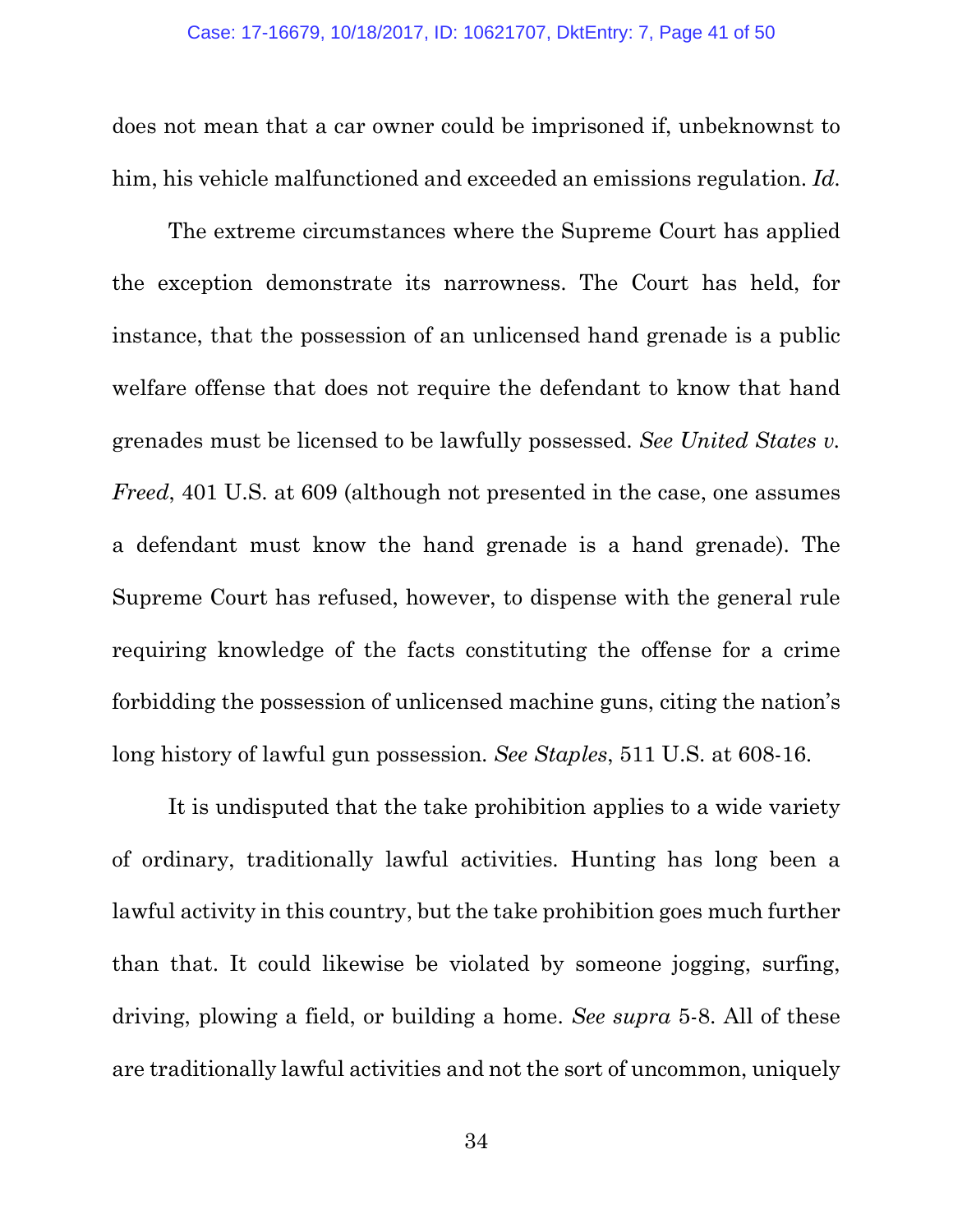dangerous activities to which the public welfare offense exception could apply.[11](#page-41-0) Therefore, the public welfare offense exception is inapplicable to the Endangered Species Act's crime of knowingly taking a listed species.

Third, the Supreme Court has repeatedly expressed serious misgivings that a public welfare offense could ever be subject to serious punishment. *See Staples*, 511 U.S. at 616-18. It has noted that the exception arose from state laws creating minor regulatory violations enforced with very small fines and minor jail sentences. *See id.* at 616 (explaining these offenses involve "only light penalties such as fines or short jail sentences, not imprisonment in the state penitentiary" and citing examples of a \$500 fine and a short jail sentence). The Supreme

 $\overline{a}$ 

<span id="page-41-0"></span><sup>11</sup> The district court briefly discussed a possible conflict among the circuits on whether the Clean Water Act establishes public welfare offenses. This Court's decision in *Hanousek* is easily distinguished from this case as it concerned a provision that criminalized the negligent discharge of a pollutant into a water in circumstances where the violator knew the nature of the pollutant. *United States v. Hanousek*, 176 F.3d 1116 (9th Cir. 1999). In a more closely analogous case, the Fifth Circuit interpreted another provision of the Clean Water Act, making it a crime to "knowingly violate" several other provisions, to require knowledge of each element of the offense, including that a pollutant (oil) would be discharged rather than a non-pollutant (water). *United States v. Ahmad*, 101 F.3d 386 (5th Cir. 1996). Applying *Ahmad* to this case would require knowledge that a defendant's conduct would cause take and the identity of the species that would be taken.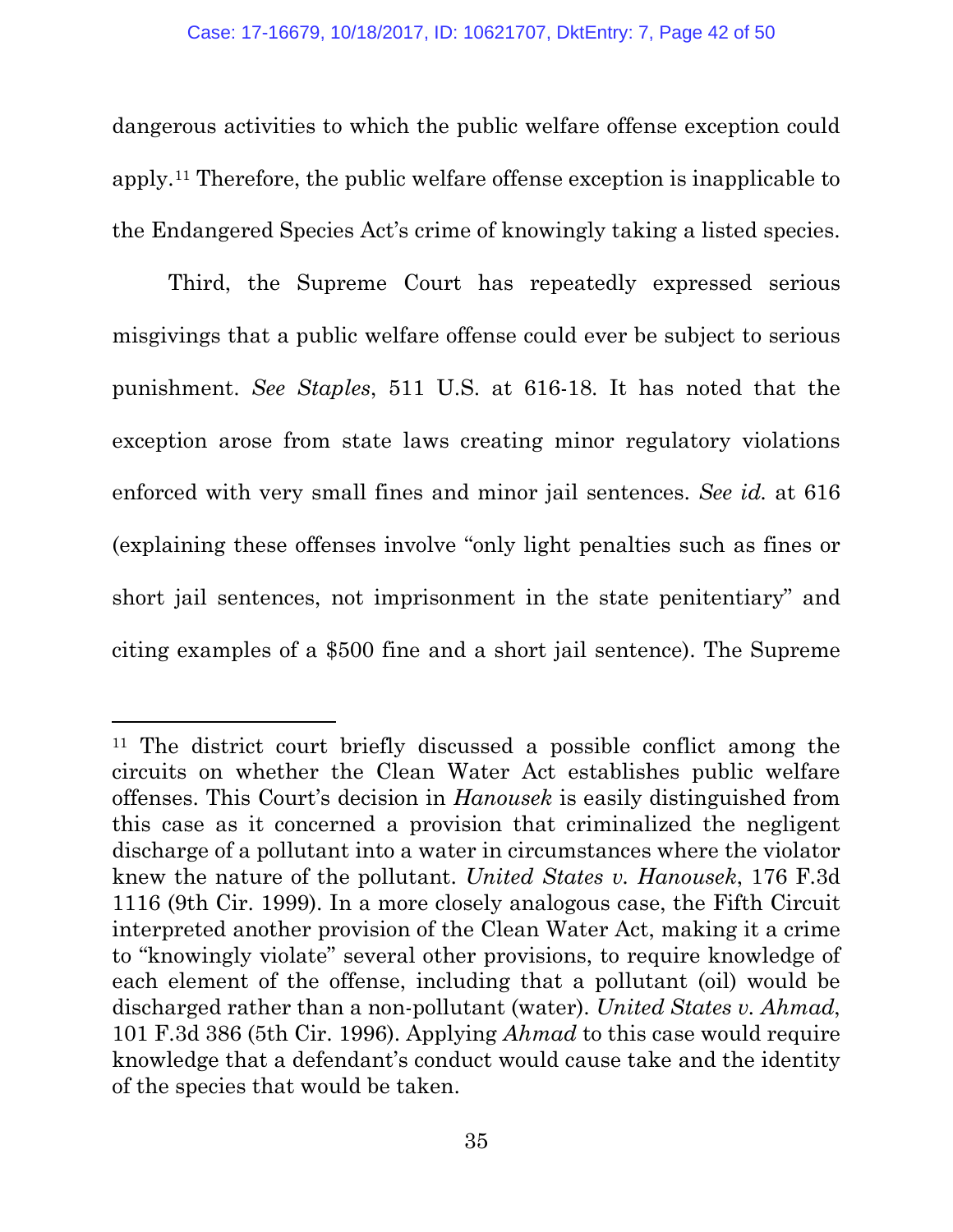Court has explained "'penalties commonly are relatively small, and conviction does no grave damage to an offender's reputation.'" *See id*. at 617-18 (quoting *Morissette*, 342 U.S. at 256).

The Court has suggested that the exception could never apply to an offense punished as a felony. *See Staples*, 511 U.S. at 618. However, it has never definitively settled that issue because, in each case where the question arose, the crime could also apply to traditionally lawful activity and the exception was inapplicable for that reason. *See id*. ("We need not adopt such a definitive rule of construction to decide this case, however. Instead, we note only that where, as here, dispensing with *mens rea*  would require the defendant to have knowledge only of traditionally lawful conduct, a severe penalty is a further factor . . . .").

The district court significantly misread *Staples*' discussion whether a public welfare offense could ever be punished as a felony, construing it as allowing any activity to be punished as a public welfare offense provided that the offense was not defined as a felony. ER at 40-41. A federal statute classifies any crime punishable by more than a year in prison as a felony. 18 U.S.C. § 3156(a)(3). The punishment for knowingly taking a protected species falls one day short of this definition (although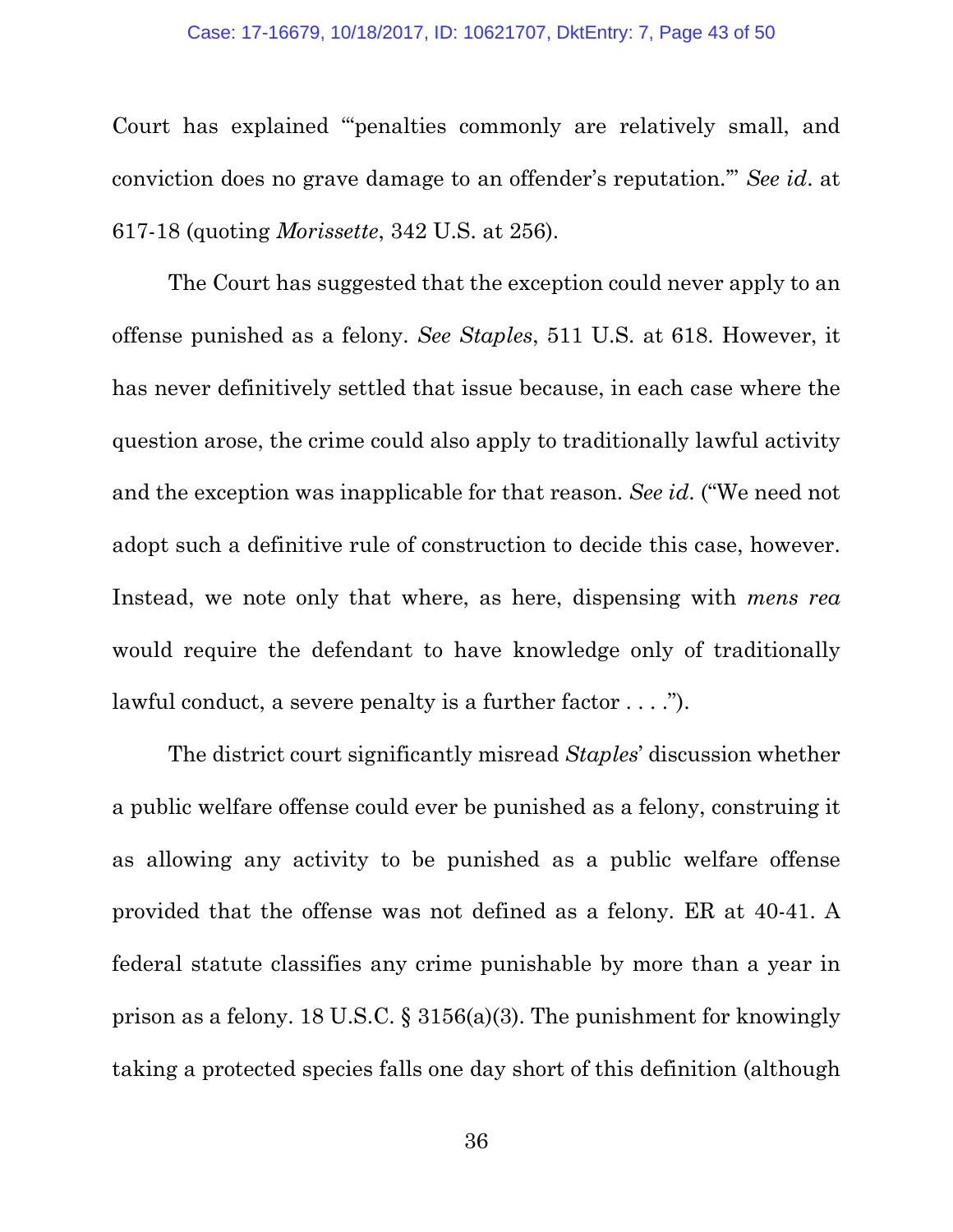it adds a six-figure criminal fine and other punitive consequences in place of that day). These life-altering punishments are not the sort of light penalties doing no harm to one's reputation that the public welfare offense exception could apply to.

But, even if they were, the statute's inclusion of an express knowledge requirement and the wide variety of traditionally lawful activities that would trigger these punishments are each sufficient to foreclose the exception's application. *See Staples*, 511 U.S. at 618 (declining to decide the relevance of punishment because the crime applied to traditionally lawful conduct).

## **III. The district court's reliance on** *United States v. McKittrick* **is misplaced because, as the United States has acknowledged for 20 years, that decision is irreconcilable with Supreme Court precedent**

Plaintiffs rely heavily on *United States v. McKittrick*, 142 F.3d 1170 (9th Cir. 1998), arguing that it controls the outcome of this case. In *McKittrick*, this Court construed the Endangered Species Act's criminal provision to not require knowledge of the species taken. *Id.* at 1177 ("[S]ection 11 requires only that McKittrick knew he was shooting an animal, and that the animal turned out to be a protected gray wolf.").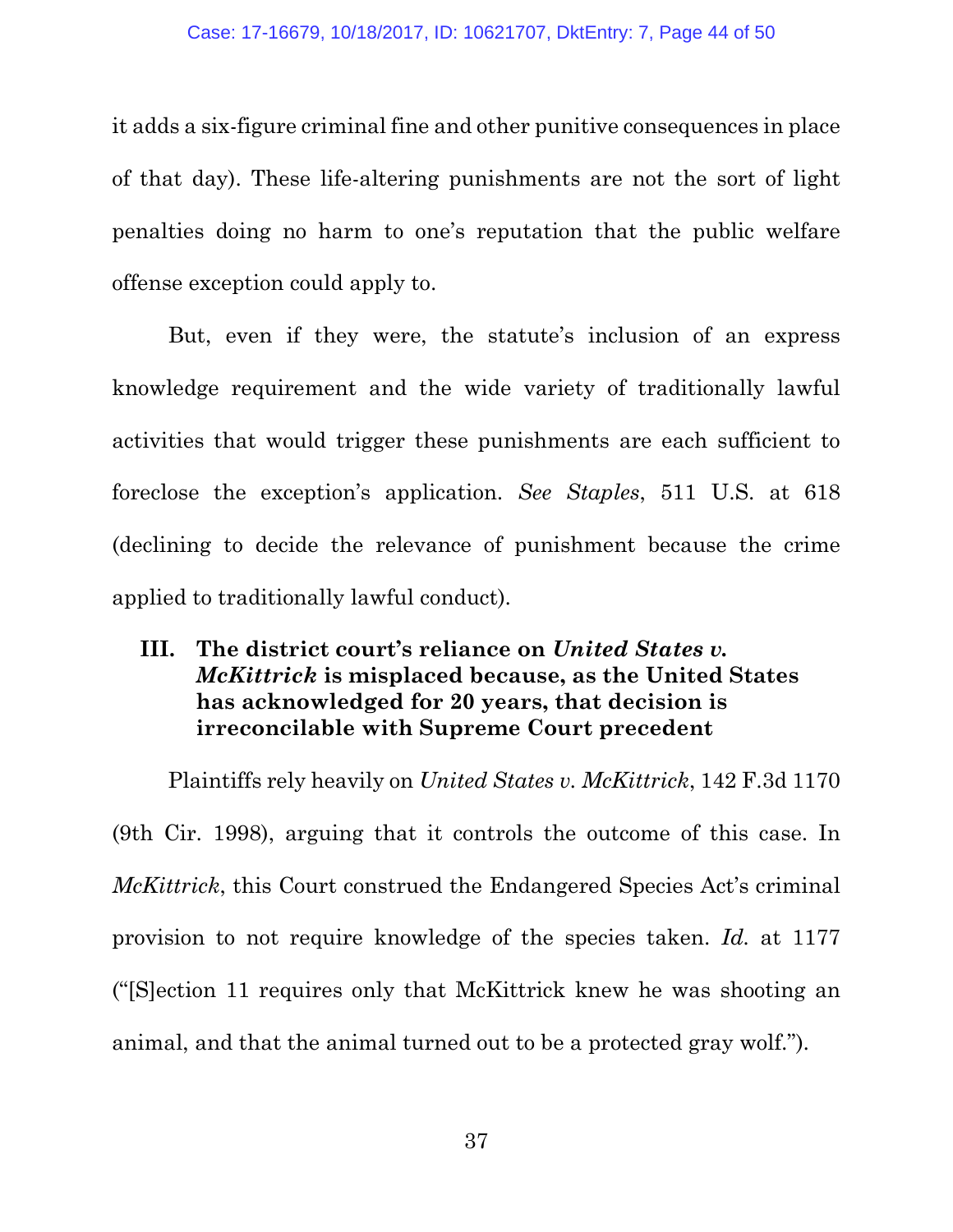Although *McKittrick* interprets the knowledge requirement narrowly, that is not the end of the matter. If "the reasoning or theory of [] prior circuit authority is clearly irreconcilable with the reasoning or theory of intervening higher authority[,]" this Court's precedent must yield. *See Miller v. Gammie*, 335 F.3d 889, 893, 899-900 (9th Cir. 2003). This is so even if the issues in the two cases are not identical; if the earlier decision's reasoning is inconsistent with Supreme Court precedent, that binding precedent cannot be ignored. *See id*.

*McKittrick*'s reasoning and theory is irreconcilable with *Elonis*, *Dixon*, and *Carter*, which require proof of knowledge of the facts that constitute the offense. *See Elonis*, 135 S. Ct. at 2010; *Dixon,* 548 U.S. at 5 (quoting *Bryan*, 524 U.S. at 193); *Carter*, 530 U.S. at 269. *McKittrick*  does not acknowledge this rule or offer any basis to avoid it. The district court nonetheless followed *McKittrick*, citing *Elonis*' acknowledgement of the public welfare offense exception. ER at 36. But *McKittrick* does not mention or apply this exception. And the exception is inapplicable to the Endangered Species Act. *See supra* Part II. Thus, *McKittrick* is irreconcilable with Supreme Court precedent.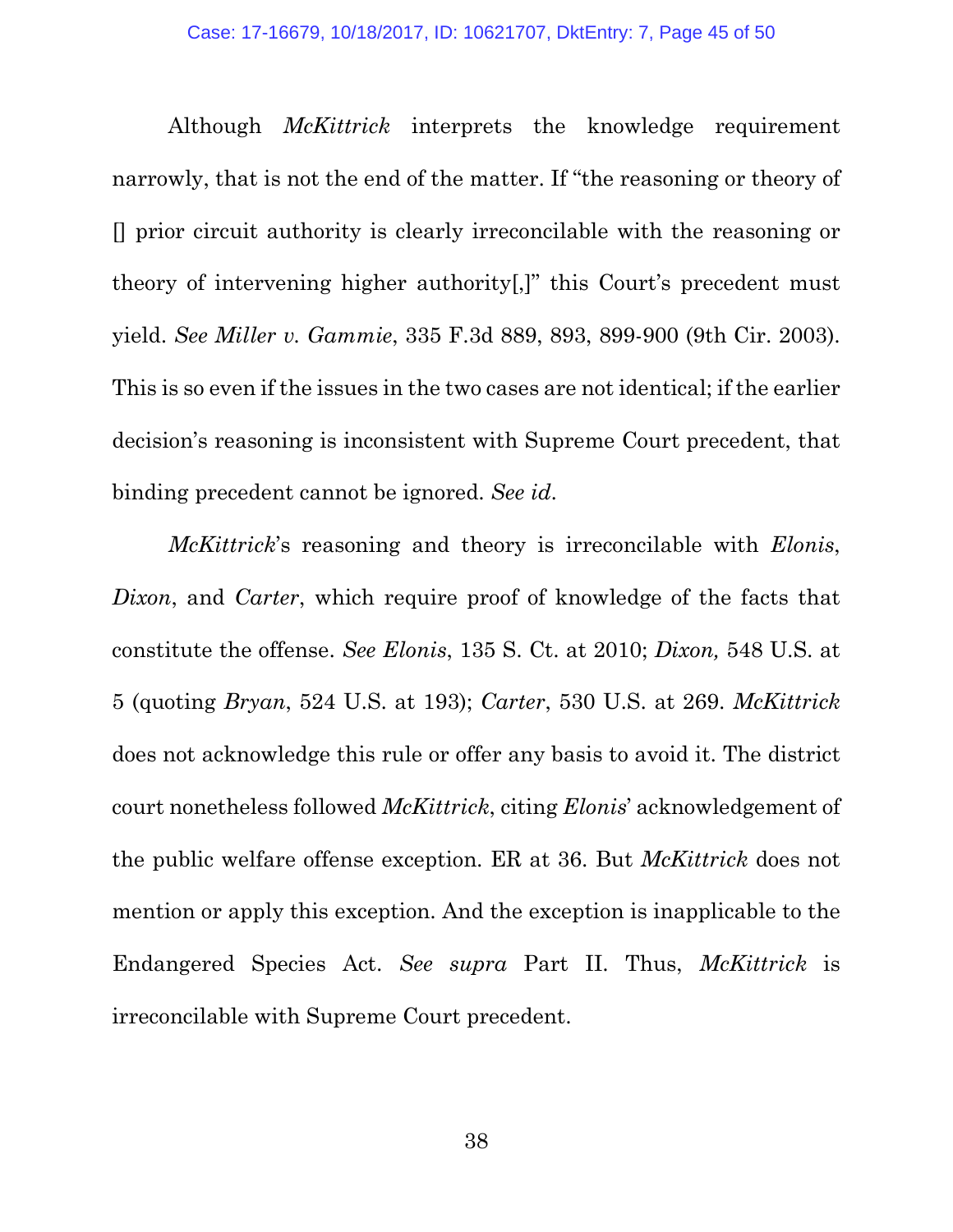Supreme Court precedent leaves no doubt that the wide variety of traditionally lawful activities that can run afoul of the take prohibition forbid the application of the public welfare offense exception to it. *See Staples*, 511 U.S. at 610-11 ("Even dangerous items can, in some cases, be so commonplace and generally available that we would not consider them to alert individuals to the likelihood of strict regulation."); *International Minerals*, 402 U.S. at 564-65 (explaining that although "[p]encils, dental floss, [and] paper clips" may be regulated, it does not mean that Congress can dispense with applying "mens rea' as to each ingredient of the offense" involving them). Therefore, the general rule requiring knowledge of all the facts constituting the offense applies, *McKittrick* notwithstanding.

#### **CONCLUSION**

Admirably, the Department of Justice has acquiesced to Supreme Court precedent limiting its power to stretch the criminal law to reach ordinary, apparently innocent conduct. But no good deed goes unpunished. WildEarth Guardians challenges that legally compelled interpretation, offering an alternative that is foreclosed by the text of the statute, Supreme Court precedent, and common sense. The take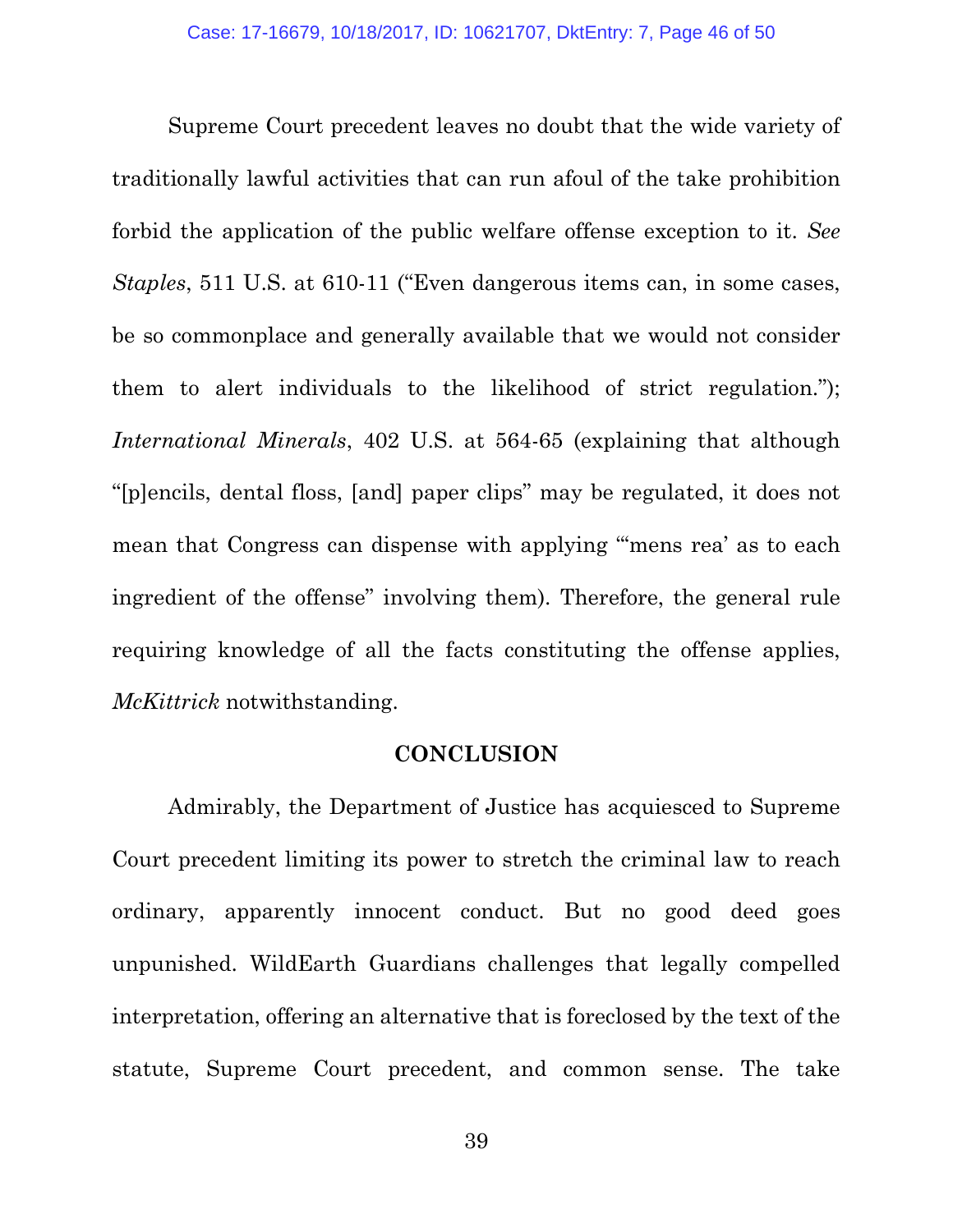prohibition is so broad and the list of species to which it applies is so long that WildEarth Guardians' interpretation would criminalize a broad range of lawful conduct. No ordinary person would suspect their innocent activities could result in the loss of a year of their lives to prison, crushing six-figure criminal fines, and other punitive measures. Therefore, the general rule requiring knowledge of all the facts constituting the criminal offense must apply to the Endangered Species Act's take prohibition, just as the Department of Justice has interpreted it for decades. The decision below should be reversed.

DATED: October 18, 2017.

Respectfully submitted,

JAMES S. BURLING JONATHAN WOOD M. REED HOPPER ETHAN W. BLEVINS

s/ Jonathan Wood JONATHAN WOOD

*Attorneys for Intervenor-Defendants - Appellants*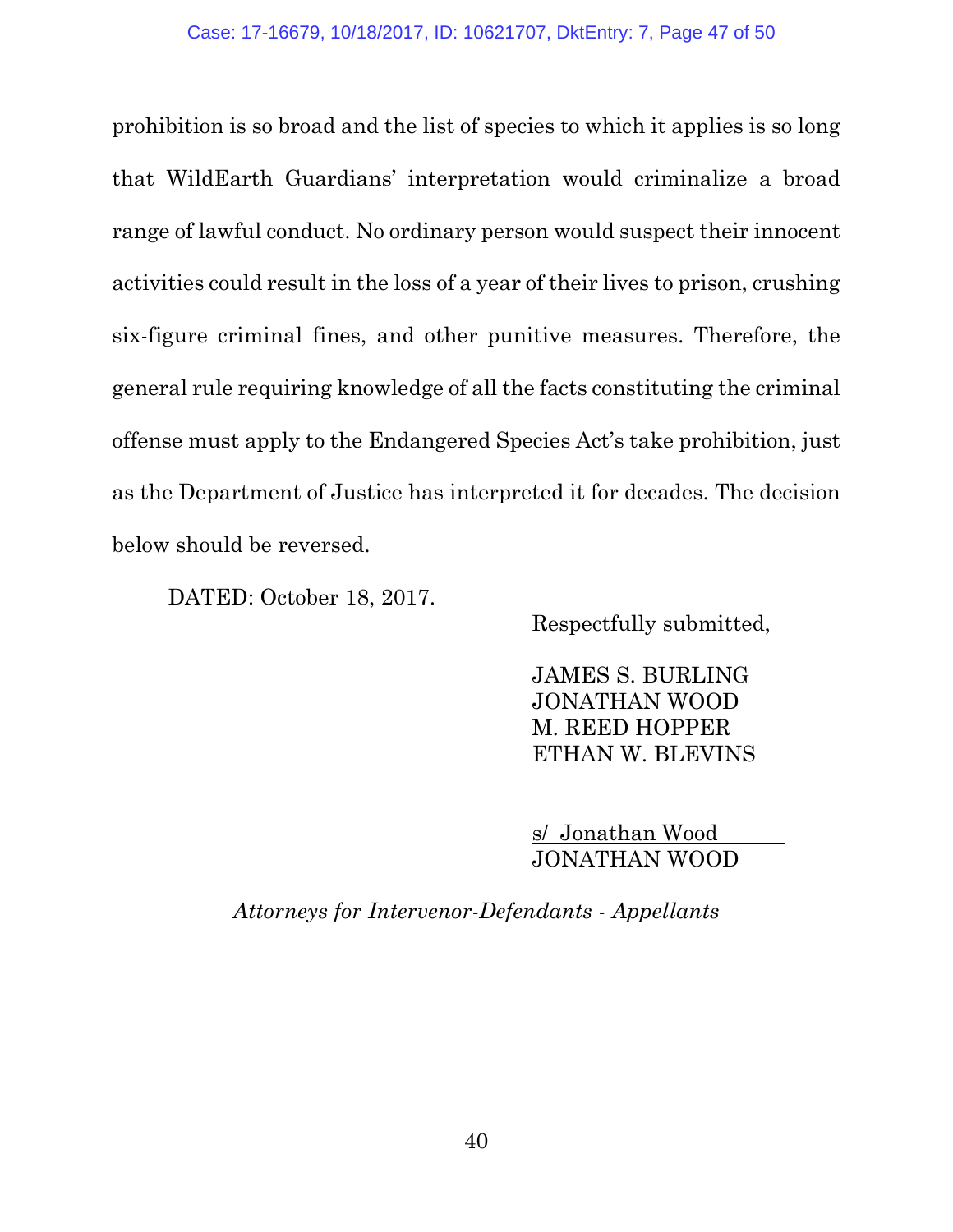## **STATEMENT OF RELATED CASES**

This case is one of three appeals from the district court's decision below, all of which raise the question of the McKittrick Memorandum's legality. The others are 17-16677 and 17-16678.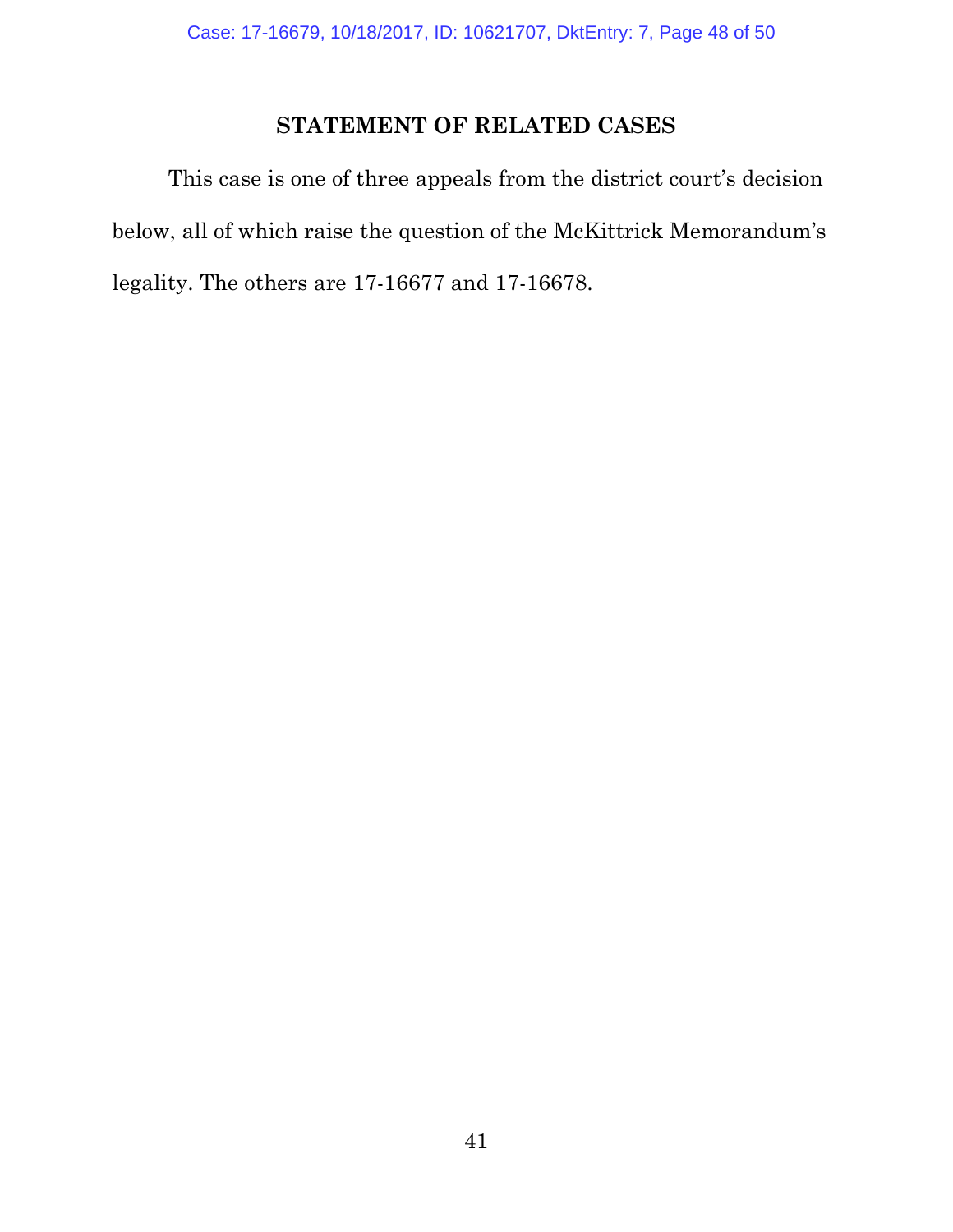## **Certificate of Compliance with Type-Volume Limit, Typeface Requirements, and Type-Style Requirements**

1. This document complies with the type-volume limit of Fed. R. App. P. 32(a)(7)(B) and 9th Cir. R. 32-1, excluding the parts of the document exempted by Fed. R. App. P. 32(f):

[X] this document contains 8,024 words, **or**

[ ] this brief uses a monospaced typeface and contains lines of text.

2. This document complies with the typeface requirements of Fed. R. App. P. 32(a)(5) and the type-style requirements of Fed. R. App. P. 32(a)(6) because:

- [X] this document has been prepared in a proportionally spaced typeface using Word 2013 in Century Schoolbook, 14 point font, **or**
- [ ] this document has been prepared in a monospaced typeface using [*state name and version of word-processing program*] with [*state number of characters per inch and name of type*].

DATED: October 18, 2017. s/ Jonathan Wood

JONATHAN WOOD